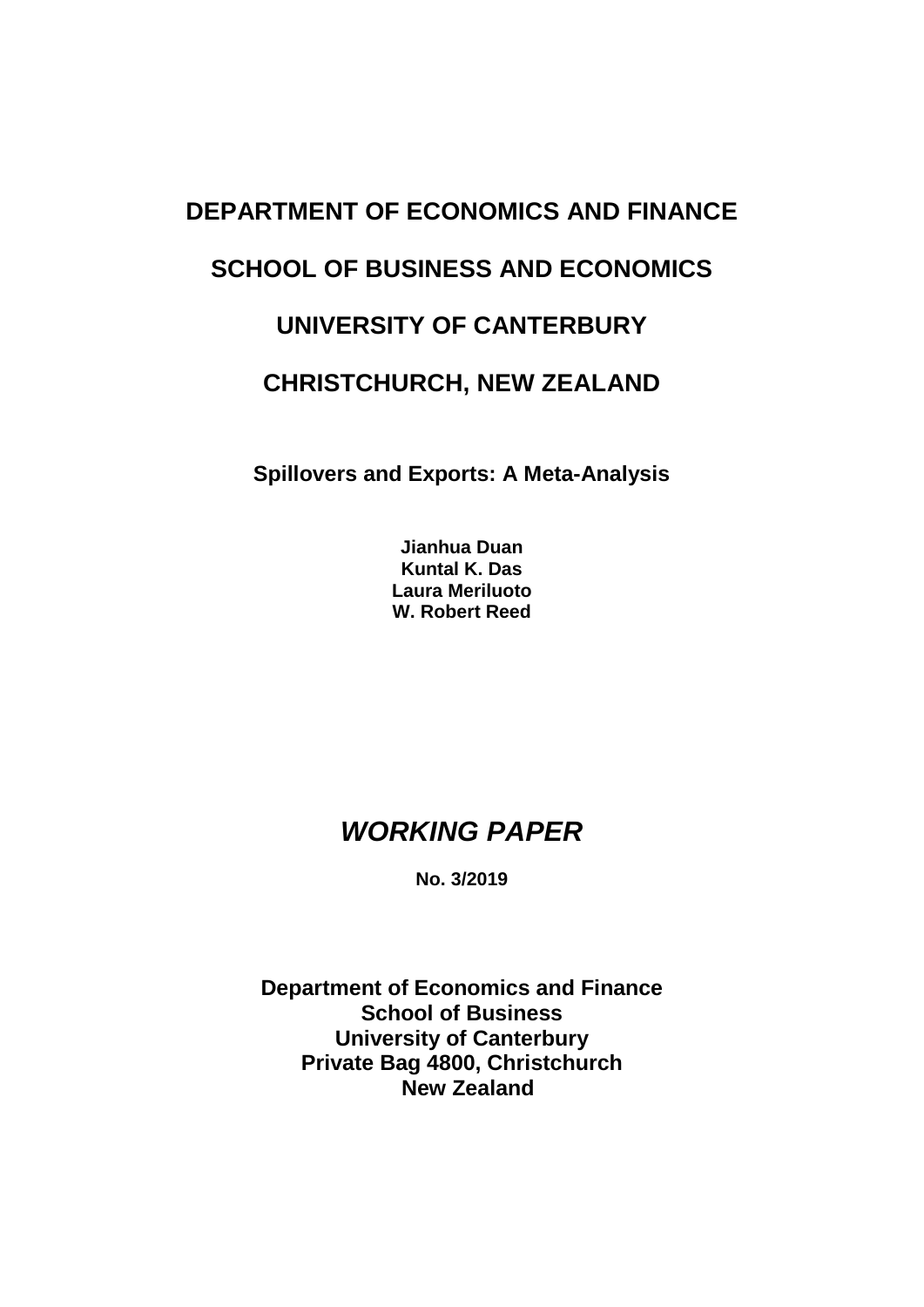## **WORKING PAPER No. 3/2019**

## **Spillovers and Exports: A Meta-Analysis**

**Jianhua Duan1 Kuntal K. Das1** Laura Meriluoto<sup>1</sup> **W. Robert Reed1**†

#### April 2019

**Abstract:** This study uses meta-analysis to analyze the empirical literature on spillovers and exports. It collects 3,291 estimated spillover effects from 99 studies. The estimated spillover effects in the literature span a large number of types and measures of both exports and spillovers. As a result, we transform estimates to partial correlation coefficients (PCCs). We analyze these transformed effects using four different versions of Weighted Least Squares estimators, incorporating both meta-analytic "Fixed Effects" and "Random Effects". Our analysis produces three main findings. First, while we estimate a mean overall effect of spillovers on exports that is statistically significant, the size of the effect is economically negligible. Second, we find evidence of positive publication bias using conventional Funnel Asymmetry Tests. However, the size of the estimated publication bias is small, and disappears in some regressions when other explanatory variables are included in the analysis. Third, using both Bayesian Model Averaging and frequentist WLS estimation, we find that some data, estimation, and study characteristics are significant in some regressions. However, only a few of the characteristics are robust, and none are large in size.

**Keywords:** Spillovers, Exports, Meta-analysis; Meta-Regression Analysis; Bayesian Model Averaging, Partial Correlation Coefficient

**JEL Classifications:** D62; F10; F20; O30; C80

Acknowledgments: W. Robert Reed acknowledges financial support from the Czech Science Foundation, Grant 18-02513S.

<sup>1</sup> Department of Economics and Finance, University of Canterbury, Christchurch, NEW ZEALAND

†Corresponding author: W. Robert Reed, email: bob.reed@canterbury.ac.nz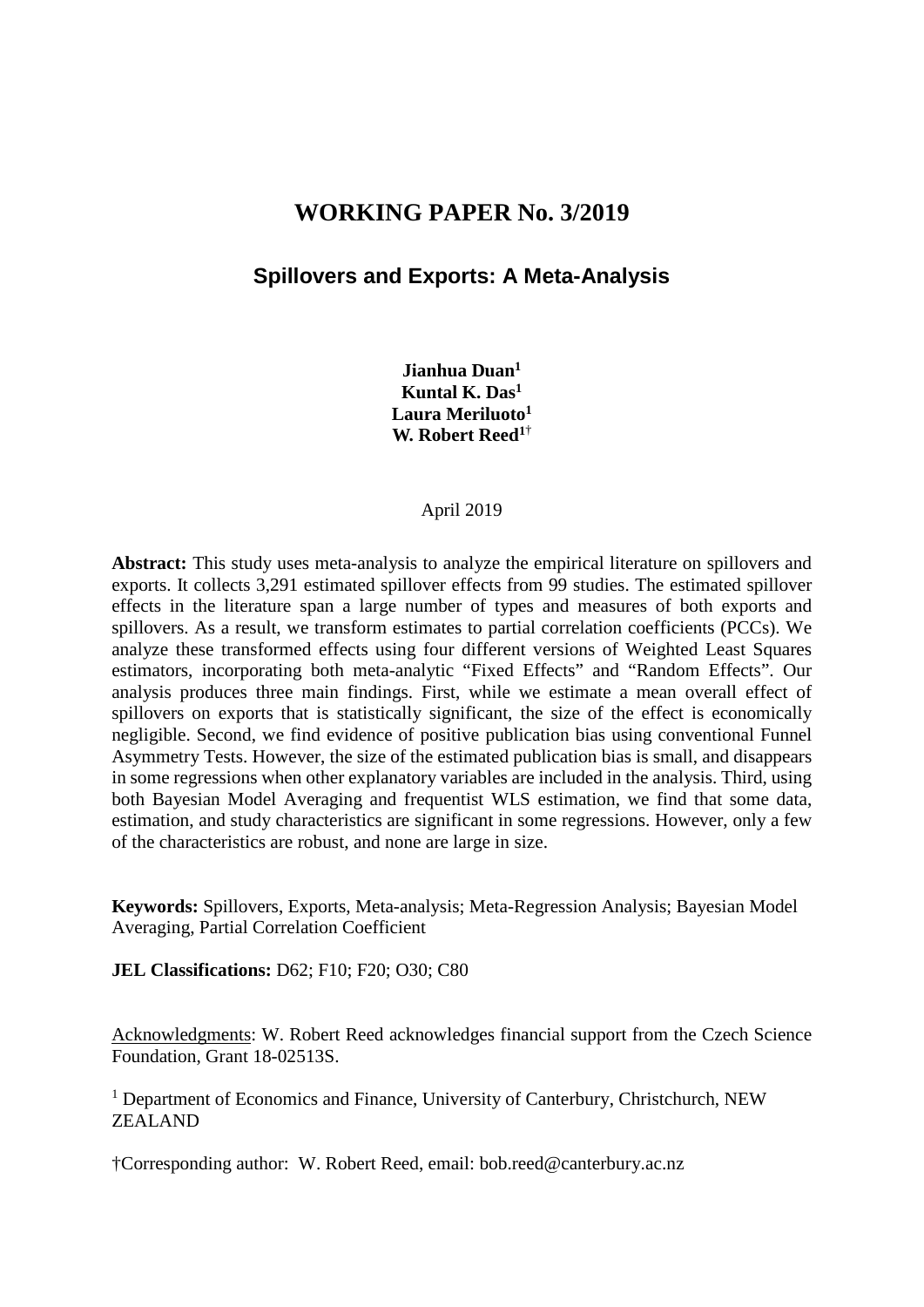#### **I. INTRODUCTION**

-

According to the theory of export-led growth, exports have played an important role in contributing to economic growth in both developed and developing countries.<sup>[1](#page-2-0)</sup> Many reasons have been put forward to support the export-led growth proposition. These include increased demand for a country's output, reallocation of resources from the non-trade sector to the relatively more efficient export sector, exposure to better production and management practices, acquisition of knowledge about advanced technologies, and access to additional sources of financing. Expanded trade also allows firms to gain from specialization and increasing returns to scale. As a result, there is much interest in understanding the determinants of exports. Within this broad area, there has grown a substantial literature that has focused on the role of spillovers.

Spillovers are an intriguing, and challenging, subject because of the multitudinous channels that have been hypothesized for them. They are particularly of interest because they imply that markets, left to their own devices, may not function well. This creates a potential opportunity for the public sector to contribute to economic growth via subsidization or the direct supply of resources. Spillovers can affect exports directly; and indirectly, via their affect on productivity that in turn affects firms' export performance (Melitz, 2003).

The following is a non-exhaustive list of the many channels that have been hypothesized for spillovers to affect exports. Proximity to other exporters can produce spillovers that bring benefits such as lower costs and increased knowledge about foreign markets. Locational concentration of exporters can make it feasible to build specialised transportation infrastructure such as roads, railways, ports, airports, and storage facilities (Duranton & Puga, 2004). It also improves access to information about which goods to export to which markets (Aitken et al., 1997).

<span id="page-2-0"></span><sup>&</sup>lt;sup>1</sup> For an excellent survey of the empirical literature on export-led growth, see Giles and Williams (2000).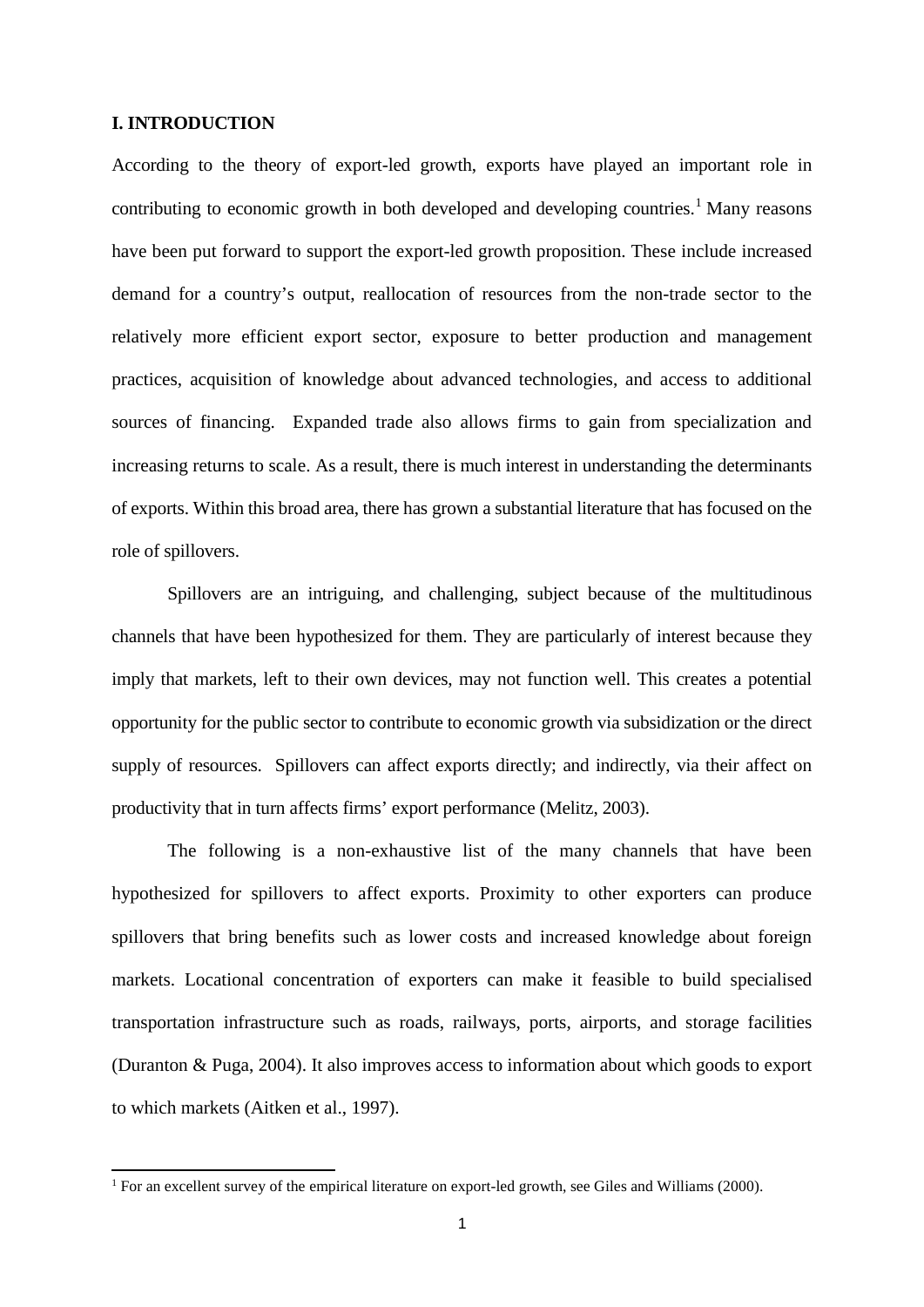Geographic concentration can help exporters establish networks. Krautheim (2008) shows how this leads to information sharing between firms exporting to the same country. Networks can reduce the fixed costs of exporting and thus increase the probability that a firm decides to export. In the same vein, agglomeration of exporters can reduce uncertainty between exporters and foreign buyers. Rauch and Watson (2003) argue that at the start of a commercial relationship, buyers may be uncertain about the ability of the supplier to deliver large orders. The concentration of exporters can increase buyers' information on the quality and reliability of foreign suppliers, and thus stimulate exports.

More generally, agglomeration can lead to lower transportation and transaction costs due to increased availability of services and goods from suppliers (Krugman, 1991). Further, geographic proximity allows the pooling of labour resources, reducing search and matching costs for workers and firms (Duranton & Puga, 2004).

Much research attention has focused on the role of multinational enterprises (MNEs) and foreign direct investment (FDI) in generating spillovers. MNEs have a multi-market presence in the export market and are thus a natural conduit for information about foreign markets, foreign consumers and foreign technology. FDI can have spillover effects on firms in the host country through direct and indirect technology transfers. Proximity to foreign firms is likely to result in imitation by local firms, resulting in skill upgrading and research and development (R&D) activities (Greenaway, Sousa & Wakelin, 2004). Local economies may also benefit from the competition arising from the entry of foreign firms (Kneller & Pisu, 2007). A more competitive market forces domestic firms to improve productivity, which can lead to greater export behaviour. While FDI reduces the sunk costs of entering foreign markets and positively affects the export propensity of recipient firms, it can also help the non-FDI recipient firms to overcome financial constraint through region-specific external economies. For example, these firms may gain access to transportation infrastructure and information about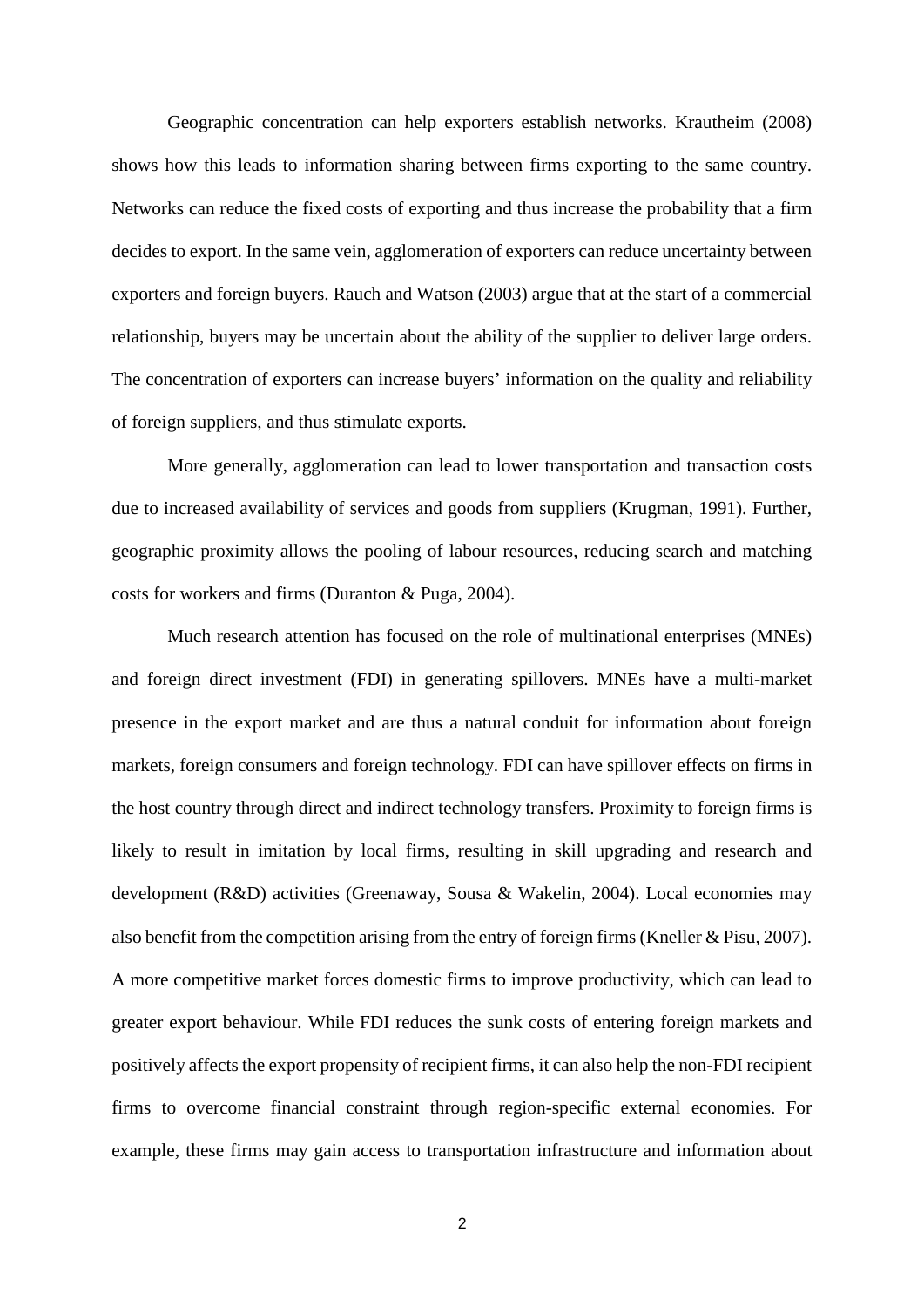foreign consumers that MNEs or FDI recipients bring with them (Kemme, Nikolsko-Rzhevskyy, & Mukherjee, 2014).

The multifarious nature of spillovers makes them a natural subject for meta-analyses, as researchers try to gain an overall understanding of their economic impact. No less than eight meta-analyses on spillovers have been carried out to date, though these have all focused on productivity spillovers (Gorg and Strobl, 2001; Meyer and Sinani, 2009; Havranek and Irsova, 2010; Mebratie and van Bergeijk 2013; Irsova and Havranek, 2013; Iwasaki and Tokunaga, 2016; Demena and van Bergeijk, 2017; and Bruno and Cipollina, 2018).

This study also uses meta-analysis to study the effect of spillovers, but with a focus on how spillovers affect exports. Our final sample collects 3,291 estimated spillover effects from 99 studies. We proceed as follows. Section II explains the different empirical procedures we employ in our meta-analysis. Section III describes our data. Section IV presents our first set of results, reporting summary statistics and estimates of the overall impact of spillovers on exports. Section V presents our second set of results, focusing on meta-regression analysis and the role of data, estimation, and study characteristics in explaining differences in the estimated spillover effects. Section VI concludes.

#### **II. METHODOLOGY**

The sample of estimated effects. Our study aggregates the results of studies that estimate an "effect" of spillovers on export behavior. To be included in our meta-analysis, a study had to estimate something like the following regression equation:

(1)  $Express = \alpha + \beta Spillovers + \sum_{k=1}^{K} \gamma_k Z_k + error,$ 

where  $\beta$  is the effect of spillovers on exports and the  $Z_k$  are a set of control variables. (We discuss below how we handle the challenge of comparing spillover effects that use different measures of exports and spillovers.)

Our analysis focuses on three questions: (i) What is the mean, overall effect of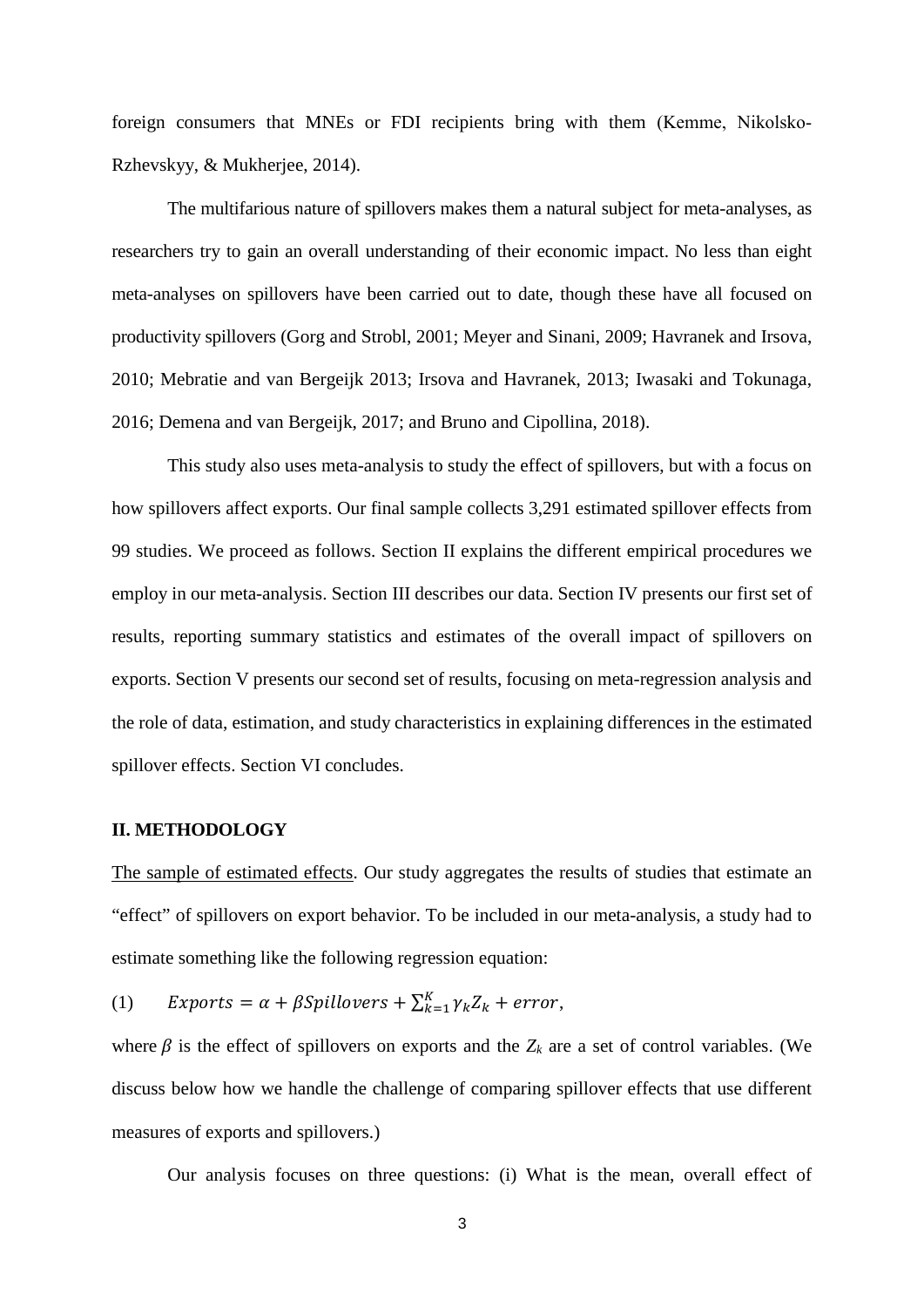spillovers on export behavior? (ii) Is the sample of estimated effects in the literature affected by "publication bias", the phenomenon by which certain estimates are censored because of their sign or lack of significance? and (iii), Are there data, estimation, and/or study characteristics that can explain why estimated effects differ across studies? In this section, we describe the methodology that we use to answer these questions.

Estimating the mean, overall effect. A simple approach to answering (i) is to average the sample of estimated effects. This is equivalent to using OLS to regress the estimated effects from the literature,  $\hat{\beta}_i$ , on a constant:

(2) 
$$
\hat{\beta}_i = \mu + \varepsilon_i, i = 1, 2, ..., N,
$$

-

where  $N$  is the number of estimated spillover effects in the meta-analysis sample, and  $\mu$  is the mean, overall effect of spillovers on export behavior. Ignoring publication bias and endogeneity for the moment, if our sample of estimated effects is a representative draw from a population of estimated effects, then the estimate of  $\mu$  in Equation (2) will be unbiased and consistent.

While unbiased and consistent, simple averaging of the estimated effects will not be efficient. Some studies produce more precise estimates than others. Let  $SE_i$  be the standard error of the *i*th estimated effect. If all estimates come from a population with a single, true effect, so that the only source of variation in  $\varepsilon_i$  is proportional to sampling error -- i.e.,  $var(\varepsilon_i) = (SE_i)^2 \sigma^2$  -- then Weighted Least Squares (WLS) estimation of Equation (2) will produce an unbiased, consistent, and efficient estimate of  $\mu$ , with the appropriate weight being the inverse of  $(SE_i)^2$  $(SE_i)^2$ .<sup>2</sup>

However, many researchers believe that the assumption of a single, true effect is unrealistic. They would argue that spillovers have a range of effects on export performance, depending on any number of conditions and variables. As a result, researchers should aim for

<span id="page-5-0"></span><sup>&</sup>lt;sup>2</sup> Strictly speaking, WLS will be unbiased only if the estimates of  $var(\varepsilon_i)$  are equal to their population values.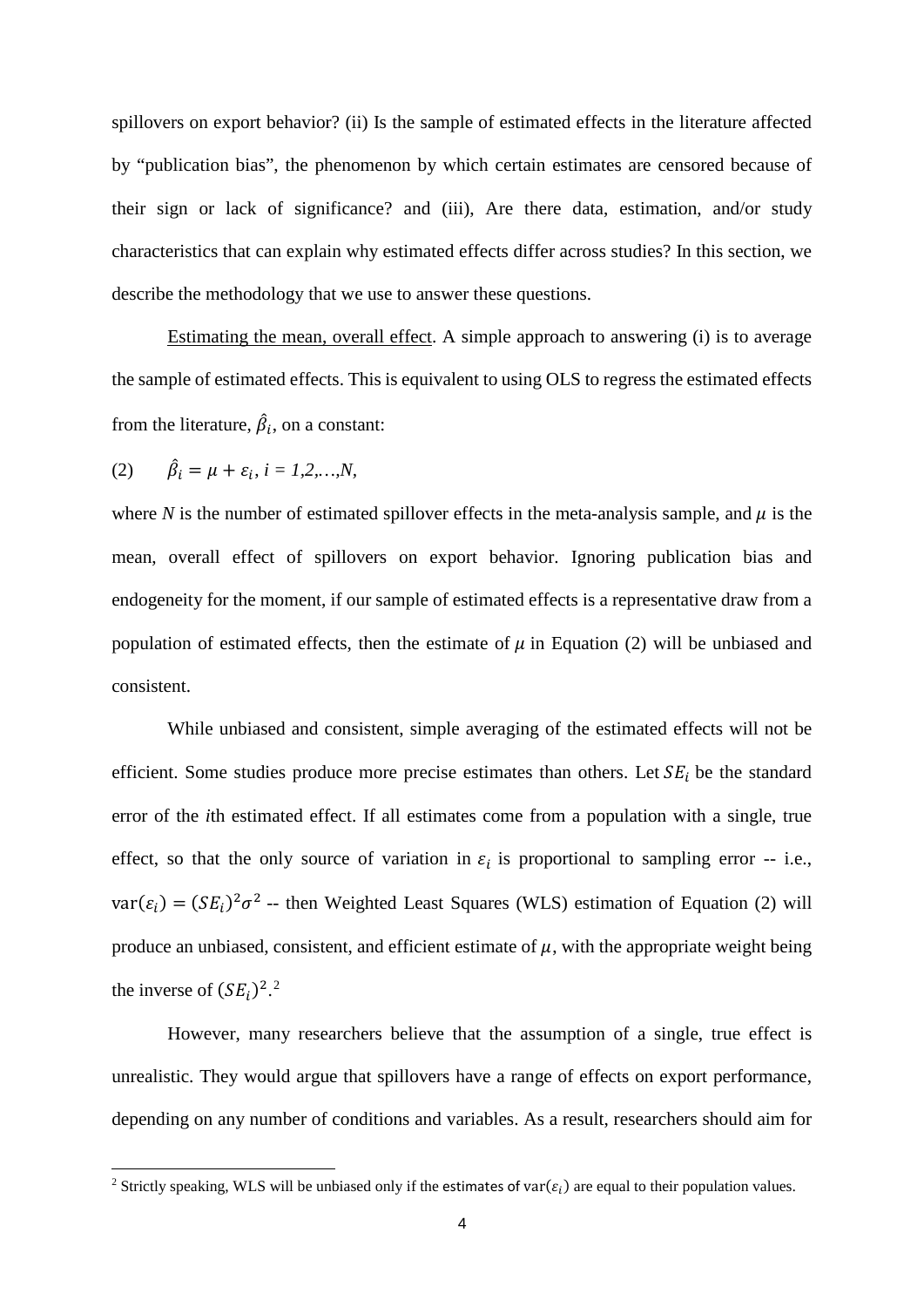estimating the mean of the distribution of spillover effects on exports. This latter model is known in the meta-analysis literature as the "Random Effects" model. The single effect model is known as "Fixed Effects".[3](#page-6-0)

Let  $\tau^2$  represent the component of the variance of  $\varepsilon_i$  that is due to differences in mean true effects. If we can assume that sampling error and variation in true effects are independent, and that the variance of  $\varepsilon_i$  is proportional to these two components, then  $var(\varepsilon_i)$  =  $[(SE_i)^2 + \tau^2]\sigma^2$ . This leads to an alternative, "Random Effects" version of WLS, with the appropriate weight now being the inverse of  $[(SE_i)^2 + \tau^2]$ . We thus have two WLS estimators that we can use, depending on whether the "Fixed Effects" or "Random Effects" model is appropriate.

The two WLS models can be easily related to Equation (2) by dividing each term by the square root of the inverse of the respective weight,  $\omega$ :

(3.a) 
$$
\frac{\hat{\beta}_i}{\omega_i} = \mu \cdot \left(\frac{1}{\omega_i}\right) + \frac{\varepsilon_i}{\omega_i}, \quad i = 1, 2, \dots, N.
$$

where

-

(3.b) 
$$
\omega_i = \begin{cases} SE_i, & (FixedEffects 1) \\ \sqrt{(SE_i)^2 + \tau^2}, & (RandomEffects 1) \end{cases}
$$

OLS estimation of this transformed equation produces estimates equivalent to WLS. Additionally, when the meta-analysis sample consists of multiple estimates from the same study, it is standard practice to correct for non-independence of the error terms by using cluster robust standard errors.

Note that the "Random Effects" WLS estimator produces a more uniform distribution of weights than "Fixed Effects", since the weighting terms include a common constant,  $\tau^2$ . Further, when  $\tau^2$  is large relative to  $(SE_i)^2$ , the weights will be approximately equal across

<span id="page-6-0"></span><sup>&</sup>lt;sup>3</sup> This nomenclature is unfortunate, given the association of these same terms with panel data estimation. Nevertheless, given their ubiquitousness in the meta-analysis literature, we will perpetuate the practice of using "Fixed" and "Random Effects" to refer to models of homogeneous and heterogeneous effects, respectively.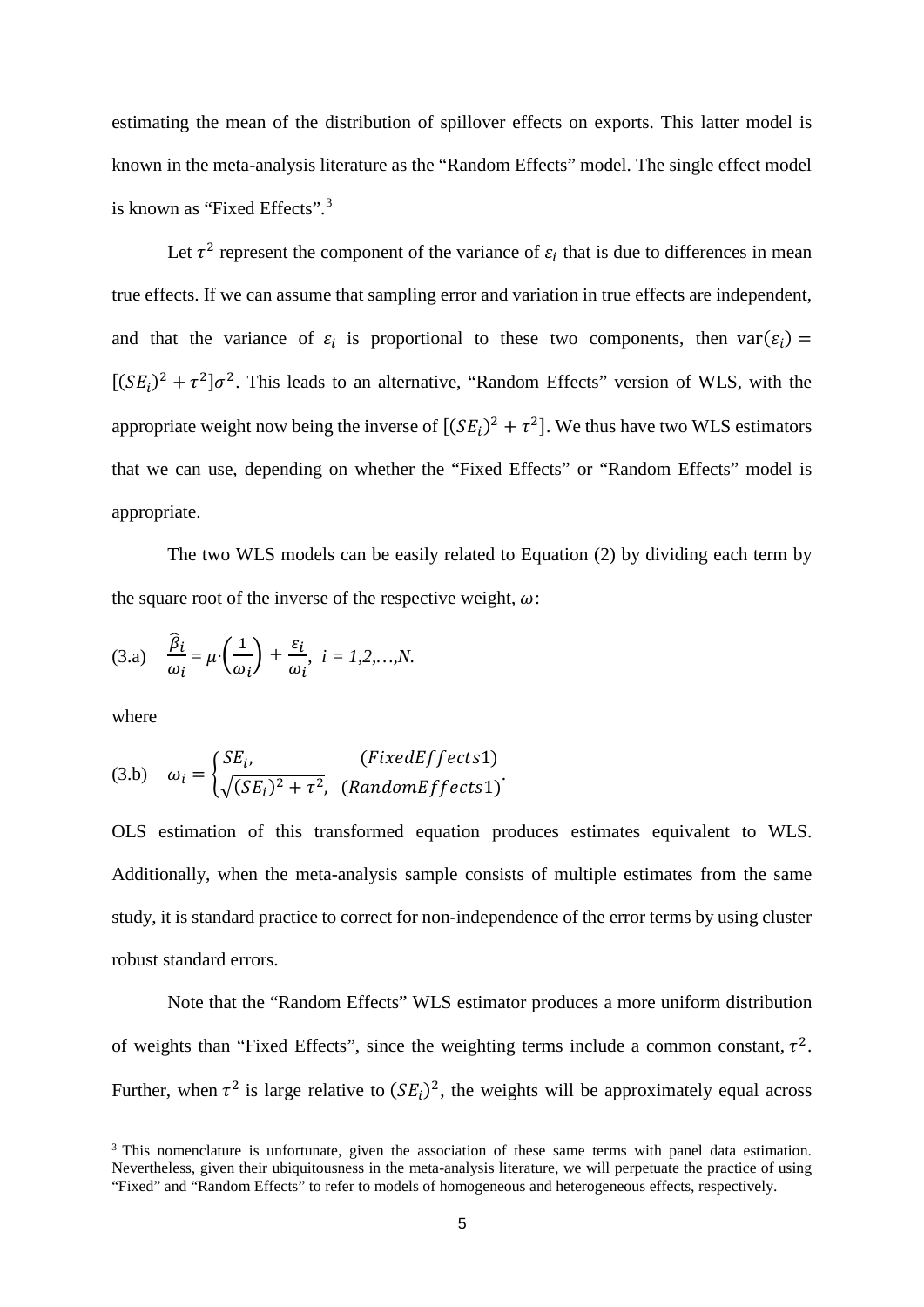observations, so that WLS will produce estimates close to OLS. While researchers generally agree that the "Random Effects" model most closely matches reality, there is some debate about which works best in practice (Doucouliagos & Paldam, 2013; Reed, 2015). Accordingly, our analysis uses both.

A related issue concerns the weighting of estimates versus studies. The number of estimates per study can vary widely. In our sample, the number of estimates per study ranges from 1 to 20[4](#page-7-0), with a mean of 31.<sup>4</sup> The WLS estimators above implicitly give greater weight, sometimes dramatically so, to studies with more estimates. Accordingly, we employ an alternative weighting system that, ceteris paribus, gives equal weight to studies rather than individual estimates:

$$
(3.c) \quad \omega_i = \begin{cases} SE_i \cdot \sqrt{n_{i\in S}}, & (FixedEffects 2) \\ \sqrt{(SE_i)^2 + \tau^2} \cdot \sqrt{n_{i\in S}}, & (RandomEffects 2) \end{cases}
$$

where  $n_{i \in S}$  is the number of estimates in study *S* from which estimate *i* was taken.

Next we address the problem that arises when studies use different measures for exports and spillovers. When this happens, estimated effects are not directly comparable, despite the fact that the associated studies are all concerned with estimating the "same thing", the effect of spillovers on exports. The problem of pooling estimated effects whose numerical values are not directly comparable is common in meta-analyses.

There is a widely employed solution: transforming estimated coefficients to partial correlation coefficients (*PCCs*):

$$
(4.a) \quad PCC_i = \frac{t_i}{\sqrt{t_i^2 + df_i}},
$$

-

where  $t_i$  and  $df_i$  are the *t*-statistic and degrees of freedom associated with the respective estimated effect. The corresponding standard error is given by:

<span id="page-7-0"></span> $<sup>4</sup>$  This is partly explained by the fact that studies commonly use multiple spillover measures in the same regression.</sup>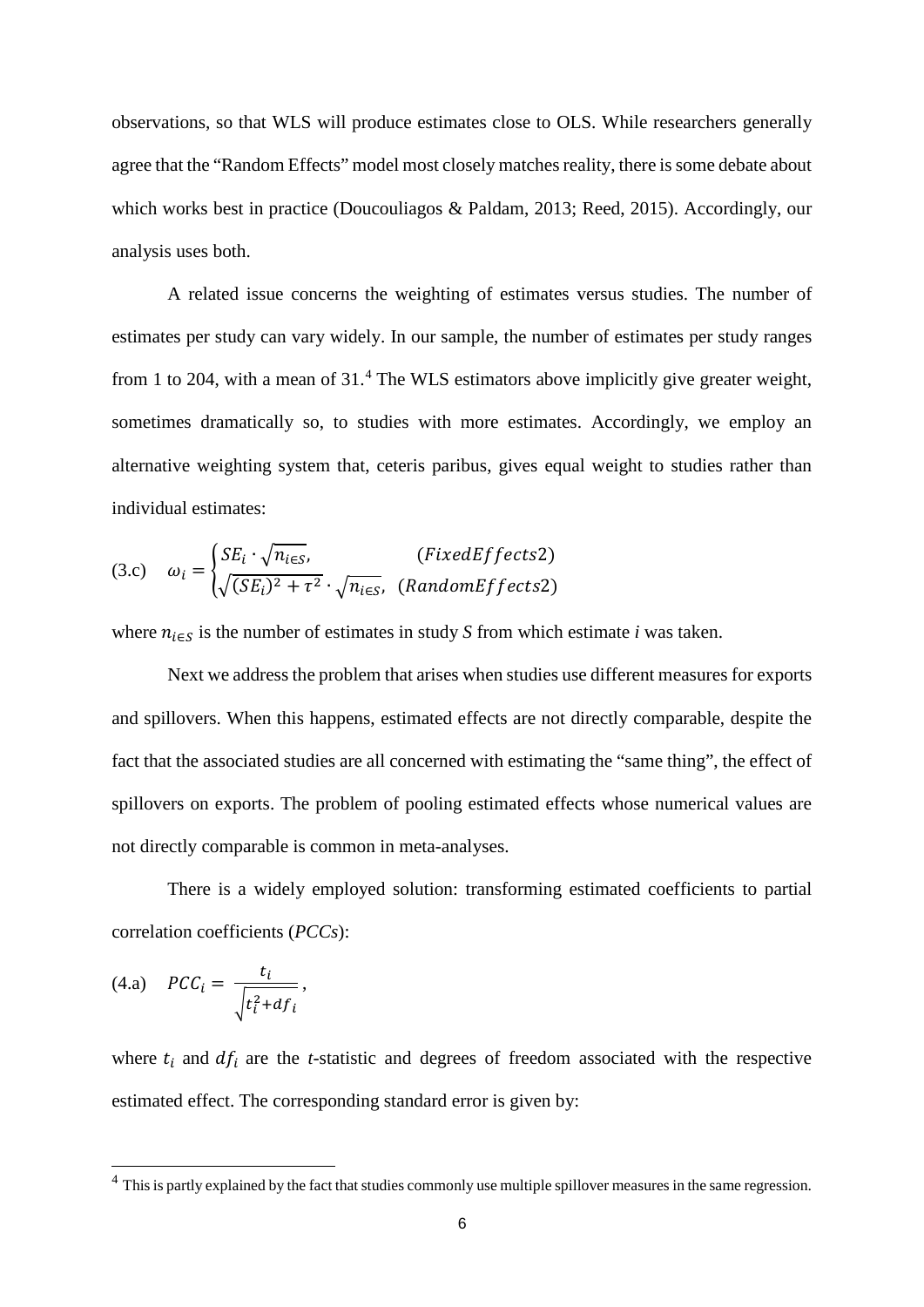$$
(4.b) \tSE(PCC_i) = \sqrt{\frac{1 - PCC_i^2}{df_i}}.
$$

Examples of meta-analyses that use *PCCs* are Bruno and Cipollina (2018); Valickova, Havranek, and Horvath (2015); Arestis, Chortareas, and Magkonis (2015); Wang and Shailer (2015); Nataraj et al. (2014); Iwasaki and Mizobata (2018); Cohen and Tubb (2018); Bijlsma, Kool, and Non (2018); Churchill and Mishra (2018); Merkle and Phillips (2018); and Churchill and Yew (2017).

In terms of the preceding analysis, all that changes is that  $\beta_i$  is replaced by  $PCC_i$ ,  $SE_i$ now stands for  $SE(PCC<sub>i</sub>)$ , and  $\tau^2$  now represents the variance of *PCC* above and beyond sampling error. Accordingly, Equation (3) is replaced by:

(5) 
$$
\frac{PCC_i}{\omega_i} = \mu \cdot \left(\frac{1}{\omega_i}\right) + \frac{\varepsilon_i}{\omega_i}, \quad i = 1, 2, ..., N,
$$

where

$$
\omega_i = \begin{cases}\nSE_i, & (FixedEffects1) \\
\sqrt{(SE_i)^2 + \tau^2}, & (RandomEffects1) \\
SE_i \cdot \sqrt{n_{i\in S}}, & (FixedEffects2) \\
\sqrt{(SE_i)^2 + \tau^2} \cdot \sqrt{n_{i\in S}}, & (RandomEffects2)\n\end{cases}
$$

and  $SE_i$  and  $\tau^2$  are redefined as above. In this specification,  $\mu$  represents the mean true effect of spillovers on exports measured as a partial correlation.

While the transformation of estimated coefficients to *PCCs* solves the noncomparability problem, it raises the question of how one should interpret  $\mu$ . In particular, what values of  $\mu$  constitute a large effect? A small effect? Like any correlation, *PCC* takes values between -1 and 1. Cohen (1988) suggests that correlations of 0.10, 0.30, and 0.50 (in absolute value) should be interpreted as "small", "medium" and "large" effects, and his interpretation is widely accepted. However, Cohen's taxonomy refers to simple, not partial, correlations.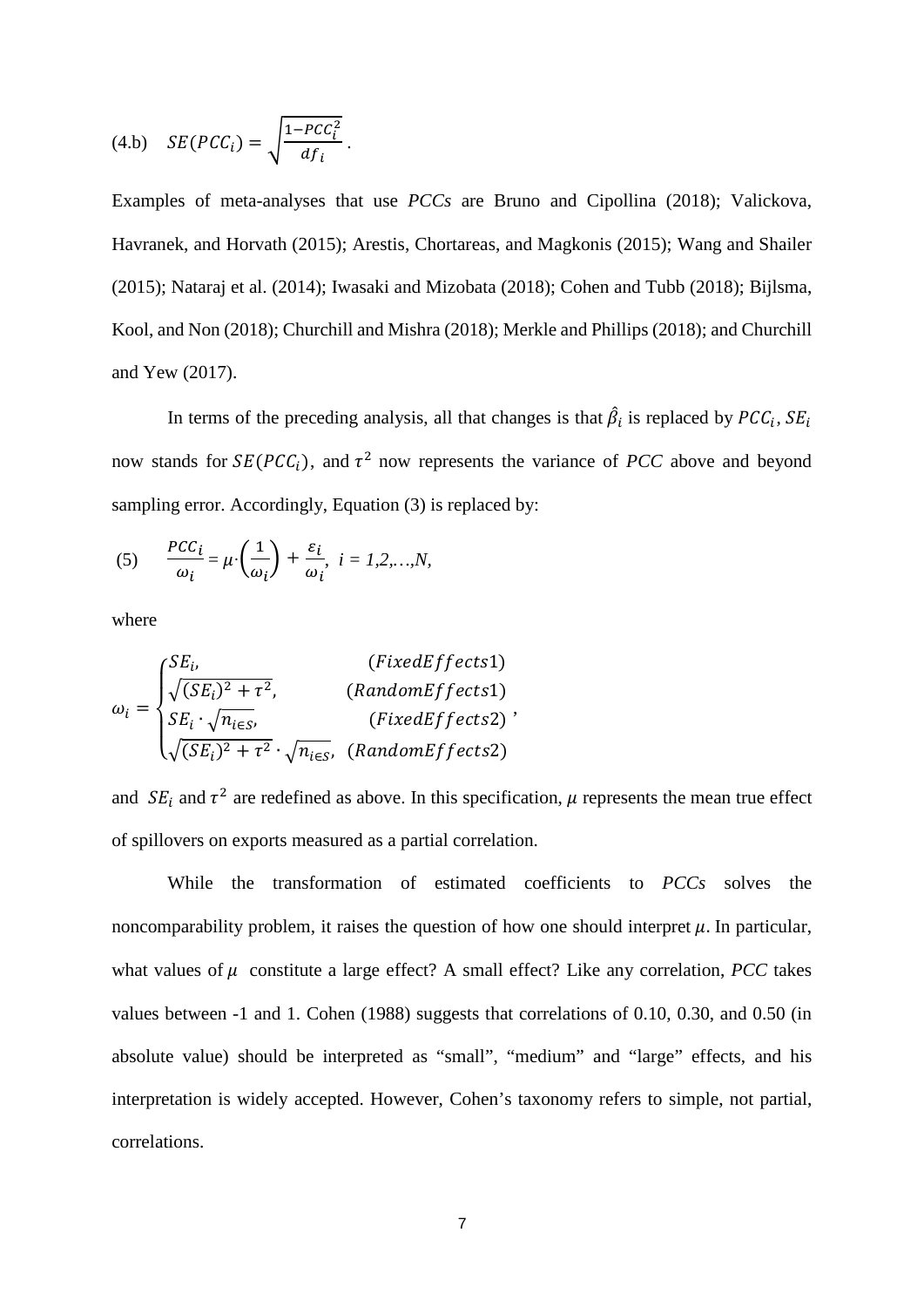To investigate partial correlation sizes, Doucouliagos (2011) collected over 22,000 estimates in empirical economics and transformed them to *PCCs*. He then ranked them from smallest to largest in absolute value. He defined the  $25<sup>th</sup>$ ,  $50<sup>th</sup>$ , and  $75<sup>th</sup>$  percentile values as "small", "medium", and "large" effects. While there was some difference across subfields of economics, *PCC* values of 0.07, 0.17, and 0.33 corresponded to "small", "medium" and "large" effect sizes in the full sample. This establishes a scale for comparing *PCC* values to other *PCC*  values in the literature, and it is the standard we employ in interpreting our empirical results.

Publication bias. Publication bias arises when the estimates reported by researchers and/or the studies published by journals comprise a biased sample of the population of all estimates. This can happen when researchers/journals have preferences for estimates that are statistically significant and/or whose signs accord with expectations (Christensen & Miguel, 2018). "Publication bias" can occur even in working papers that are not published in journals. This can happen if researchers choose not to write up results because the initial analyses did not produce interesting/promising results.<sup>[5](#page-9-0)</sup> In that case, even unpublished working papers can be characterized by publication bias.

Publication bias represents a serious challenge to the validity of meta-analysis. If the estimates in the literature are disproportionately large and significant, then averaging them will preserve this bias, producing a distorted estimate of the mean true effect. Thus, it is important to test for the presence of publication bias.

The most common test for publication bias in the economics literature is the Funnel Asymmetry Test (FAT). The FAT is carried out by adding the standard error variable, *SE*, to the constant-only specification above (Card & Krueger, 1995; Egger et al., 1997; Stanley, 2008). In the context of Equation  $(5)$ , this means estimating

-

<span id="page-9-0"></span> $5$  Franco, Malhotra, and Simonvits (2014) report that the main source of publication bias is failure of researchers to write up results that are not significant or interesting.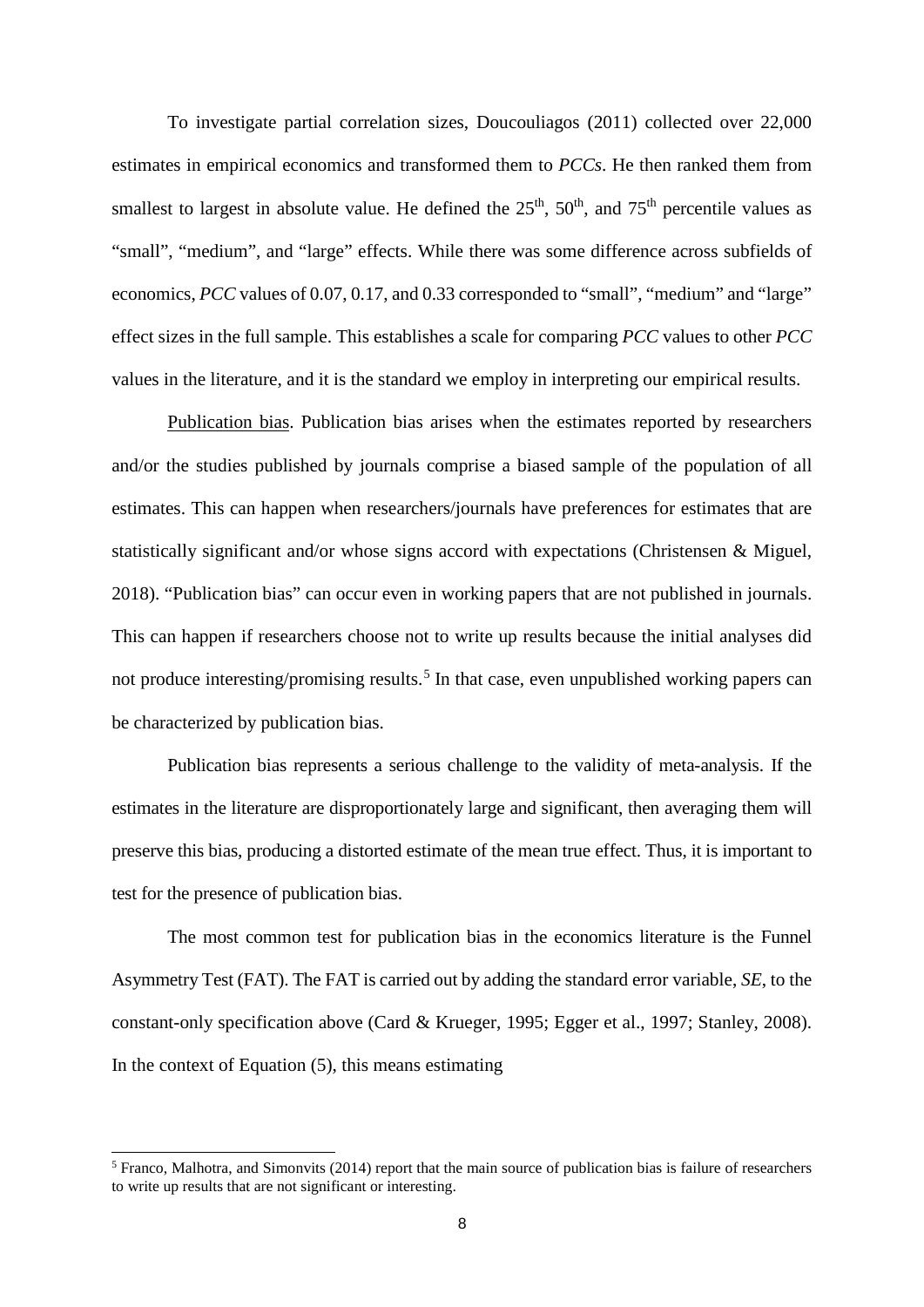(6) 
$$
\frac{PCC_i}{\omega_i} = \mu \cdot \left(\frac{1}{\omega_i}\right) + \rho \cdot \left(\frac{SE_i}{\omega_i}\right) + \frac{\varepsilon_i}{\omega_i}, \quad i = 1, 2, ..., N,
$$

where

$$
\omega_i = \begin{cases}\nSE_i, & (FixedEffects1) \\
\sqrt{(SE_i)^2 + \tau^2}, & (RandomEffects1) \\
SE_i \cdot \sqrt{n_{i\in S}}, & (FixedEffects2) \\
\sqrt{(SE_i)^2 + \tau^2} \cdot \sqrt{n_{i\in S}}, & (RandomEffects2)\n\end{cases}
$$

Rejection of  $H_0: \rho = 0$  is taken as evidence that publication bias exists.

The specification of Equation (6) has a further benefit. Including the publication bias term,  $\left(\frac{SE_i}{\omega_i}\right)$  $\frac{\partial u_i}{\partial t}$ , adjusts the estimate of  $\mu$  for the presence of publication bias. In this sense, the inclusion of this term is akin to including an inverse Mills ratio in a regression equation to adjust for sample selection (Stanley and Doucouliagos, 2012). Thus, estimation of Equation (6) allows one to not only test for publication bias, but also provides a bias-adjusted estimate of the overall, mean true effect,  $\mu$ .

The relationship between estimated spillover effects and data, estimation and study characteristics. In addition to estimating the mean overall effect and testing for publication bias, meta-analysis is also useful for identifying relationships between the estimated spillover effects and specific data, estimation and study characteristics. This enables an understanding of why different studies report different estimated effects. It can also be useful for identifying conditions and circumstances where spillover effects have their largest effects.

Let  $X_m$ ,  $m = 1, 2, ..., M$ , be a set of variables measuring characteristics of the data, estimation procedures and study that are suspected to affect the size of the estimated spillover effects. Their impacts can be estimated via a meta-regression analysis (MRA), in which the respective variables are added to the specification of Equation (6):

(7) 
$$
\frac{PCC_i}{\omega_i} = \mu \cdot \left(\frac{1}{\omega_i}\right) + \rho \cdot \left(\frac{SE_i}{\omega_i}\right) + \sum_{m=1}^{M} \delta_i \left(\frac{X_{mi}}{\omega_i}\right) + \frac{\varepsilon_i}{\omega_i}, \quad i = 1, 2, ..., N,
$$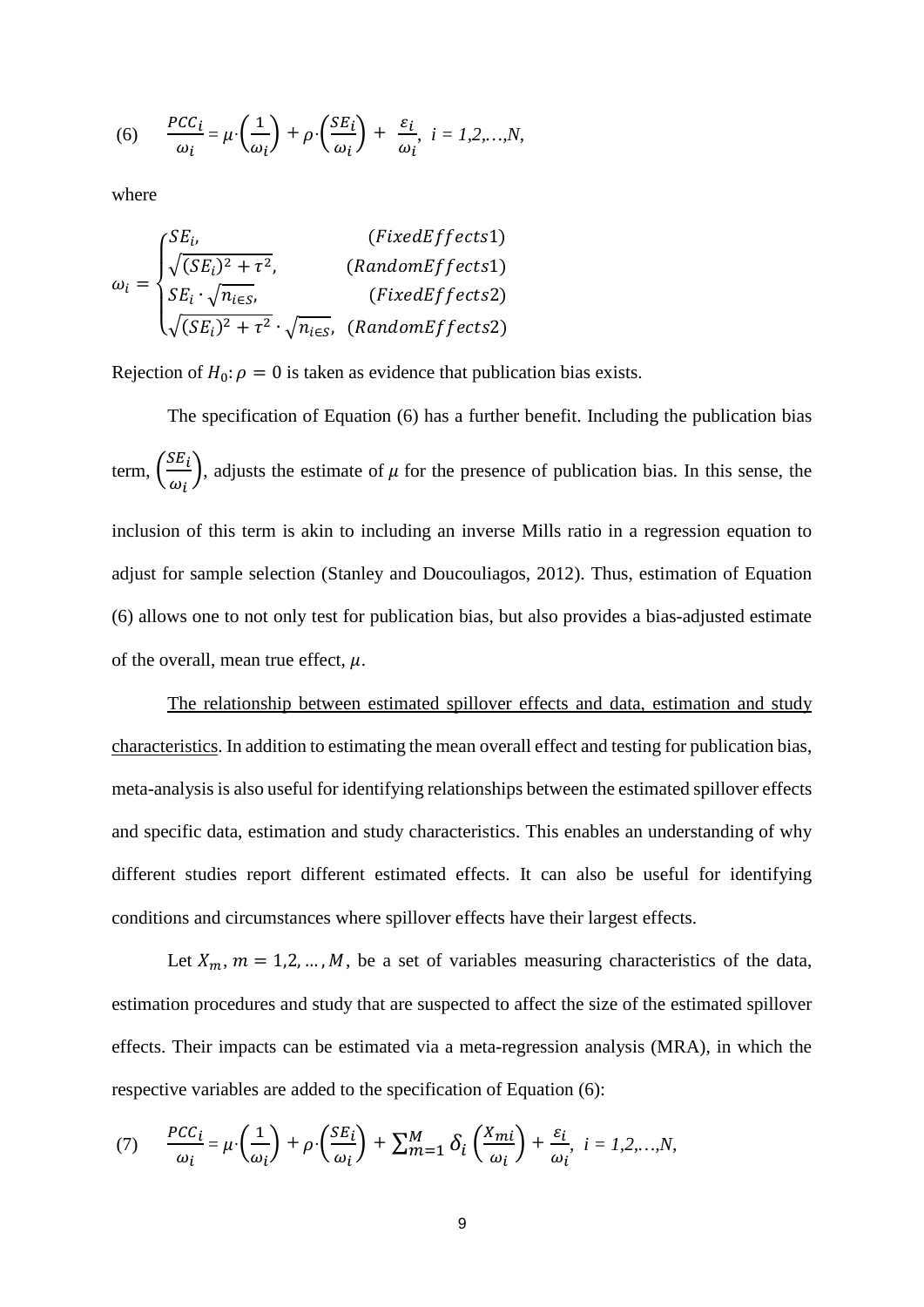where

$$
\omega_i = \begin{cases}\nSE_i, & (Fixed Effects 1) \\
\sqrt{(SE_i)^2 + \tau^2}, & (Random Effects 1) \\
SE_i \cdot \sqrt{n_{i\in S}}, & (Fixed Effects 2) \\
\sqrt{(SE_i)^2 + \tau^2} \cdot \sqrt{n_{i\in S}}, & (RandomEffects 2)\n\end{cases}
$$

Note that the publication bias term,  $\frac{SE_i}{S}$  $\omega_i$ , remains in the equation to correct for any publication

bias that may exist.

A further advantage of MRA is that it allows one to explore the extent to which endogeneity affects estimates of spillover effects. Endogeneity can arise from simultaneity, sample selection and omitted variables. Some of the studies in our meta-analysis sample address endogeneity while others do not. By including variables in  $X<sub>m</sub>$  to identify studies that attempt to correct for endogeneity bias, we can investigate whether these attempts resulted in larger/smaller estimated spillover effects.

#### **III. DESCRIPTION OF DATA**

Selection of studies. Our search for estimated effects followed the procedure outlined in Stanley et al. (2013). We employed two categories of keywords, "Export" keywords and "Spillover" keywords, and used the search engines Web of Science, Google Scholar, Scopus, JSTOR, EBSCO, ProQuest and RePEc.

The "Export" keywords consisted of "export", "trade", "export decision", "export propensity", "export intensity", "export share", "export performance" and "firm performance". The "Spillover" keywords consisted of "agglomeration", "urbanization", "localization", "external economies", "externality", "spillovers", "export spillovers", "FDI spillovers", "spatial spillovers", "geographical spillovers", "sectoral spillovers" and "industrial spillovers". We combined keywords from both categories when using the respective search engines. Our initial search yielded over 350 studies, including peer-reviewed journal articles, working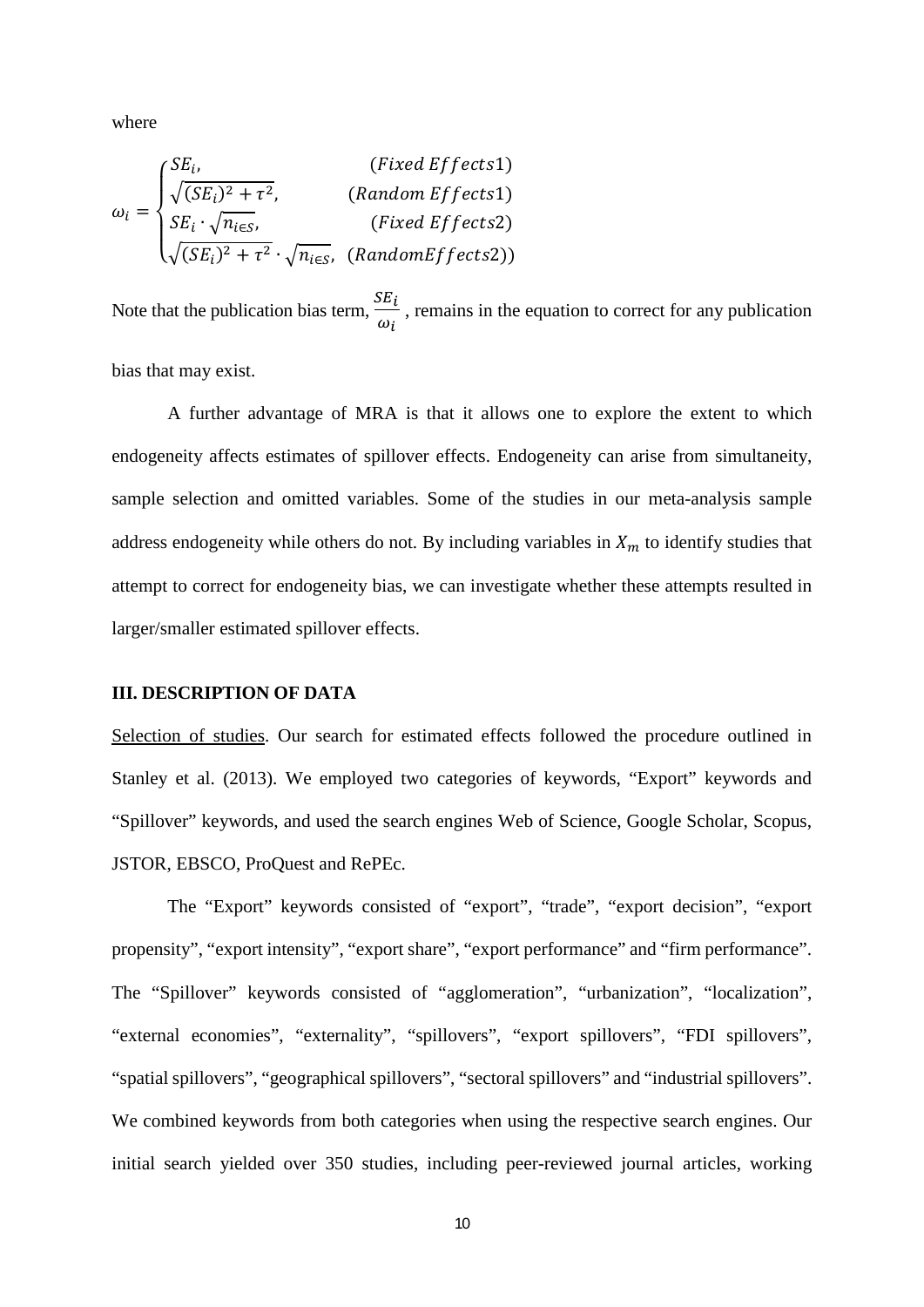papers, conference proceedings, doctoral dissertations and master theses.

We reduced the sample to 115 studies by eliminating any papers that did not satisfy the following inclusion criteria: (i) the study must be empirical, (ii) the dependent variable must measure export performance and (iii) the explanatory variables must include one or more spillover measures. Included in this sample were multiple versions of the same paper, usually a working paper and a published version. To avoid double counting, we only included the published version. This reduced the sample to 106 papers.

We further reduced the sample by eliminating studies where a spillover variable was specified in quadratic form or where it appeared as both a main and interaction effect. While marginal effects can be calculated in these cases, they require information that was not reported in the studies, such as the covariance of the respective coefficient estimates. Elimination of these observations reduced the sample to 99 studies and 3,359 estimated effects. Further analysis of this sample, described below, identified the existence of outliers. The elimination of outliers produced our final sample of 99 studies and 3,291 estimated effects.

Coding. Once the final sample was determined, a team of researchers coded various data, estimation and study characteristics that could affect the size of the estimated spillover effects. Two coders independently recorded the respective characteristics. Discrepancies were then noted and reconciled.

As noted above, the estimated spillover effects in our sample derive from studies that use many different measures of exports and spillovers. In order to investigate whether these differences can explain differences in the estimated spillover effects, we developed a set of variables to categorize differences in export and spillover measures. The remainder of this section describes the categories we used. It also provides examples for each category so that readers can better appreciate what the estimated spillover effects are actually estimating.

Measures of export performance. Among the measures that have been used by studies

11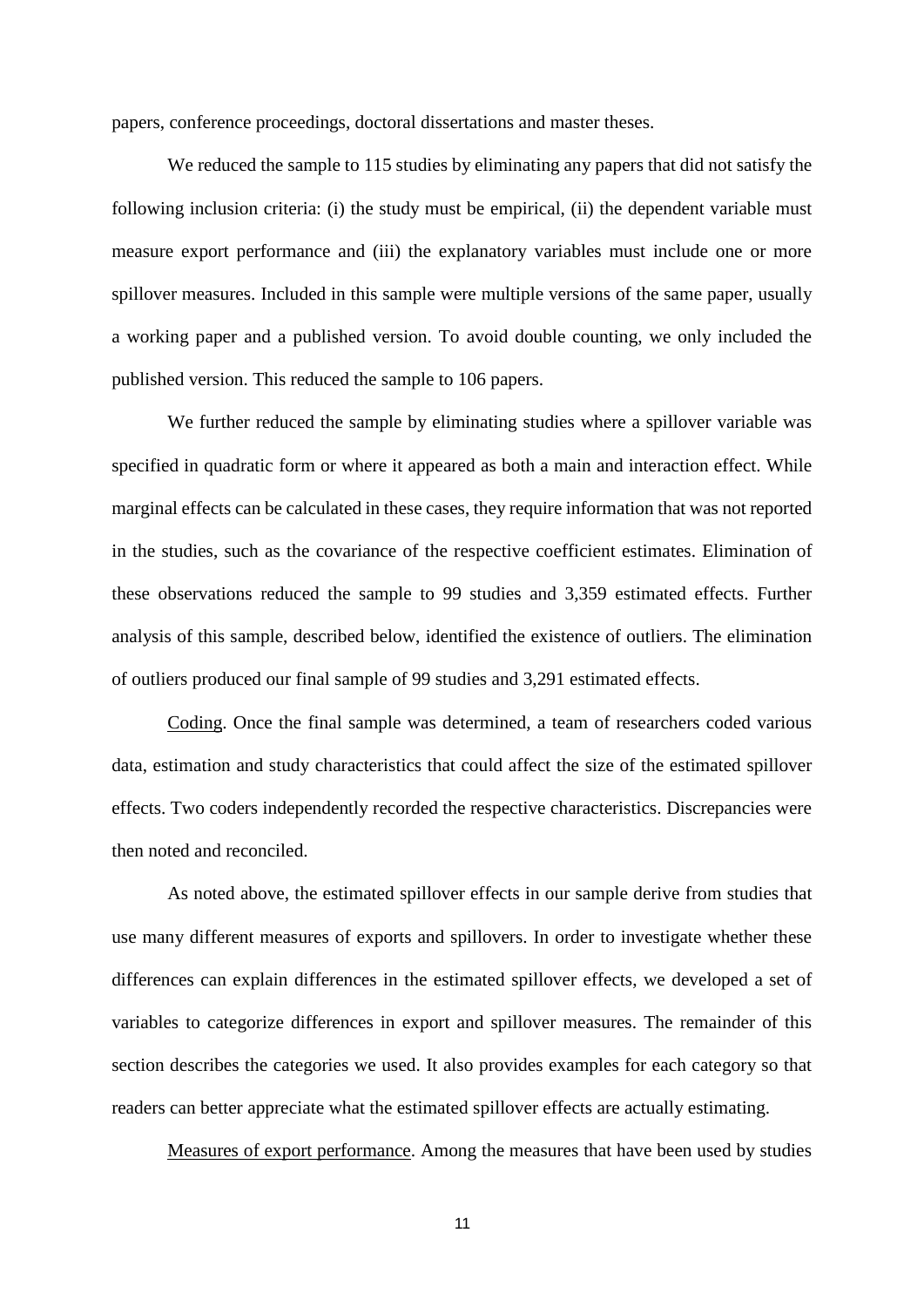of export performance, some focus on the firm's decision to export. Others focus on what market to export to, or what products to export, or what quantity to export. We group these export measures into two groups: categorical and continuous measures.

Examples of categorical measures include a binary measure indicating whether a firm has any exports; a dummy variable indicating whether a firm is a new exporter; a four-part classification indicating whether a firm is a permanent exporter, sporadic exporter, new exporter or non-exporter; and a dummy variable indicating whether the ratio of exports to sales is greater than 10%. Examples of continuous measures include the value of firm exports; the ratio of exports to sales; the number of markets the firm has exported to; export growth; export variety; exports per worker; and the share of a region's exports to a given country, relative to GDP.

Spillover types. Researchers have posited many channels by which firms' activities can spill over and affect the export performance of other firms. Two general categories of spillovers are "Regional" and "Industry". Other spillovers are specifically associated with foreign-owned firms ("FDI") or directly related to other exporters ("Exporters"). While these categories are further described below, it should be noted at the outset that the different categories are not mutually exclusive. A study could estimate a spillover effect that simultaneously belonged to all four categories.

TABLE 2 elaborates on the spillover types in our sample. "Regional/Localization" spillovers arise from the spatial concentration of firms in the same or related industries. Potential benefits of residing near other firms in the same industry include a shared labor pool that can facilitate the acquisition of specialized skills and/or knowledge and access to common suppliers. In contrast, "Regional/Urbanization" spillovers arise whenever there is a large concentration of firms from heterogeneous industries in the same area. Possible benefits here include sharing of a well-developed transportation infrastructure and a large labor pool with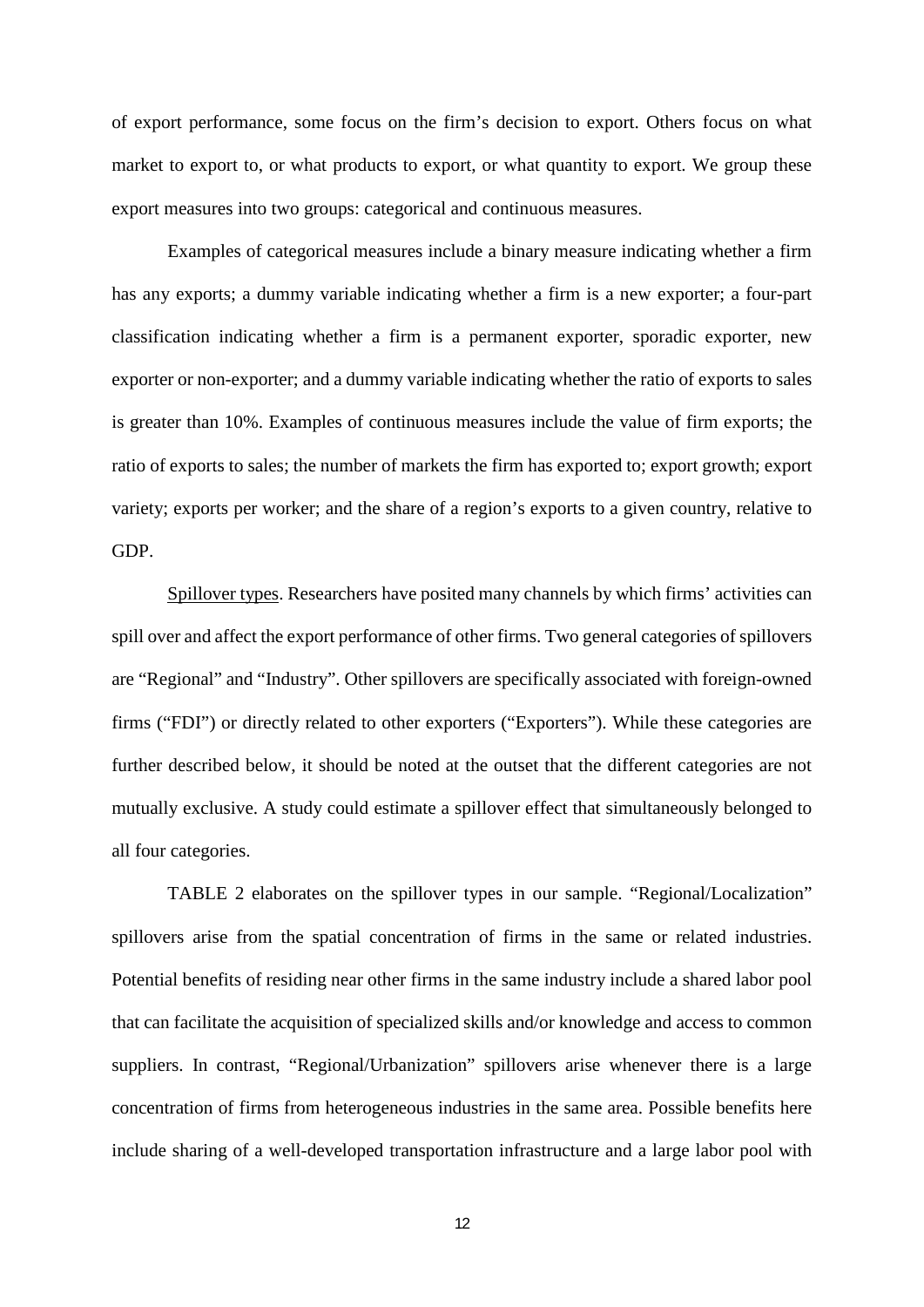general human capital.

"Industry" spillovers can be grouped in several ways. "Industry/Horizontal intraindustry" and "Industry/Horizontal inter-industry" refer to spillovers from firms in the same or other industries that are engaged in economically related activities. "Industry/Backward" and "Industry/Forward" refer to vertical spillovers from buyers in downstream industries and from suppliers in upstream industries, respectively.

The bottom panel of TABLE 2 gives examples of some of the spillover measures used by the studies in our sample. Note again that a single spillover measure can simultaneously belong to more than one "type" of spillover.

Spillover measures. In addition to their "type", spillover variables differ in their units of measurement. Some studies measure spillovers by the "Value" of their exports. Examples include the ratio of the value of exports to the value of total shipments; the ratio of the value of exports for a given industry and firm type to the value of exports from the manufacturing sector; the total value of exports of a particular product type to a particular destination country; and the ratio of a firm's exports to its total production.

Other studies measure spillovers by counting the number of firms producing the spillovers ("Number"). Examples are the number of firms operating in the same region and industry; the ratio of the number of exporting firms to the total number of firms in a given region and industry; and the number of exporters shipping to the same destination. Still other studies measure spillovers in terms of "Employment". Employment can be counted as total employment in the same region and industry; total employment in other exporting firms located in the same region; the share of employment in exporting firms over the share of total employment; and the number of skilled workers in the same region and industry.

Another approach to measuring spillovers looks at the output ("Output") produced by firms, regions or industries. For example, to study horizontal FDI, one study calculates the ratio

13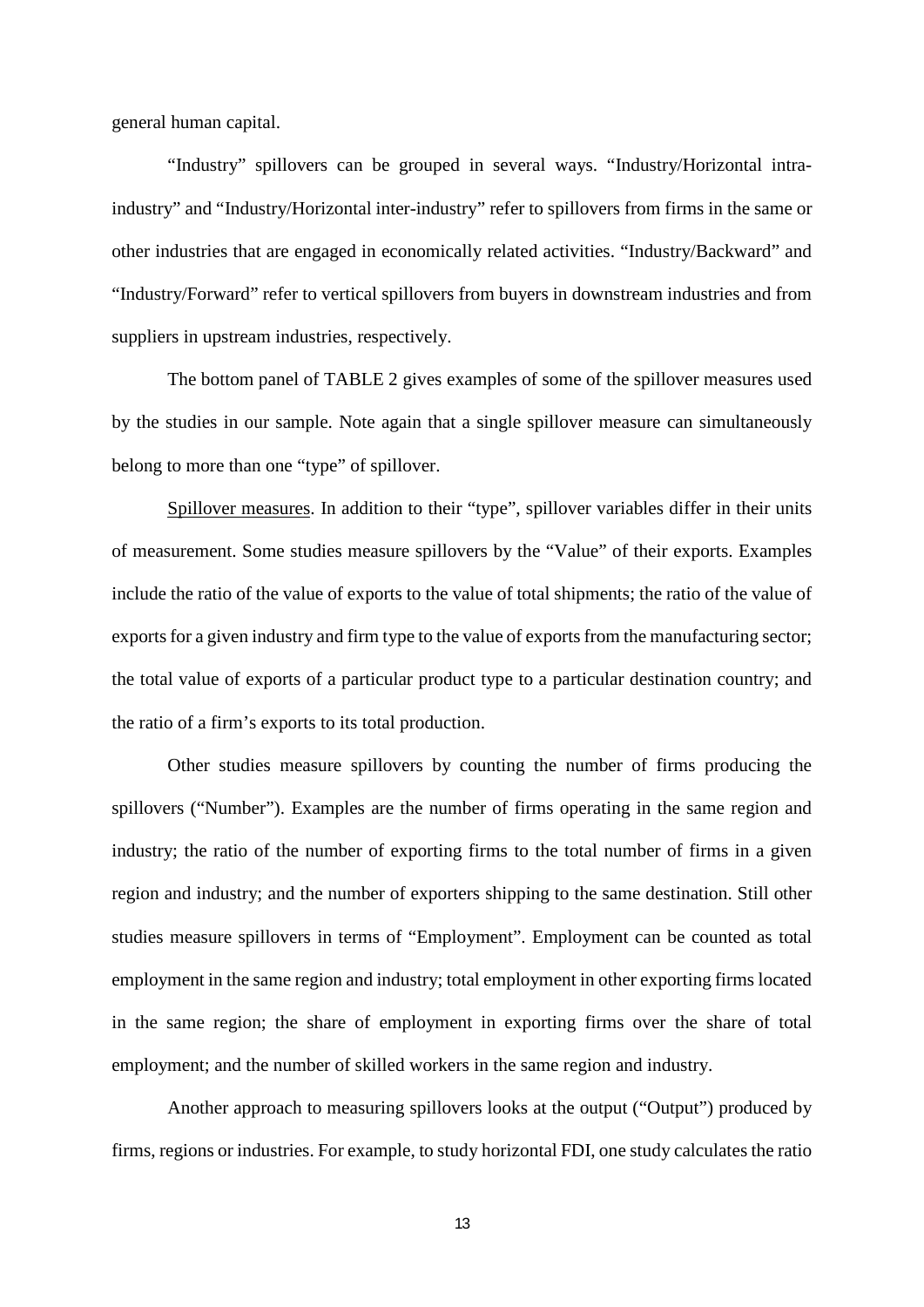of the output of foreign firms in a given industry to the total output of that industry. Measures of backwards and forwards FDI are constructed similarly, as ratios of outputs across industries. We also classify as output-based a measure that sums squares of industry output shares. Another type of spillover focuses on technology and research and development (R&D) transfers. Examples include the share of R&D expenditures over sales; patent applications per capita; and the number of patent applications for a given region.

Beyond all these are an assortment of other measures that we aggregate under the category of "Other". Some of these include a dummy variable to indicate the presence of at least one large exporting firm in the locality; the share of intangible assets held by foreign firms; product-level Herfindahl concentration indices; and the share of MNE expenditures on wages and salaries over all firms' expenditures on wages and salaries.

The variety of these measures of exports and spillovers highlights the difficulty of combining estimates of spillover effects across studies. They underscore why it is necessary to transform the associated estimates into *PCCs* if we are to gain an overall understanding of the empirical literature on spillovers and exports.

#### **IV. DATA ANALYSIS: Part 1[6](#page-15-0)**

-

Distribution of *PCC* values. Our initial dataset consisted of 3,359 estimates from 99 studies.<sup>[7](#page-15-1)</sup> TABLE 4 reports descriptive statistics for the *PCC* values, along with the corresponding *t*statistics and degrees of freedom ("*df*") from which they are calculated. The mean and median *t*values for the full sample are 2.86 and 1.41, respectively. We shall discuss the relatively small value of the median *t-*statistic later. At this point, we highlight the minimum and maximum *t*values of -669.8 and 279.1. These are extraordinarily large and raise concern about outliers. A

<span id="page-15-0"></span><sup>&</sup>lt;sup>6</sup> All the data and code necessary to replicate the empirical analysis in this study are publicly available at Dataverse: https://dataverse.harvard.edu/dataset.xhtml?persistentId=doi:10.7910/DVN/SJ5HP1.

<span id="page-15-1"></span><sup>7</sup> Bibliographic information for the 99 studies included in this meta-analysis is provided in a document entitled "Studies" that is posted at https://dataverse.harvard.edu/dataset.xhtml?persistentId=doi:10.7910/DVN/SJ5HP1.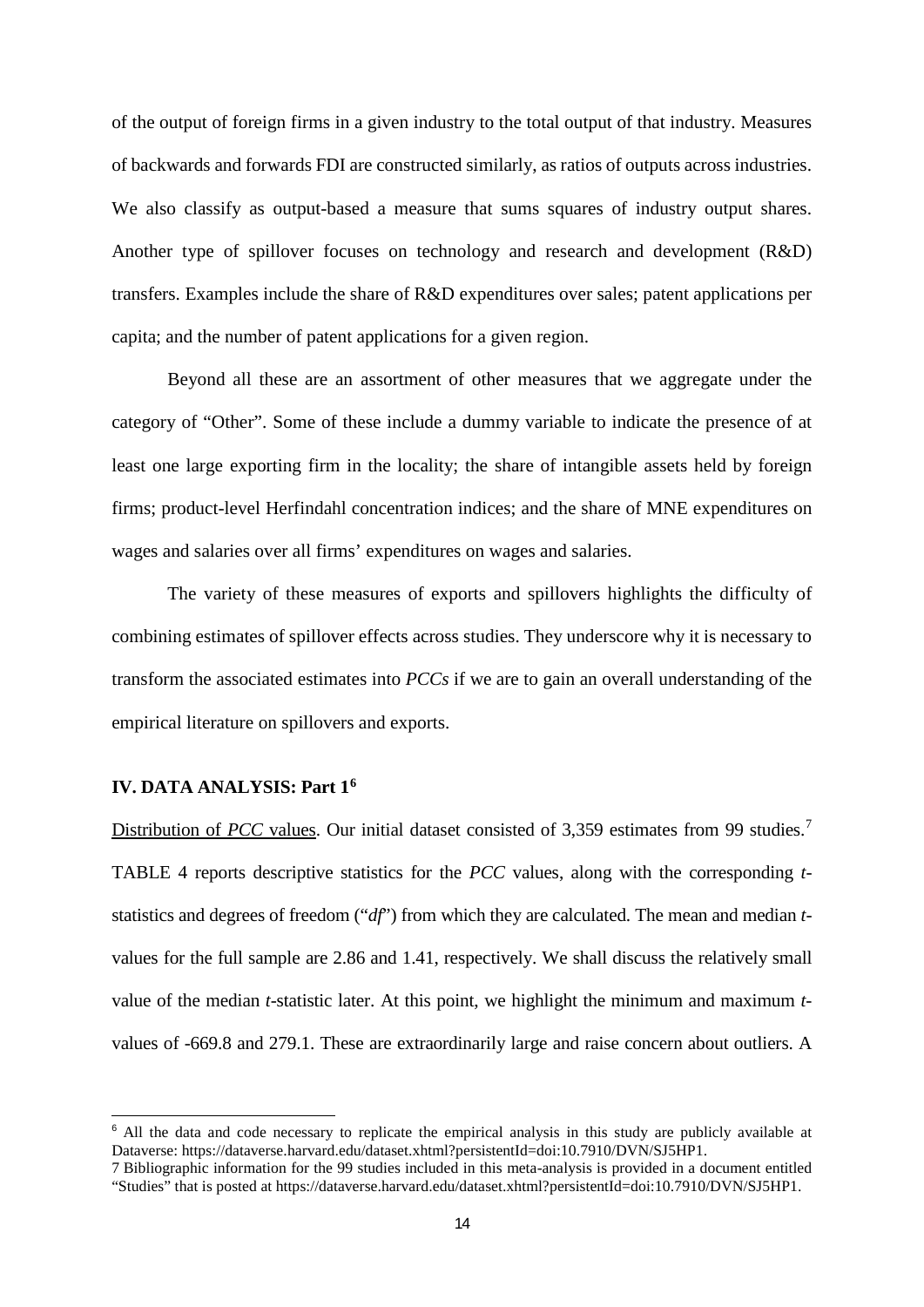similar concern applies to the *df* variable. It has mean and median values of 241,063 and 18,930, with minimum and maximum values of 50 and 5,776,129.

The associated distribution of *PCC* values ranges from -0.984 to 0.994. It has mean and median values of 0.016 and 0.008. Large (absolute) values of *PCC,* along with large *df* values, are potentially a problem. These two variables impact the weights in the four WLS estimators, *FixedEffects1*, *RandomEffects1*, *Fixed Effects2*, and *RandomEffects2*, which are inverse functions of  $SE_i = \sqrt{\frac{1 - PCC_i^2}{df_i}}$  $a_{f}$ <sub>i</sub> . *PCC* values close to 1, especially when accompanied by large *df* values, can generate exceptionally large weights, so that a few observations with *PCC* values close to 1 or -1 can exert a dominating influence. Accordingly, we proceed by truncating the top and bottom 1% of *PCC* values, leaving 3,291 observations. The truncated distributions of *t*statistic, *df*, and *PCC* values are also reported in TABLE 4, immediately to the right of the full sample statistics. Corresponding histograms for the *t-*statistics and *PCC* values are presented in FIGURE 1. The two histograms in FIGURE 1 and the corresponding columns in TABLE 4 go far in answering our first question about the size of the effect of spillover effects on exports.

The mean and median *PCC* values for the truncated sample are 0.016 and 0.008. These are far away from the threshold value of 0.07 that Doucouliagos (2011) sets for "small". This suggests that spillovers have, at best, a positive but negligibly small effect on exports.

The reasons for the small *PCC* values are not hard to identify. First, a large number of estimates in the literature are statistically insignificant. The table immediately below the histogram in the top panel of FIGURE 1 reports that 53.0% of all *t-*values lie between -2 and 2. Compounding these relatively low *t*-values are very large sample sizes. The distribution of *df* values for the truncated sample ranges from 57 to 5,776,129, with a median value of 18,933. If we calculate the *PCC* value that corresponds to the median *t* and *df* values using equation (4.a), we obtain a value for *PCC* equal to 0.010.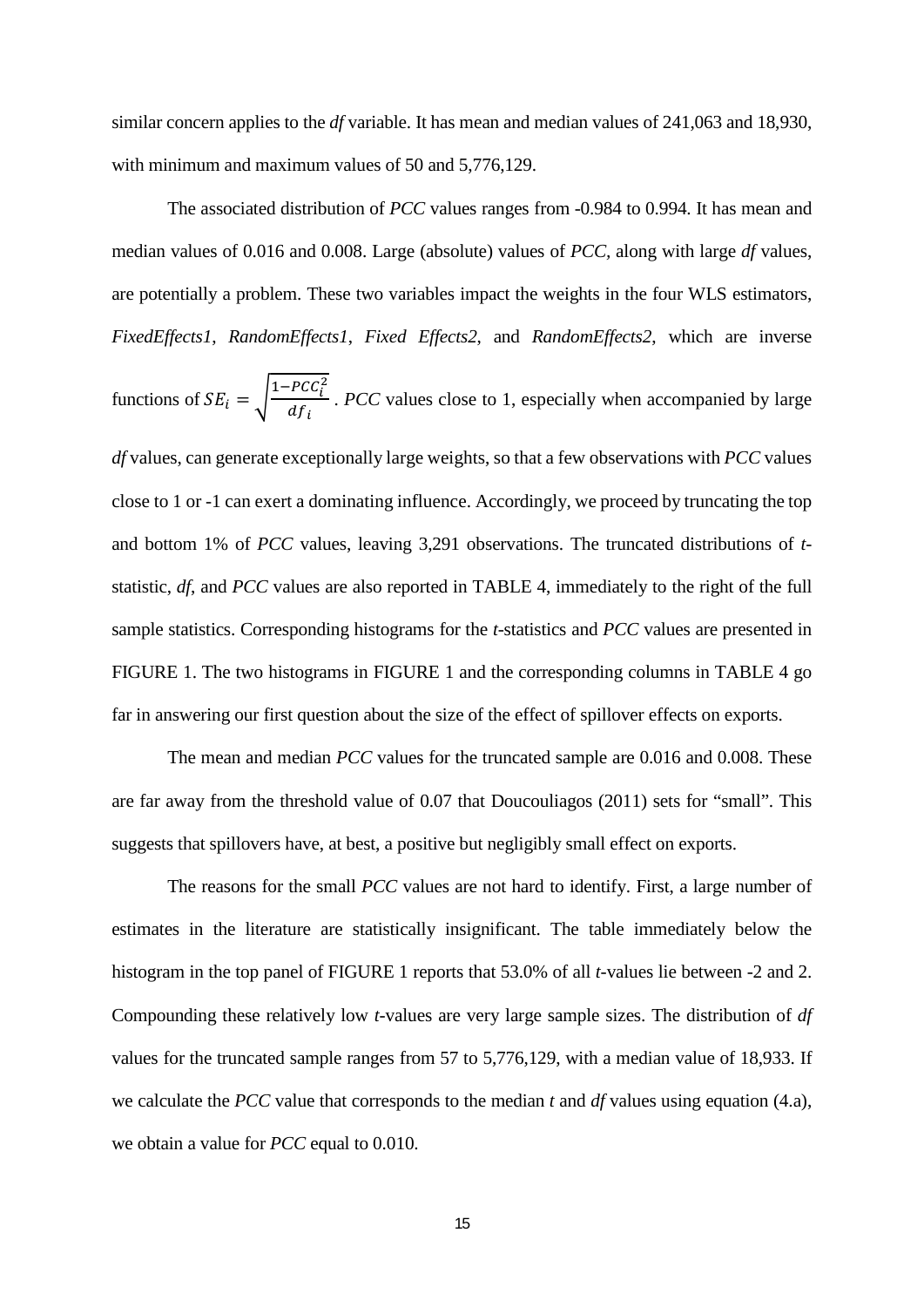However, there are two caveats. First, the numbers in TABLE 4 and the values represented in FIGURE 1 are unweighted. So we need to re-compute our estimate of the mean true effect,  $\mu$ , using the different weighting schemes described above. Second, the analysis ignores publication bias.

Fixed Effects or Random Effects? While we are aware of no study that compares how frequently researchers use "Fixed Effects" versus "Random Effects" estimators in their metaanalyses, our sense is that "Fixed Effects" is generally preferred. TABLE 5 identifies our concern with "Fixed Effects". It calculates a "study weight" for each study in our sample, weighting the individual estimates of that study by the respective weighting scheme ("Fixed Effects"/"Random Effects") and then aggregating the weights at the study level. In this way, each study receives a weight, the sum of which equals  $100\%$ .<sup>[8](#page-17-0)</sup>

If the 100% weight was divided equally across studies, given 99 studies, each study would receive a weight of 1.01%. Against this benchmark, "Fixed Effects" weights are highly skewed. The median weight is 0.03%, and the maximum weight for a single study is 42.6%.<sup>[9](#page-17-1)</sup> The top 3 studies account for 62.9% of the total weight, and the top 10 studies comprise 90.0%. Thus "Fixed Effects" estimates will be disproportionately influenced by a very small number of studies that have large *PCC* values and/or use a large number of observations (*df*). This is particularly concerning if the export and spillovers measures used by this small set of studies is not representative of the literature.

In contrast, as noted above, the "Random Effects" estimator weighs estimates more uniformly - the median value is 1.14% compared to a mean value of 1.01%. The maximum weight any single study receives is 1.31%, and the top 10 studies account for 13.0%. While we report both "Fixed Effects" and "Random Effects" estimates, our preferred estimator is the latter.

-

<span id="page-17-0"></span><sup>&</sup>lt;sup>8</sup> Study weights were calculated by  $w_i / \sum w_i$ , where  $w_i = 1 / (SE_i)^2$  or  $w_i = 1 / [(SE_i)^2 + \tau^2]$  depending on whether Fixed Effects or Random Effects were being used (cf. Rinquist, 2013, page 128).

<span id="page-17-1"></span><sup>9</sup> The ID for this study is 3. Its large weight is a function of its exceptionally large sample size (over 4,000,000 observations) and small *t-*values (cf. Equations 4.a and 4.b).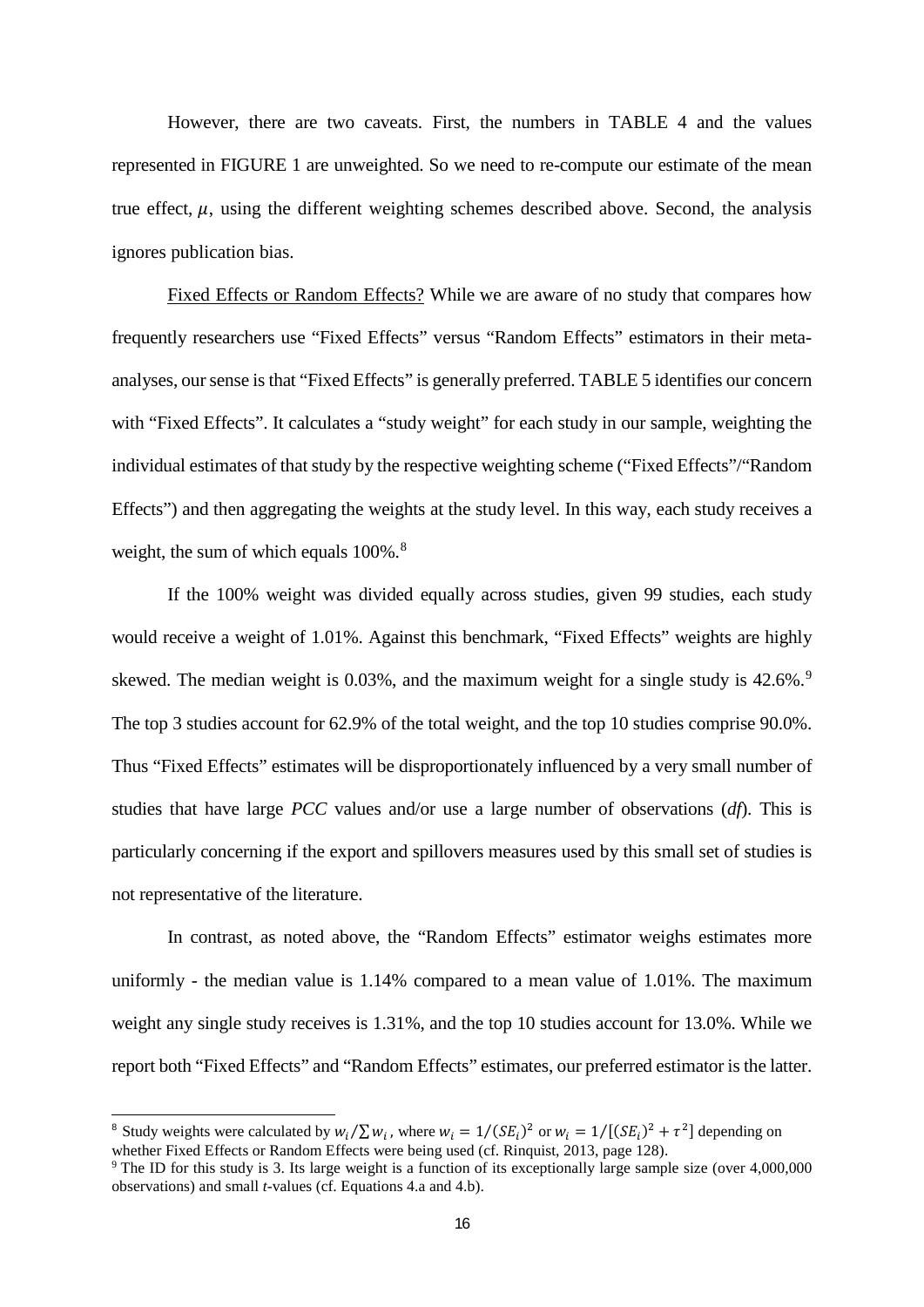Publication bias. A common, informal tool for identifying publication bias is the "funnel plot". The funnel plot graphs estimated effect sizes (here, *PCC* values) against their respective standard errors (*SE*). A common representation is given in FIGURE 2. On the horizontal axis is the *PCC* value and on the vertical axis is its standard error (*SE*).

Note that the value at the top of the vertical axis is zero, so that *SE* values increase as one moves down the vertical axis. The vertical line extending upwards from the horizontal axis identifies the sample mean *PCC*, and the inverted "V" identifies the 95% confidence interval for *PCC* values that is estimated to arise from sampling error. For a given *SE* value, the associated confidence interval is given by a horizontal band extending from the left side of the 95% region to the right side. As *SE* increases, the length of the band likewise increases, so that it is narrow at the top of the funnel and wide at the bottom.

Publication bias introduces asymmetry to the funnel plot. For samples with large error variances, sampling error will produce a wide range of effect estimates. This creates an opportunity for researchers to selectively report estimates that are larger in absolute size, and hence more likely to get published. This can be intentional on the part of the researcher, but it can also occur unintentionally, as sampling error causes some researchers to get large and significant estimates, while others get small and insignificant estimates. The former get published and the latter do not, generating publication bias in the literature and introducing asymmetry to the funnel plot.

Two things are noteworthy from the funnel plots in FIGURE 2. First, rather than having the distribution of estimates narrow to a point as *SE* approaches zero, the top of the distribution is flat and spread out. This indicates that there is no single, true spillover effect, but rather a distribution of true spillover effects. This is a further argument for favoring the Random Effects over the Fixed Effects model. Second, there is evidence of positive publication bias. A disproportionate number of *PCC-SE* pairs reside to the right of the 95% confidence area.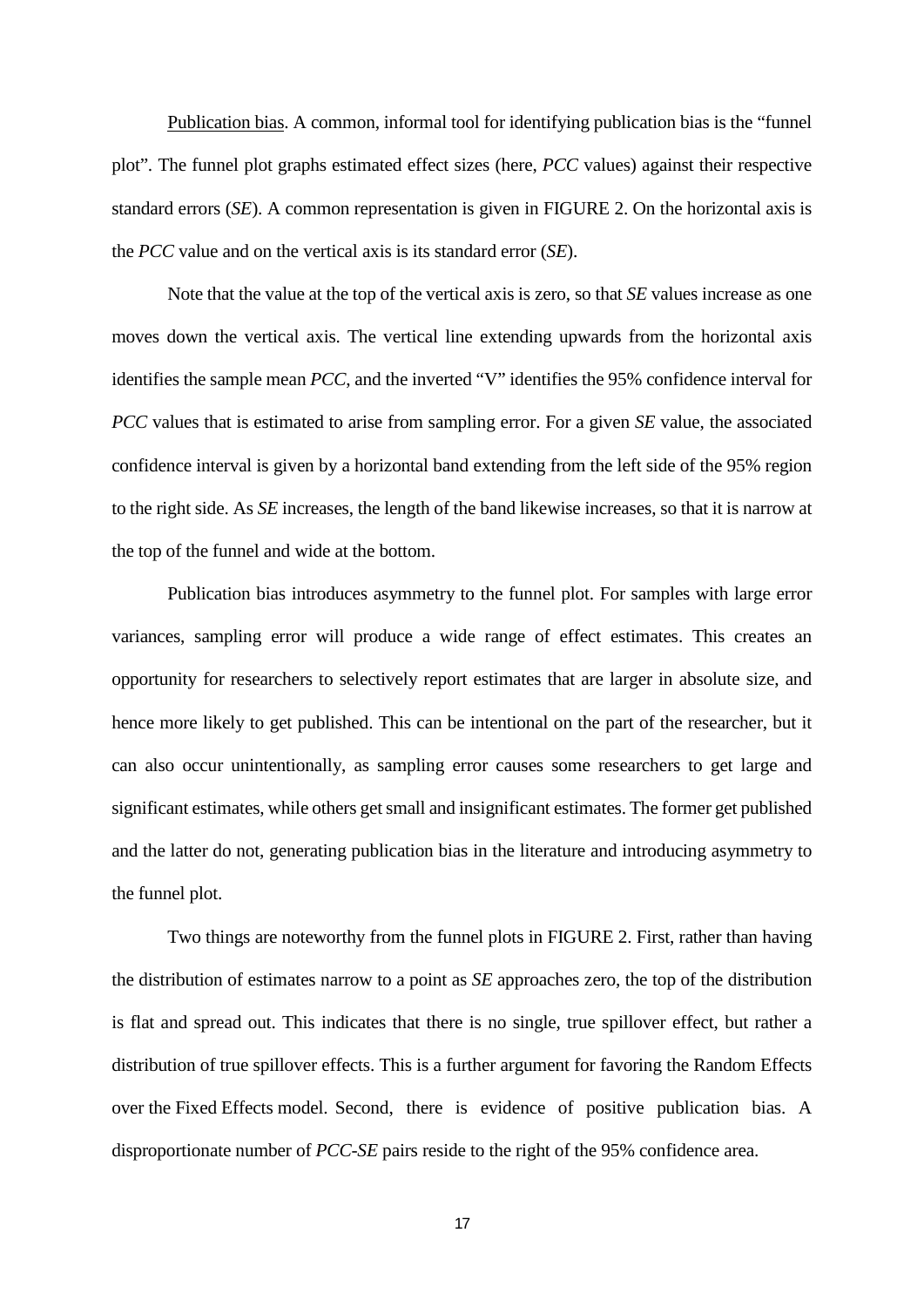As noted above, a formal test of publication bias is provided by the FAT. Rejection of  $H_0: \rho = 0$  in Equation (6) is taken as evidence that publication bias exists. TABLE 6 reports the results of estimating Equation (6) using the four different WLS estimators, *FixedEffects1, FixedEffects2, RandomEffects1* and *RandomEffects2*. The first row reports the estimates of  $\rho$ , which is the coefficient on the publication bias term, *SE*. Across all four columns, we reject  $H_0: \rho = 0$  at the 5 percent level of significance, indicating the existence of publication bias. The sign of the estimate indicates positive publication bias, suggesting sample selection that favors the publication of positive spillover effects on exports.

Estimates of the mean overall effect of spillovers on exports. The second row of TABLE 6 reports estimates of the constant term, representing  $\mu$ , the mean overall effect of spillovers on exports, corrected for publication bias. In three of the four cases, the estimates of  $\mu$  are significant at the 5 percent level. The exception is the *Fixed Effects1* estimate of Column (1), which is significant at the 10 percent level. These results provide evidence that spillovers exist and they positively impact exports. However, the sizes of the estimates indicate that this effect is very small. The estimated effects range from 0.004 to 0.021, substantially below the 0.07 value that Doucouliagos (2011) associates with "small".

Columns (5) and (6) in TABLE 6 report the weighted average estimates of the mean true effect, uncorrected for publication bias, using the *RandomEffects1* and *RandomEffects2*  estimators. The associated estimates are 0.015 and 0.026, which are close to the unweighted value of 0.016 reported in TABLE 4. These fall to 0.012 and 0.021, respectively, when *SE* is added to the specification to control for publication bias. Thus, while publication bias positively inflates estimates of the effect of spillovers on exports, it does not inflate them very much.

Comparison with Other Meta-Analyses of Spillover Effects. While this study is the only meta-analysis to investigate the relationship between spillovers and exports, no less than eight other meta-analyses have studied various aspects of the relationship between FDI and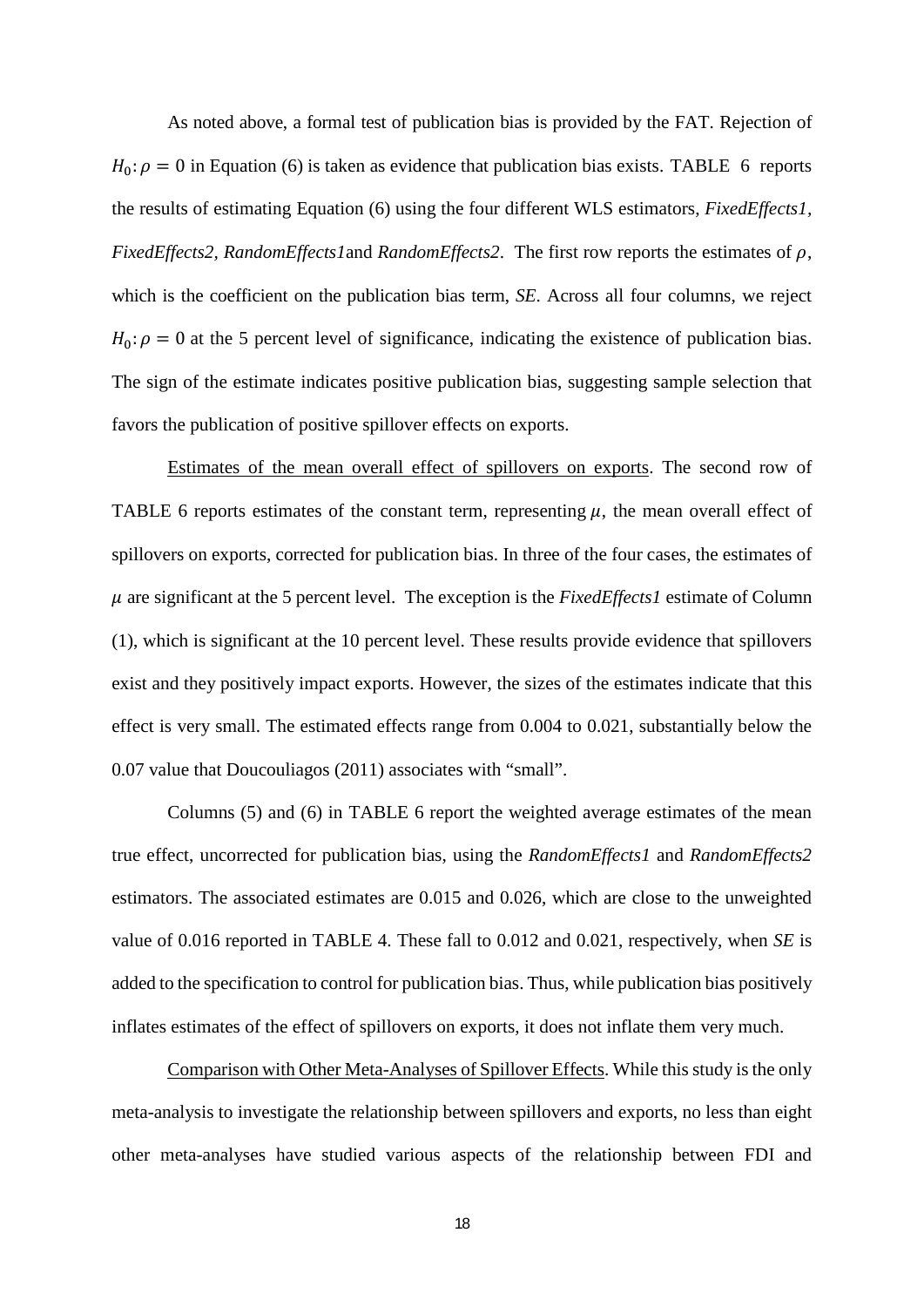productivity spillovers (Bruno and Cipollina, 2018; Demena and van Bergeijk, 2017; Iwasaki and Tokunaga, 2016; Mebratie and van Bergeijk 2013; Irsova and Havranek, 2013; Havranek and Irsova, 2010; Meyer and Sinani, 2009; and Gorg and Strobl, 2001). For the most part, these studies have emphasized the influence of data and study characteristics on estimated spillover effects. For example, a common finding is that cross-sectional data produce larger spillover estimates than panel data. This emphasis on significant data and study characteristics has tended to obscure the fact that all of the studies find very small spillover effects.<sup>[10](#page-20-0)</sup> TABLE 7 summarizes the estimates of mean, estimated spillover effects of FDI on productivity. Whether measured by *t-*stats, *PCC* values, or something else, the economic effects can be characterized as negligible. Our finding that spillovers do not have an important economic effect on exports is thus in line with what other studies have found with respect to productivity spillovers from FDI.

#### **V. DATA ANALYSIS: Part 2**

-

Data, Estimation, and Study Characteristics. In this section, we investigate the extent to which various data, estimation and study characteristics are correlated with the estimated spillover effects in our sample. TABLE 8 describes the variables we created for this meta-regression analysis (MRA). In a few cases, we do not actually use a variable because there were insufficient observations in a category or because it was held out as the benchmark, but we report it to give a better understanding of the data. The variables omitted from the MRA are indicated by an asterisk. We generally do not have expectations about the coefficient signs of the respective effect estimates. Accordingly, the subsequent analysis should be interpreted as exploratory.

*Firm-level* indicates that the estimated spillover effect comes from a regression that

<span id="page-20-0"></span><sup>&</sup>lt;sup>10</sup> Havranek and Irsova (2010), Iwasaki and Tokunaga (2016), and Irsova and Havranek (2013) are exceptions in that they make it clear that the estimated spillover effects are small in economic significance.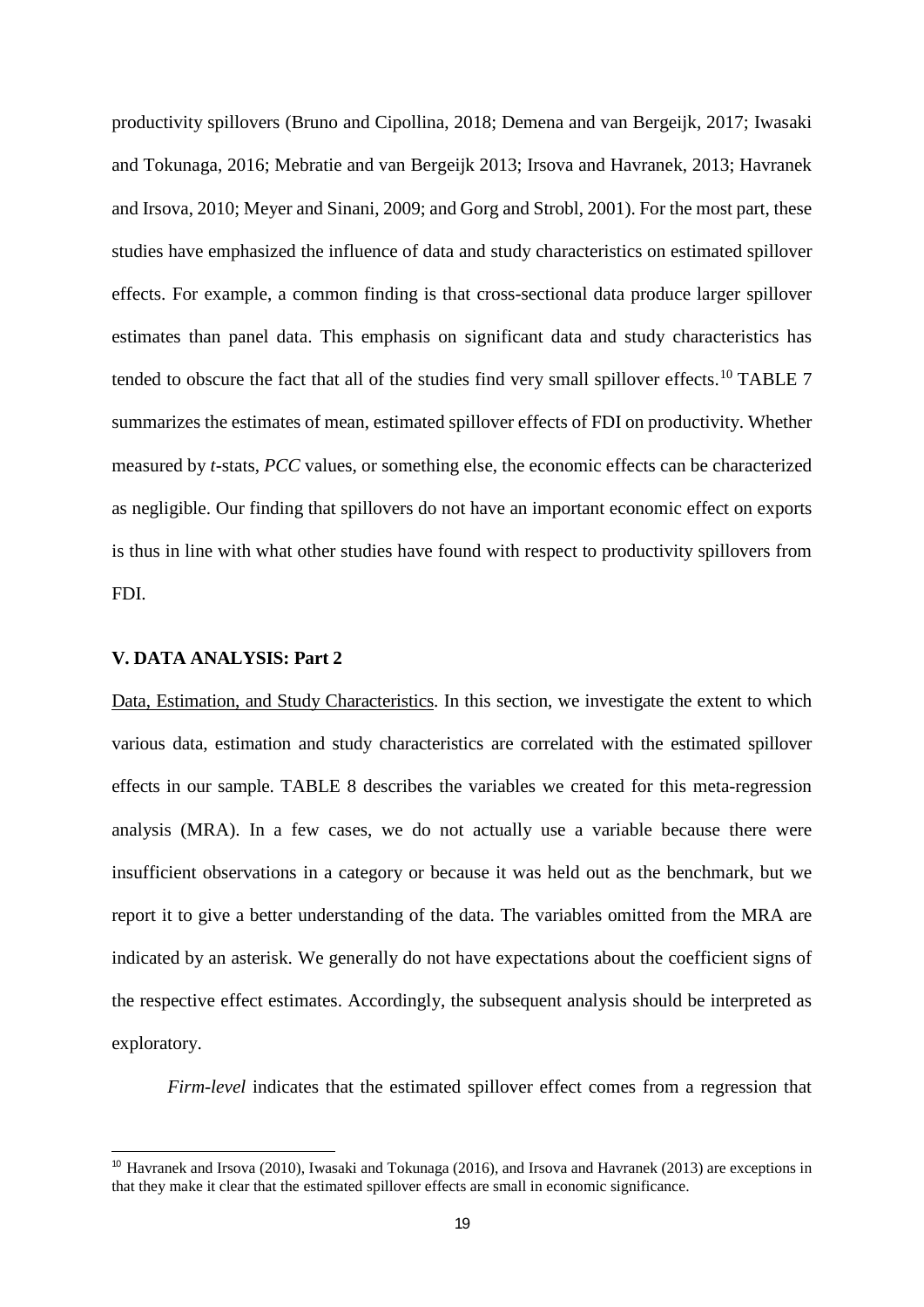used firm-level data. The alternative is aggregated data, where the unit of analysis is a geographical jurisdiction, such as a state or region, or an industry aggregate. Almost all of our estimated spillover effects (92.3%) come from firm-level data. *Domestic* indicates that the estimated spillover effect focuses on domestic firms, as opposed to foreign, or a mix of foreign and domestic firms.

*SampleYear* measures the age of the dataset that was used to estimate the spillover effect. Country and regional variables (*OECD, EU, Developing, China*) were created to indicate the geographical source of the estimated effects. The categories are not mutually exclusive. For example, a study that used data from the EU would also be categorized as using data from the OECD. For this reason, and in order to focus on differences between OECD countries, China and the rest of the world, the MRA drops *EU* and *Developing.* 

*Categorical* indicates that the export measure used in the original study was based on a discrete number of categories, as opposed to being continuous. We created variables to correspond to the four spillover types from TABLE 2 (*Exporters, Region, Industry,* and *FDI*) and the six spillover measures from TABLE 3 (*Number, Value, Employment, Output, R&D, and OtherMeasures*). Only the latter set of variables are mutually exclusive. Because the categories *Output* and *R&D* seldom appear in our sample, these, along with *Other Measures*, are held out as benchmark categories.

We created five categories to indicate industry-specific spillover effects: *Manufacturing, Service, IT, Food* and *Other Industry*, where *OtherIndustry* includes studies that spanned multiple industries. The categories are mutually exclusive. We omit *Service, IT,*  and *Food* because they occur infrequently. Accordingly, our MRA only includes an industry variable for manufacturing, with all other industries constituting the omitted category. Estimation methods were categorized in three mutually exclusive categories: *Probit/Logit/Tobit*, *OLS/GLS* and *OtherEstimation,* with the latter two combined to form the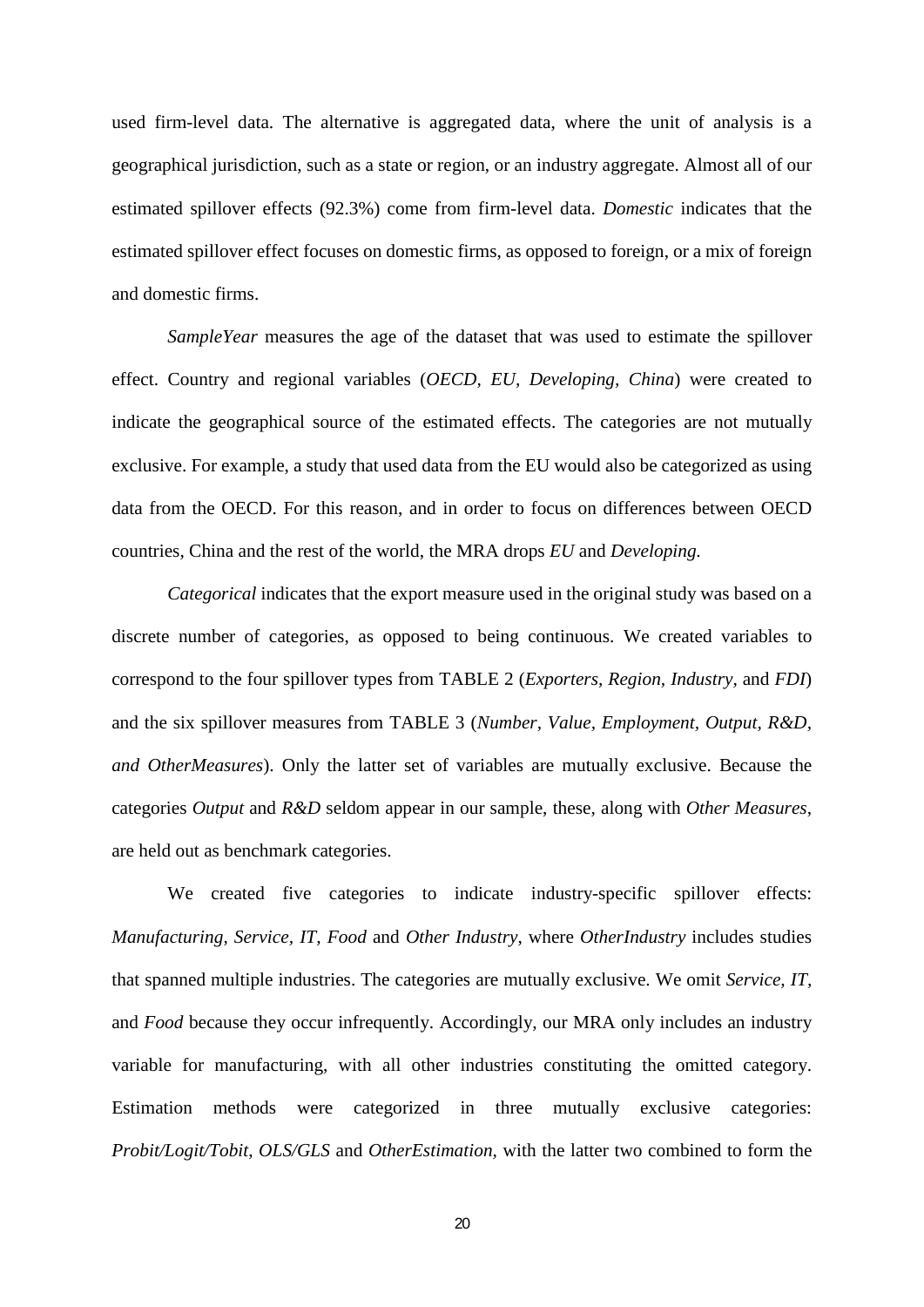comparison group.

Of particular interest is whether studies corrected for endogeneity. Endogeneity could arise either from simultaneity, sample selection or omitted variables. Accordingly, we created dummy variables if the estimated effect used an estimation procedure that addressed these: *IV, SampleSelection* and *FixedEffects*, respectively. If we are willing to argue that simultaneity and sample selection generate a positive bias (e.g., firms that export more are also likely to be located in areas with greater spillovers), then correcting this bias should result in smaller estimates. In the case of panel fixed effects correcting for omitted variables, it is not possible to sign the bias without further knowledge about the omitted, time-constant variables.

We also created variables to indicate commonly-included control variables, as these could also affect the spillover effects estimated by studies. We have dummy variables that indicate that a study controlled for firm size, firm productivity, labor quality, capital/assets and R&D expenditures. Lastly, we have variables that indicate various facets of study quality: whether the study was published in a peer-reviewed journal (*Journal*), the impact factor of the journal where the study was published (*Impact*) and the number of Google Scholar citations the study received (*Citations*).

Bayesian Model Averaging (BMA) Analysis. A straightforward approach to identify data, estimation and study characteristics that correlate with estimates of spillover effects is to put all the variables in a single regression equation, such as the MRA specification of Equation (7), and estimate the respective coefficients. We will do this. However, the problem with this approach is that multicollinearity among the variables can mask important relationships. Accordingly, we use two additional approaches.

The first approach is Bayesian Model Averaging, or BMA (Zeugner, 2011). Conceptually, BMA consists of estimating all possible regressions and averaging the associated coefficient and standard error estimates with weights determined by the likelihood values of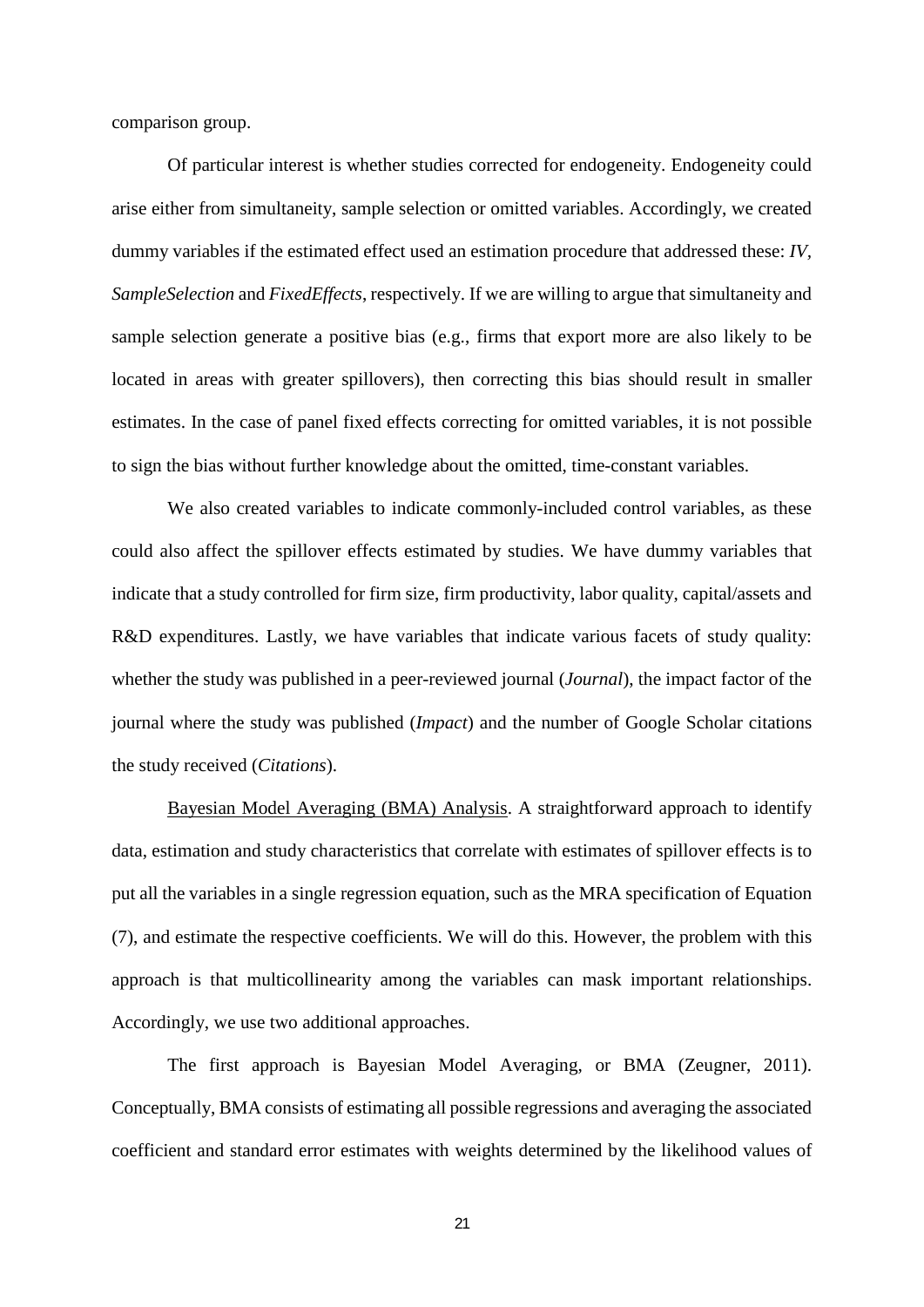the respective specifications. In our case, there are a total of 27 variables (the 26 variables plus *SE*), producing  $2^{27}$  possible regressions. Rather than estimating all of these, BMA samples from the set of all possible specifications using Monte Carlo Markov Chain (MCMC) sampling. True to its Bayesian nature, BMA requires the user to specify a prior distribution. This typically specifies prior beliefs about the number of variables that belong in the "true" regression equation.

The advantage of BMA is that it provides a global assessment of the relationship between the explanatory variables and the dependent variable (the estimated spillover effect). The disadvantage is that the results do not represent any single specification. This can be a problem when interpreting coefficients for dummy variables. For example, we use three variables to represent spillover measures, *Number, Value* and *Employment*. The interpretation for *Number* when *Value* and *Employment* are included in the specification is different than when *Value* and *Employment* are omitted from the specification, because the comparison group changes. This is concerning given that so many of the data, estimation and study characteristics are dummy variables. Accordingly, we also use a frequentist approach to estimate a "best" variable specification of Equation (7) as an alternative method for identifying factors that affect spillover effect estimates.

TABLE 9 reports the results of two BMA analyses, using the *FixedEffects1* and *RandomEffects1* weightings. Four outputs for each BMA analysis are reported: *PIP, Cond. Mean, Cond. SD,* and *Cond Pos Sign. PIP* can be roughly interpreted as the weighted probability that the given variable belongs in the "true" specification. A *PIP* value of 1.000 suggests that the probability the variable belongs in the "true" specification is approximately 100%. Another way to look at the *PIP* is to note that each variable appears in half of the  $2^{27}$ total possible specifications. If each regression had an equal probability of being true (i.e., equal likelihood values), then the *PIP* would be 0.50. Thus, values greater than 0.50 indicate that the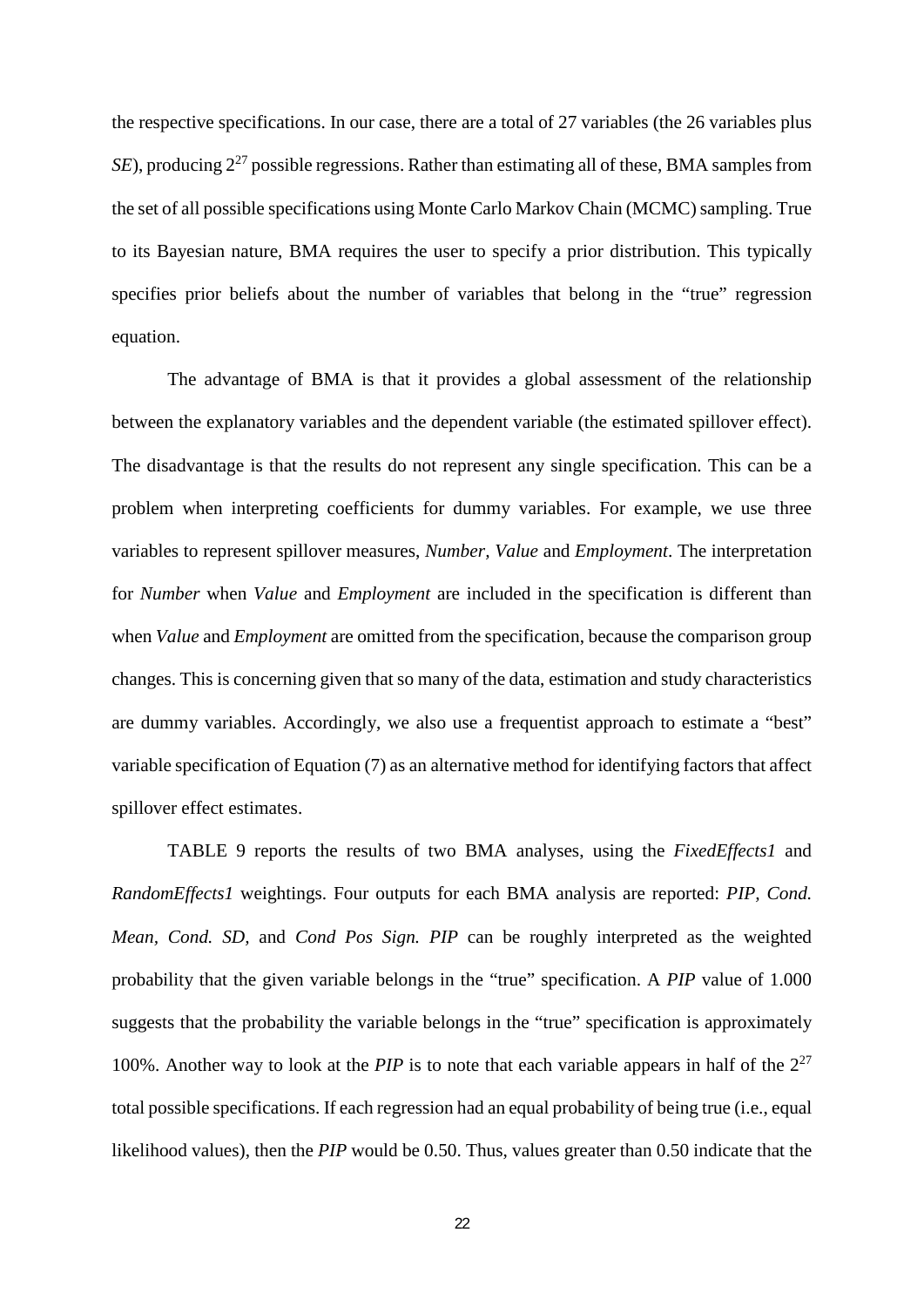regressions including the respective variable have a higher probability of being "true" than the regressions that do not include the variable.

*Cond Mean* reports a weighted average of that variable's estimated coefficients, with weights calculated as the posterior probability that a given specification is true. Similarly, *Cond SD* is the weighted average of that variable's estimated standard errors. *Cond Pos Sign* is the weighted average of indicator variables that take the value 1 if the variable's coefficient in a given regression is positive. A *Cond Pos Sign* value of 1.000 suggests that the probability the given variable has a positive coefficient in the "true" specification is virtually 100%.

TABLE 9 maintains the same order of variables as reported in TABLE 8. The left half of the table presents results for regressions using the *FixedEffects1* weights, while the right hand side shows results using the *RandomEffects1* weights. Variables having *PIP* and *Cond Pos Sign* values both equal to 1.000 are yellow-highlighted for each set of weighted regressions. Variables having *PIP* values equal to 1.000 and *Cond Pos Sign* values equal to 0.000 are highlighted in rose. A compelling result would be one where (i) *PIP* was equal to 1.000 in both the *FixedEffects1* and *RandomEffects1* regressions, (ii) the signs were consistently positive or negative (*Cond Pos Sign* either 1.000 or 0.000), (iii) the *Cond Mean*  values were at least twice as large as the *Cond SD* values and (iv) the *Cond Mean* value was economically meaningful using the Doucouliagos (2011) guidelines.

There are no variables that satisfy all four criteria. Variables that satisfy the first three criteria are *SampleYear, China, Fixed Effects,* and *R&D.* The *Cond Mean* estimate for *SampleYear* (-0.001 for both *FixedEffects1* and *RandomEffects1*) indicates that a dataset the mid-sample "age" of which was 10 years older than another dataset would have, on average, an estimated spillover effect that was approximately 0.01 correlation points lower. This is very small in absolute size, but is roughly comparable in size to the bias-adjusted estimate of the mean overall spillover effect (cf. Columns 1-4 in TABLE 6).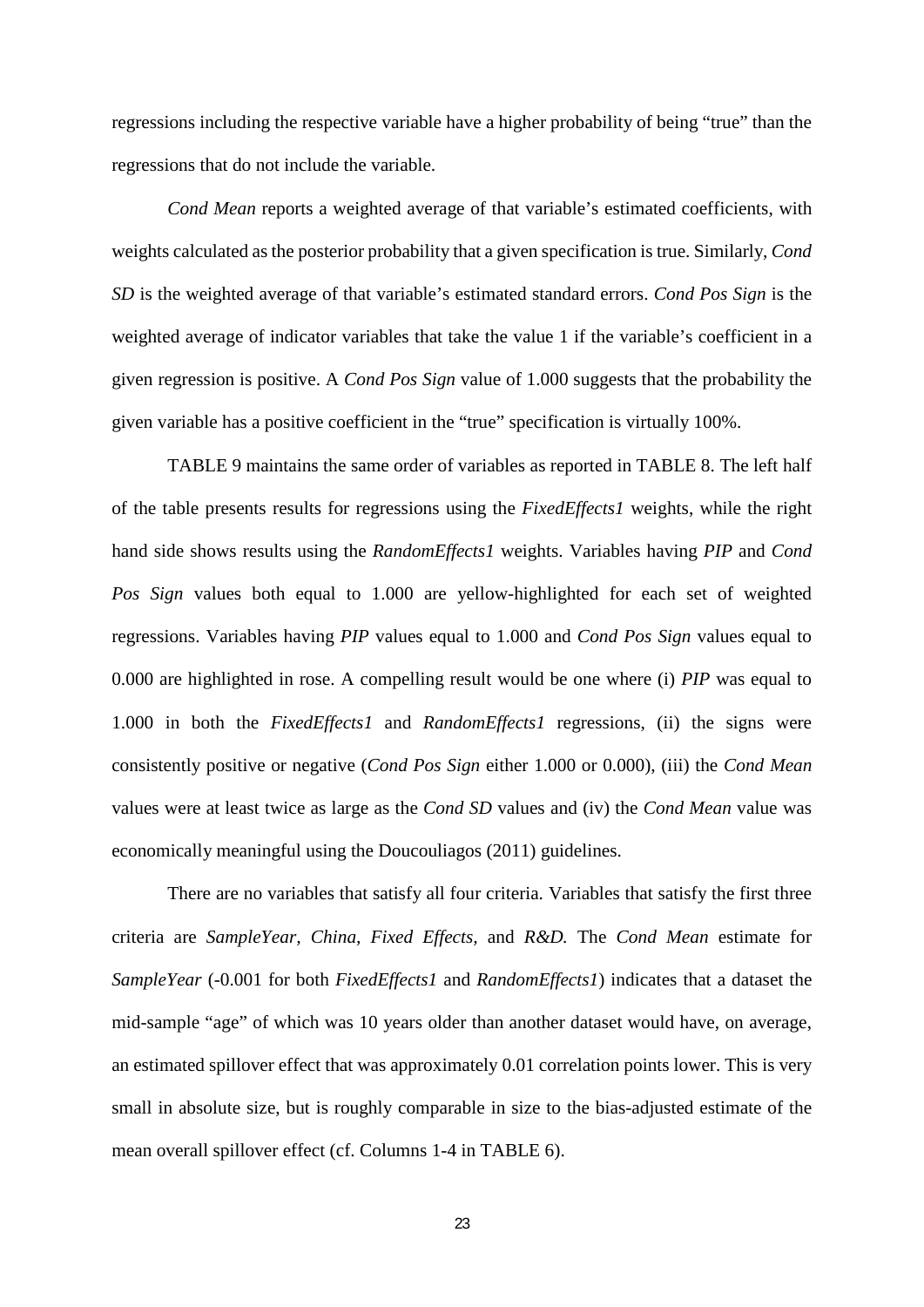The only other variable that has a consistently negative effect is *FixedEffects,* indicating that the associated spillover effect was estimated using panel fixed effects. The negative sign means that studies that used panel fixed effects generally had smaller estimates of spillover effects than other studies (cross-sectional studies and panel studies without fixed effects).

Studies that used Chinese data or that measured spillover effects from R&D expenditures generally estimated larger spillover effects. In the case of China, the associated partial correlations are 0.010 (*Fixed Effects1*) and 0.013 (*RandomEffects1*) larger. For studies focusing on R&D, the corresponding estimates are 0.022 (*FixedEffects1*) and 0.012 (*RandomEffects1*) larger.

Information for the remaining variables is reported in the table. We note that weighting makes a difference. The variable *Employment*, indicating that the measure of spillovers was based on labor, has a *PIP* of 1.000 and a *Cond Pos Sign* of 1.000 in the *FixedEffects1*  regressions. In contrast, it has a consistently negative sign in the *RandomEffects1* BMA regressions (*Cond Pos Sign* equals 0.000 with a *PIP* of 1.000).

As these results are exploratory, they should be viewed as suggestive. If there is one main conclusion to be drawn from the BMA analysis, it is that no data, estimation or study characteristics achieves even a small effect on estimates of spillover effects, where we define small using Doucouliagos' (2011) guideline of 0.07.

WLS estimation of selective specifications. This section complements the BMA analysis above by using WLS to estimate Equation (7) for selected variable specifications. One of the variable specifications includes all variables in the same specification. We supplement this with another specification that uses stepwise regression to select the "best" set of additional variables to accompany the spillover type and measure variables. In particular, we lock in the spillover type and/or spillover measure variables and then use a backwards stepwise regression procedure that sequentially chooses the control variables that result in the lowest BIC/SIC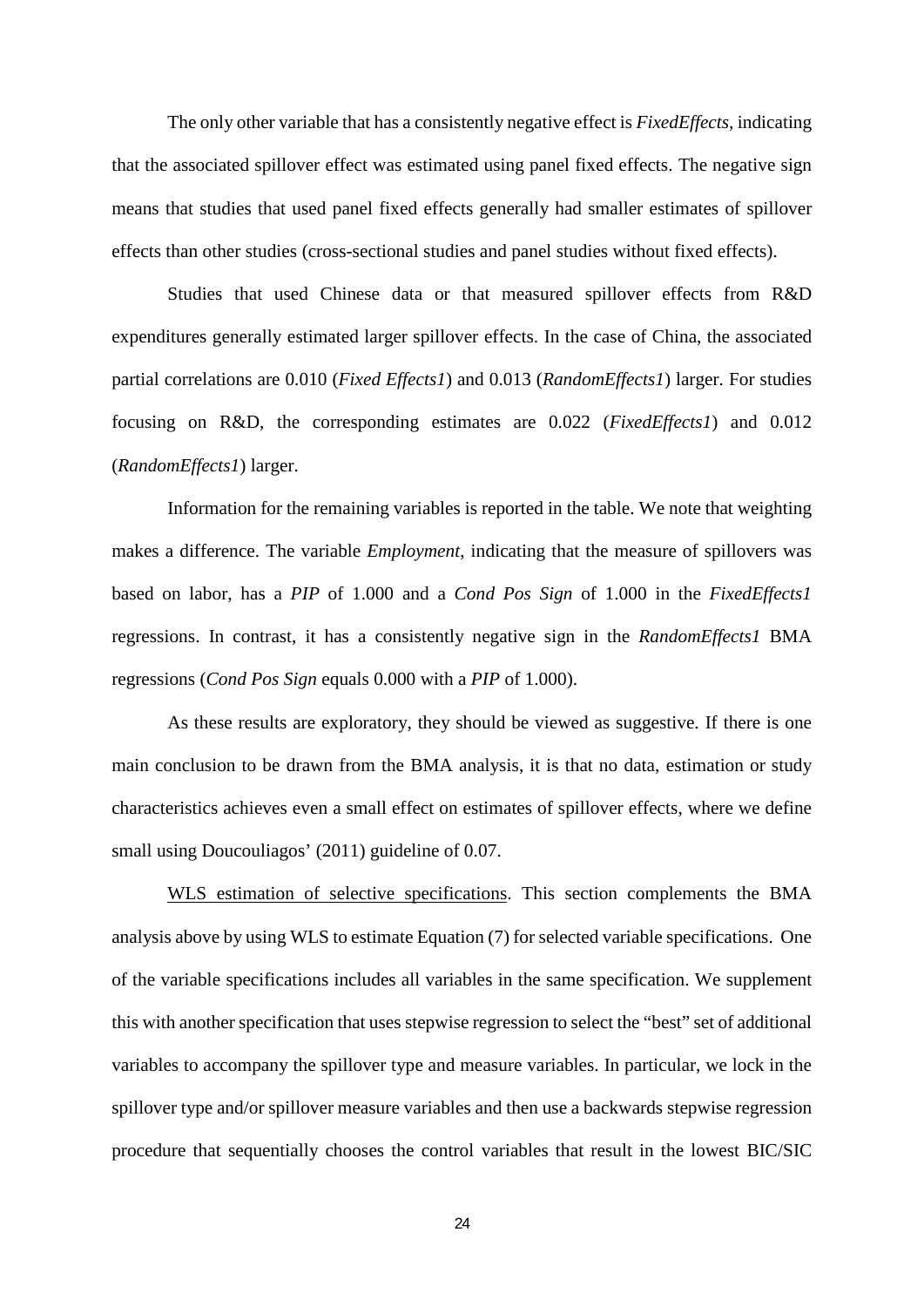value. BIC/SIC is an information criterion measure that balances goodness of fit against model parsimony. It has the property that it is asymptotically consistent. Thus, our backwards stepwise algorithm is designed to select the additional variables that are most likely to belong in the true equation along with the different spillover variables.

TABLE 10 locks in the four spillover type variables, *Exporters, Region, Industry,* and *FDI*. TABLE 11 locks in the three spillover measure variables, *Number, Value* and *Employment*. TABLE 12 combines both spillover type and spillover measure variables. In addition, we also lock in the publication bias term, *SE*, in all specifications. We do this to investigate whether evidence of publication bias is sustained after other variables are added to the specification.

The results from TABLES 10-12 were largely foreshadowed by the BMA analysis of TABLE 9. Of the seven spillover variables, none are consistently signed and significant across all estimation procedures and variable specifications. *Employment* is generally significant, but it switches signs from positive (*FixedEffects*) to negative (*RandomEffects*), depending on the WLS weights. In addition, none of the estimated coefficients achieves economic significance, as the estimated coefficients are all less than 0.07.

Finally, we note that our previous finding of publication bias becomes suspect in light of the estimates from TABLES 10-12. While the publication bias term, *SE*, is statistically significant across all four weighting schemes in TABLE 6, it is never significant in the *RandomEffects* regressions. This is evidence that the significant *SE* coefficients in Columns (3) and (4) of TABLE 6 were illusory, generated by correlation with omitted data, estimation and study variables.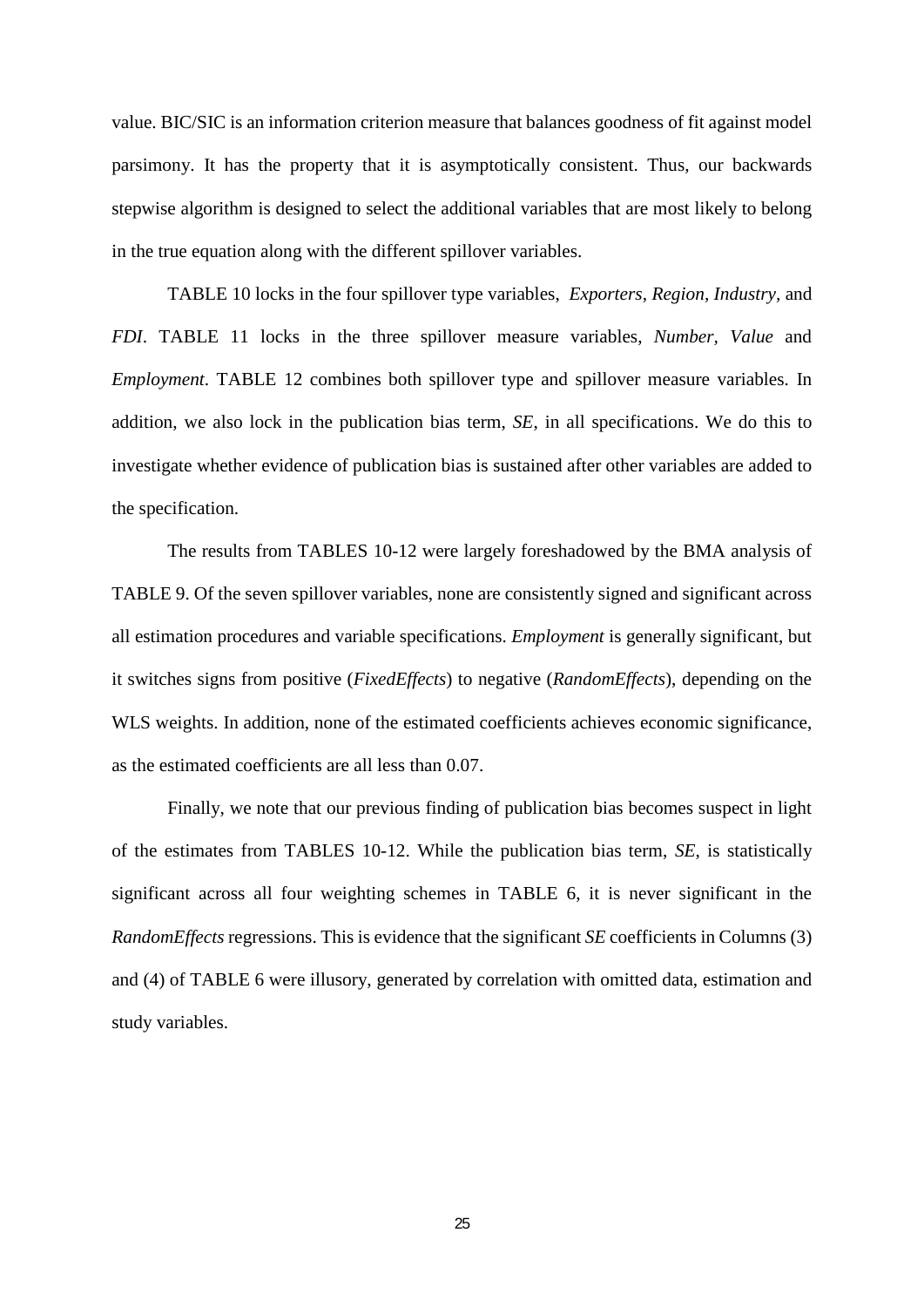#### **VI. CONCLUSION**

This study uses meta-analysis to investigate the effect of spillovers on export performance. Exports have been linked to many positive economic outcomes, such as growth, employment, technology improvements and consumer welfare. Spillovers have likewise received considerable attention. Despite the very large literature on spillovers, including no less than eight metaanalyses, this study represents the first meta-analysis to investigate the relationship between spillovers and exports.

Our final sample consists of 3,291 estimated spillover effects from 99 studies, making it substantially larger than any previous meta-analysis of spillover effects. Our main finding is that spillovers have an economically negligible impact on exports. This conclusion follows directly from the fact that approximately half of the estimated spillover effects in the literature are statistically insignificant. This insignificance is particularly noteworthy given that the sample sizes of the underlying studies are generally very large. The mean and median sample sizes for the estimated effects in our sample are 245,911 and 18,933, respectively. The combination of insignificant estimates with very large sample sizes is indicative that spillovers do not have much effect on exports.

Two other findings from our study are noteworthy: While we find evidence of publication bias using the standard funnel asymmetry test (FAT) for publication bias, this result disappears when additional variables are included in some of the regressions. This is suggestive that the estimated publication bias in the FAT may simply reflect omitted variable bias. In any case, the size of the estimated publication bias has a very small effect on the overall estimate of spillover effects.

Our last finding is that we are unable to obtain compelling evidence that data, estimation and study characteristics affect estimated spillover effects. In particular, there is no robust evidence that estimated spillover effects are affected by how exports are measured, nor that some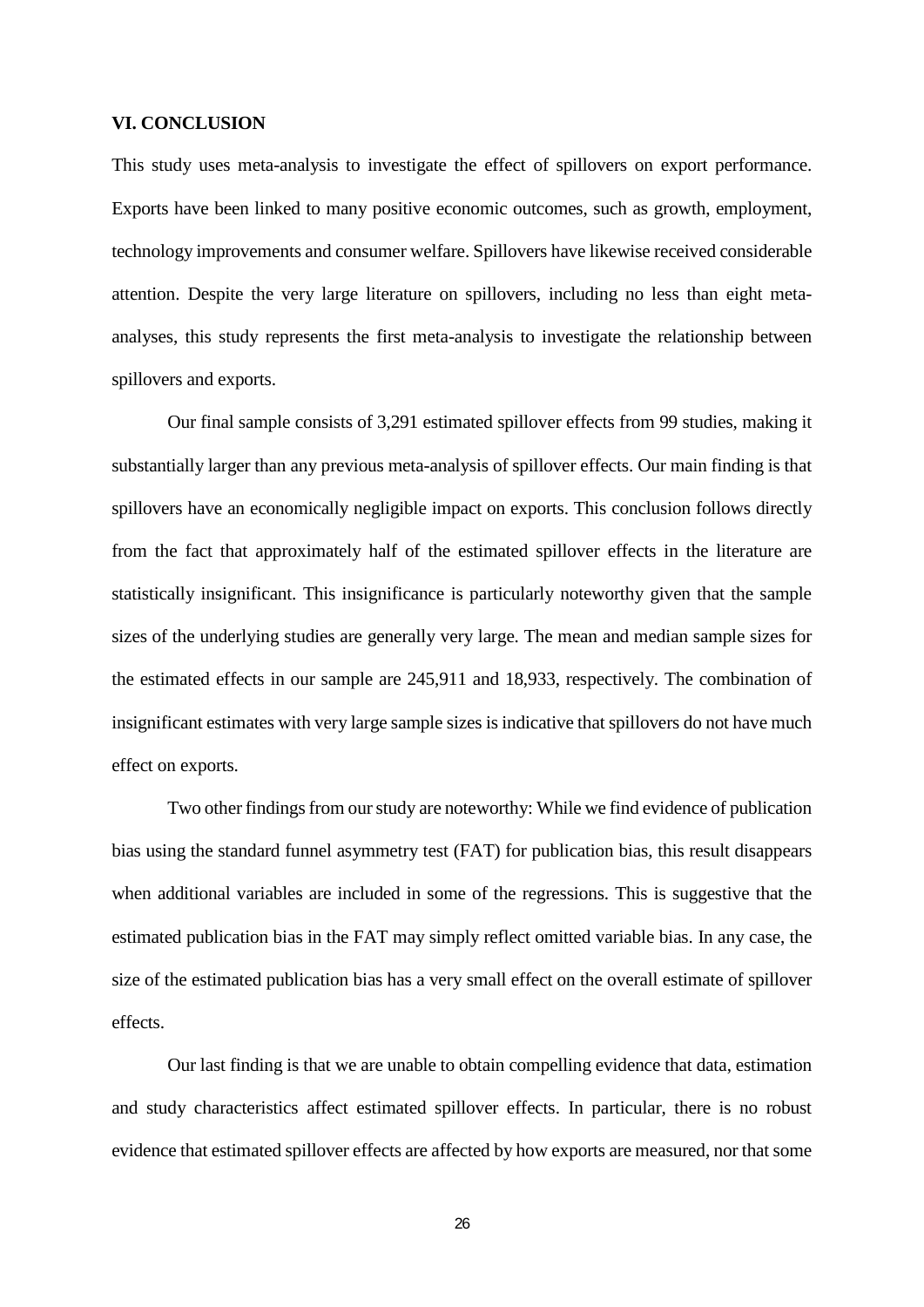spillover types have larger effects than others. While some of the respective variables are statistically significant in some of the regressions, neither the Bayesian Model Averaging analysis nor the frequentist regression results produce robust results linking data, estimation and study characteristics to spillover effects.

It turns out that our results should not be surprising. Reviewing previous meta-analyses of spillover effects reveals that they also find economically insignificant effects from spillovers. This is somewhat obscured by the fact that, in many cases, previous studies have focused on statistical, rather than economic, significance. That is, they report that the overall mean effect of spillover effects is statistically significant, or that various data, estimation and study characteristics are significant, without commenting or discussing on the size of the effects. Low partial correlation coefficients and large numbers of insignificant effect estimates are, in fact, characteristic of the spillover literature.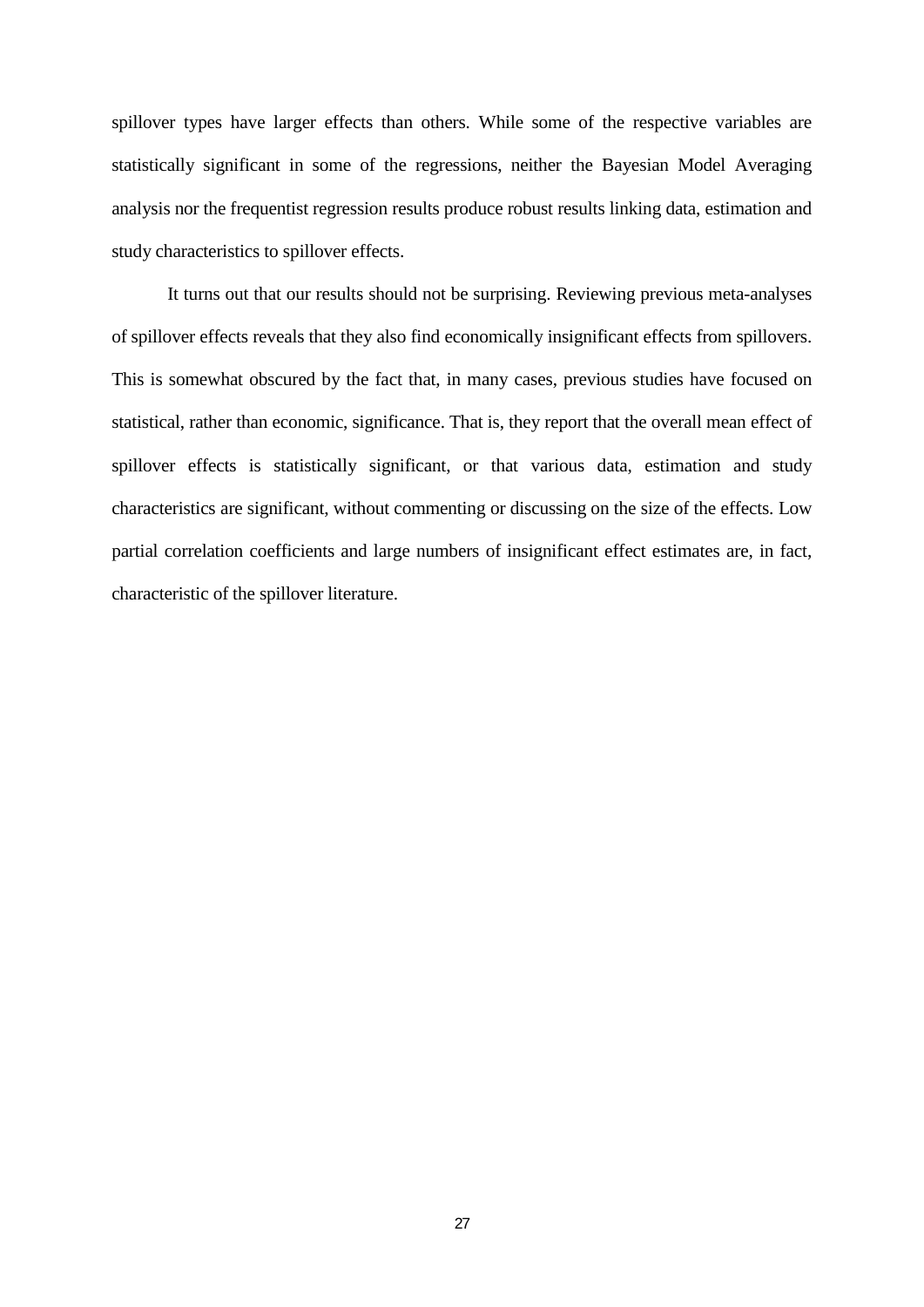#### **REFERENCES**

- Aitken, B., Hanson, G. H., & Harrison, A. E. (1997). Spillovers, foreign investment, and export behavior. *Journal of International Economics*, 43(1–2): 103–132.
- Arestis, P., Chortareas, G., and Magkonis, G. (2015). The financial development and growth nexus: A meta‐analysis. *Journal of Economic Surveys*, 29(3): 549-565.
- Bruno, R. and Cipollina, M. (2018). A meta-analysis of the indirect impact of foreign direct investment in old and new EU member states: Understanding productivity spillovers. *World Economy*, 41(5): 1342-1377.
- Bijlsma, M., Kool, C., and Non, M. (2018). The effect of financial development on economic growth: a meta-analysis. *Applied Economics*, 50(57): 6128-6148.
- Card, D. & Krueger, A.B. (1995). Time-series minimum-wage studies: A meta-analysis. American Economic Review, 85(2): 238–243.
- Christensen, G. and Miguel, E. (2018). Transparency, reproducibility, and the credibility of economics research. *Journal of Economic Literature*, 56(3): 920-80.
- Churchill, S.A. and Mishra, V. (2018). Returns to education in China: a meta-analysis. *Applied Economics*, 50(54): 5903-5919.
- Churchill, S.A. and Yew, S.L. (2017). Are government transfers harmful to economic growth? A meta-analysis. *Economic Modelling*, 64: 270-287.
- Cohen, M. A., and Tubb, A. (2018). The impact of environmental regulation on firm and country competitiveness: A meta-analysis of the porter hypothesis. *Journal of the Association of Environmental and Resource Economists*, 5(2): 371-399.
- Demena, B. and van Bergeijk, P.A.G. (2017). A meta-analysis of FDI and productivity spillovers in developing countries. *Journal of Economic Surveys*, 31(2): 546-571.
- Doucouliagos, H. & Paldam, M. (2013). The robust result in meta-analysis of aid effectiveness: A response to Mekasha and Tarp. *The Journal of Development Studies*, 49(4): 584-587.
- Duranton, G. & Puga, D. (2004). Micro-foundations of urban agglomeration economies. *Handbook of Regional and Urban Economics*, in: J. V. Henderson & J. F. Thisse (ed.), Handbook of Regional and Urban Economics, edition 1, 4(48): 2063-2117 Elsevier.
- Egger, M., Smith, G.D., Schneider, M., & Minder, C. (1997). Bias in meta-analysis detected by a simple, graphical test. BMJ, 315(7109): 629–634.
- Franco, A., Malhotra, N. and Simonovits, G. (2014). Publication bias in the social sciences: Unlocking the file drawer. *Science*, 345(6203): 1502-1505.
- Giles, J. and Williams, C. (2000), Export-led growth: a survey of the empirical literature and some non-causality results. Part 1. *Journal of International Trade and economic Development*, 9(3): 261-337.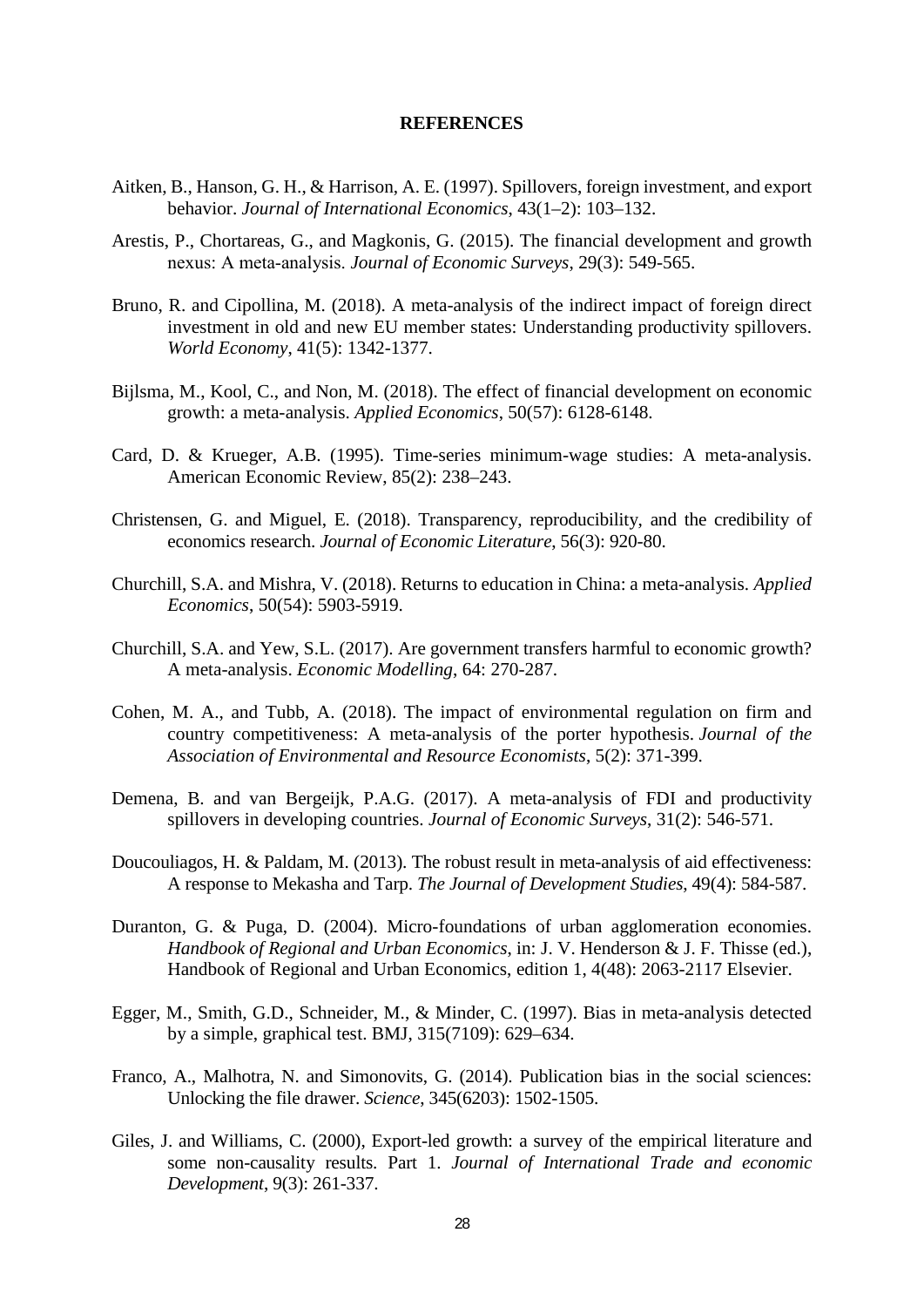- [Greenaway,](https://econpapers.repec.org/RAS/pgr127.htm) D., Sousa, N. and Wakelin, K. (2004). Do domestic firms learn to export from multinationals? *[European Journal of Political Economy](https://econpapers.repec.org/article/eeepoleco/)*, 20(4): 1027-1043.
- Gorg, H. and Strobl, E. (2001). Multinational companies and productivity spillovers: A metaanalysis. *Economic Journal*, 111(475): F723-F739.
- Havranek, T. and Irsova, Z. (2010). Meta-analysis of intra-industry FDI spillovers: Updated evidence. *Finance a Uver-Czech Journal of Economics and Finance*. 60(2): 151-174.
- Irsova, Z. and Havranek, T. (2013). Determinants of Horizontal Spillovers from FDI: Evidence from a Large Meta-Analysis. *World Development*, 42: 1-15.
- Iwasaki, I., and Mizobata, S. (2018). Post‐Privatization Ownership and Firm Performance: A Large Meta‐Analysis of the Transition Literature. *Annals of Public and Cooperative Economics*, 89(2): 263-322.
- Iwasaki, I. and Tokunaga, M. (2016). Technology transfer and spillovers from FDI in transition economies: A meta-analysis. *Journal of Comparative Economics,* 44(4): 1086-1114.
- Kemme, D., Mukherjee, D. and Nikolsko-Rzhevskyy,A. (2014). Multinational Enterprises and Export Performance in Emerging Economies: Evidences from Indian IT firms. *Review of Development Economics*, 18(4): 681-692.
- Kneller, R., & Pisu, M. (2007). Industrial linkages and export spillovers from FDI. *The World Economy*, 30(1): 105–134.
- Koenig, P., Mayneris, F. and Poncet, S. (2010). Local Export Spillovers in France. *European Economic Review*, 54: 622–641.
- Krautheim, S. (2012). Gravity and Information: Heterogenous Firms, Exporter Networks and the Distance Puzzle. *Journal of International Economics*, 87: 27–35.
- Krugman, P. (1991). Geography and Trade. Cambridge: MIT Press.
- Mebratie, A.D., and van Bergeijk, P.A.G. (2013). Firm heterogeneity and development: A meta-analysis of FDI productivity spillovers. *Journal of International Trade and Economic Development*, 22(1): 52-70.
- Melitz, M. J. (2003). The impact of trade on intra-industry reallocations and aggregate industry productivity. *Econometrica*, 71(6): 1695-1725.
- Merkle, J.S. and Phillips, M.A. (2018). The Wage Impact of Teachers Unions: A Meta-Analysis. *Contemporary Economic Policy*, 36(1): 93-115.
- Meyer, K. and Sinani, E. (2009). When and where does foreign direct investment generate positive spillovers? A meta-analysis. *Journal of International Business Studies,* 40(7): 1075-1094.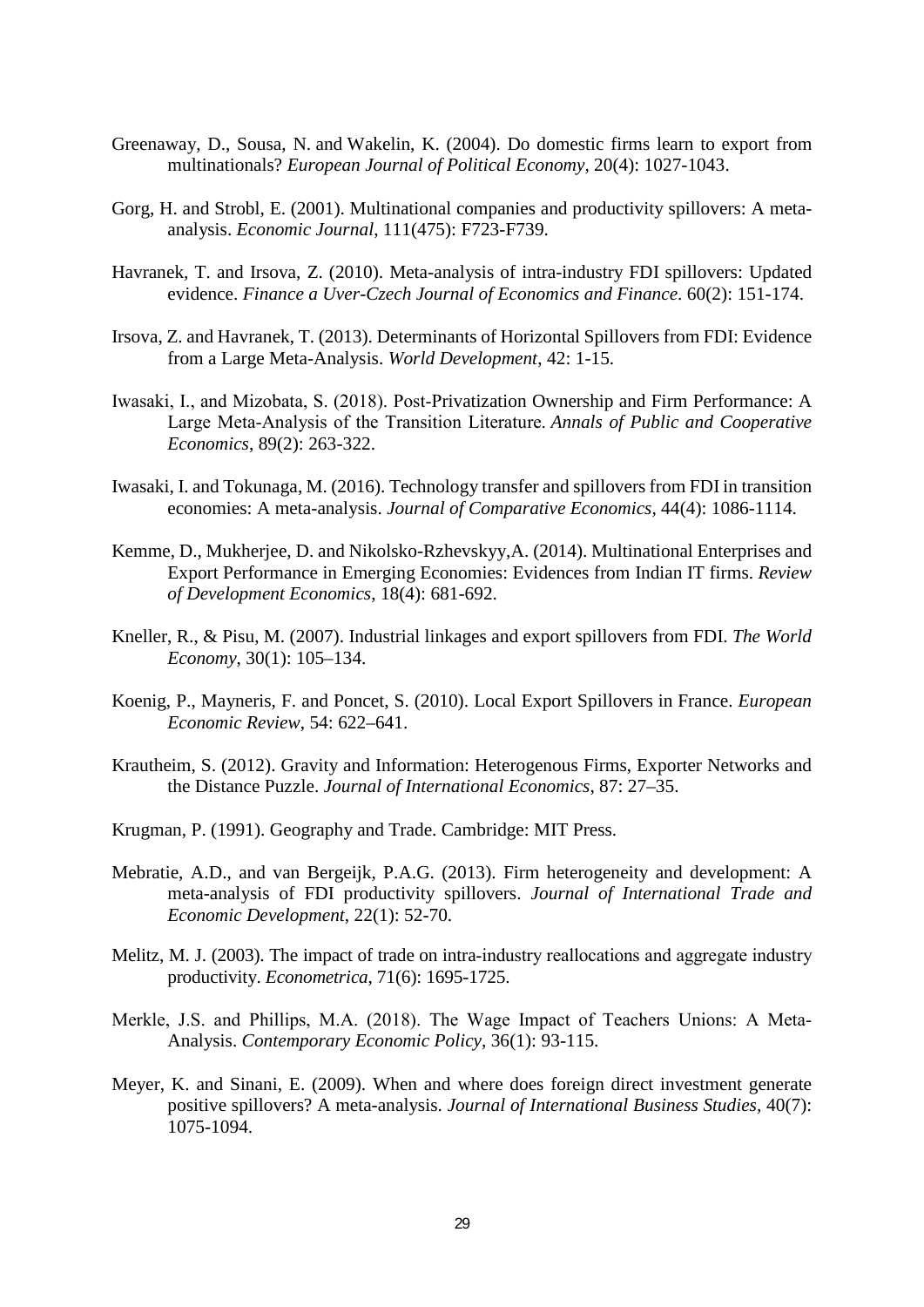- Nataraj, S., Perez-Arce, F., Kumar, K. B., and Srinivasan, S. V. (2014). The impact of labor market regulation on employment in low‐income countries: A meta‐analysis. *Journal of Economic Surveys*, 28(3): 551-572.
- Rauch, J. E., & Watson, J. (2003). Starting small in an unfamiliar environment. *International Journal of Industrial Organization*, 21(7): 1021–1042.
- Reed, W.R. (2015). A Monte Carlo analysis of alternative meta-analysis estimators in the presence of publication bias. *Economics: The Open-Access, Open-Assessment E-Journal*, 9 (2015-30): 1-40. [http://dx.doi.org/10.5018/economics-ejournal.ja.2015-30.](http://dx.doi.org/10.5018/economics-ejournal.ja.2015-30)
- Ringquist, E. (2013). *Meta-analysis for public management and policy*. San Francisco: John Wiley & Sons.
- Stanley, T.D. (2008). Meta-regression methods for detecting and estimating empirical effects in the presence of publication selection. *Oxford Bulletin of Economics and Statistics*, 70: 103-127.
- Stanley, T.D., & Doucouliagos, H. (2012). *Meta-regression analysis in economics and business*. Routledge: Oxford.
- Stanley, T.D., Doucouliagos, H., Giles, M., Heckemeyer, J.H., Johnston, R.J., Laroche, P., Nelson, J.P., Paldam, M., Poot, J., Pugh, G. & Rosenberger, R.S. (2013). Meta‐analysis of economics research reporting guidelines. *Journal of Economic Surveys*, 27(2): 390- 394.
- Valickova, P., Havranek, T., & Horvath, R. (2015). Financial development and economic growth: A meta‐analysis. *Journal of Economic Surveys*, 29(3): 506-526.
- Wang, K., and Shailer, G. (2015). Ownership concentration and firm performance in emerging markets: a meta‐analysis. *Journal of Economic Surveys*, 29(2): 199-229.
- Zeugner, S. (2011). Bayesian model averaging with BMS. [pdf] Available at http://bms.zeugner.eu/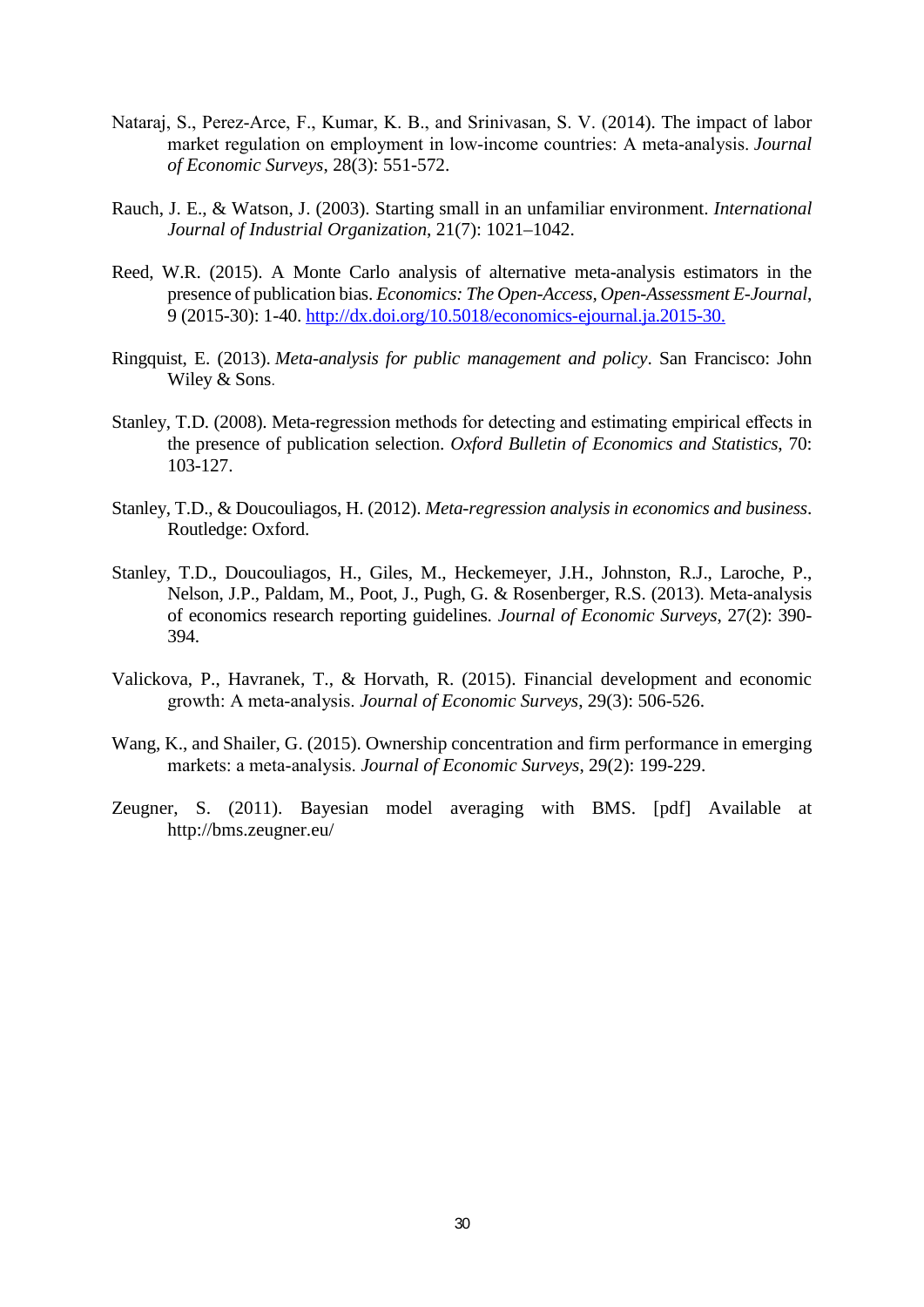## **TABLE 1 Selected Measures of Export Performance**

#### *Categorical*

- The decision whether firm exports or not in year t
- The decision to start exporting to country j
- Dummy = 1 if domestic firms in province i begin exporting product k to country j
- Export status: permanent exporter, sporadic exporter, new exporter, non-exporter
- Internationalisation modes: non-exporter, exporters, firm that exports and engages in horizontal FDI
- Status: continue non-exporting, start exporting, continue exporting, exit from exporting
- Export dummy = 1 if a firm's export share (direct exports over sales)  $\geq 10\%$

#### *Continuous*

- The export scale of firm i for product k to country i at time t
- Firm's export value
- The ratio of export value to total sales
- The share of firm i's exports in industry j
- Firm's export volume
- Export intensity the number of macro areas that the firm has served through its exporting activity
- Export intensity the percentage of a firm's exports in output
- Growth of exports
- Export value / export quantity / export price / export quality
- Export variety the number of HS8 products exported by firm i at time t
- Unit value of product j exported by firm i at time t
- Export per worker
- The share of state i's aggregate exports to country i in GDP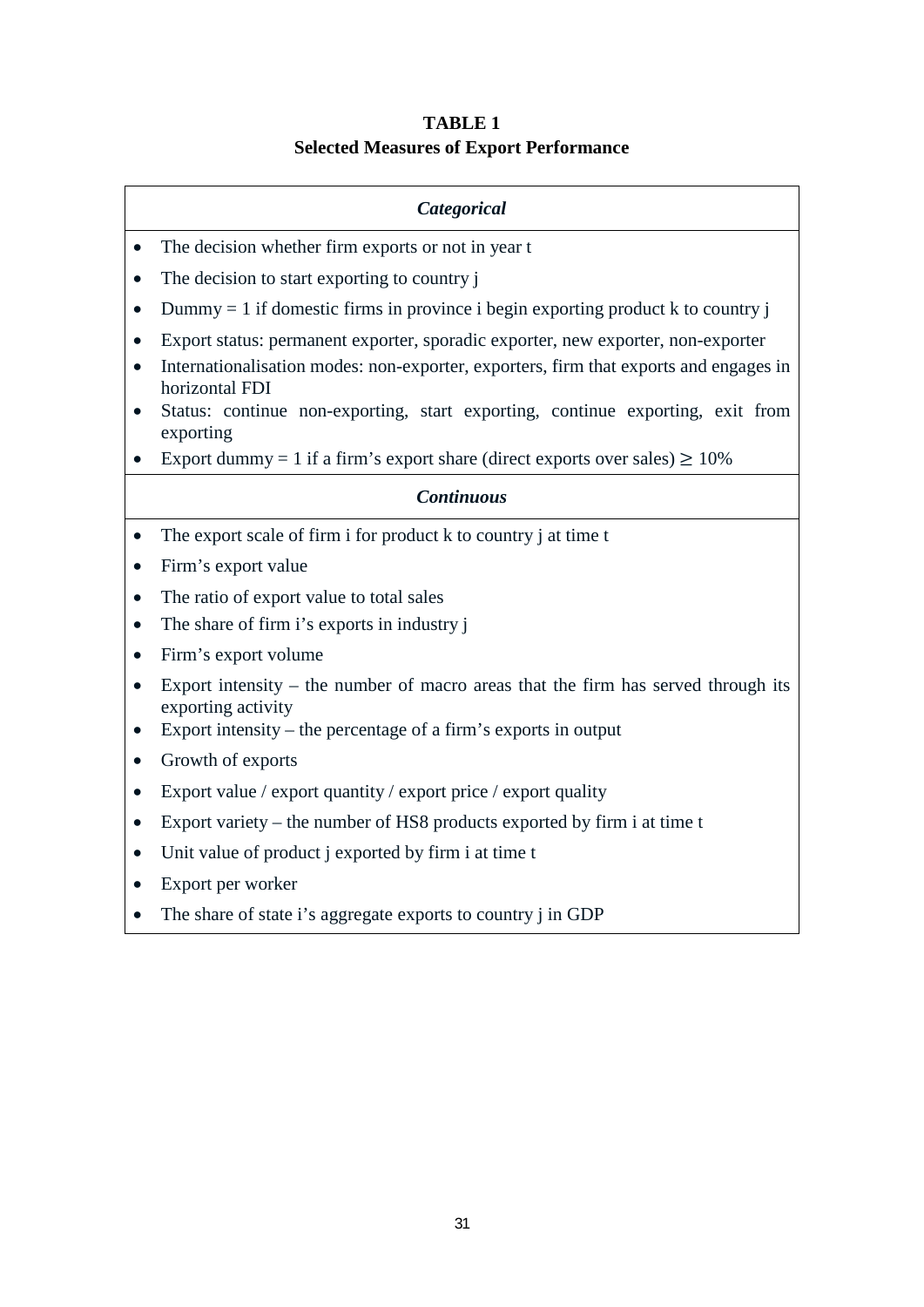## **TABLE 2 Examples of Spillover Types**

## *Regional* • Localization – spillovers from spatial agglomeration of related firms • Urbanization – spillovers from urban concentration that apply to all firms and industries in a specific region *Industry* • Horizontal intra-industry – spillovers from firms within the same group of companies within industry • Horizontal inter-interindustry – spillovers from other firms within industry • Backward – spillovers from other firms in industry *j* purchasing intermediate goods from industry *k* where firm *i* is located • Forward - spillovers from other firms in industry *j* supplying intermediate goods to industry *k* where firm *i* is located *FDI / Exporter* • Spillovers that flow from foreign-owned firms / other exporter firms *Examples* • The total number of manufacturing firms in the region • R&D expenditure by domestic firms in sector *j* / sales by domestic firms in *j* • The number of exporting firms outside region that are exporting to market *j* belonging to a different 2-digit industry than firm *i* • The number of other firms in the region operating in the same industry • Regional output of MNEs to domestic markets • The total number of export firms in the region (outside the industry of the firm in focus) • The ratio of foreign-owned firms over total number of firms in the same industry • The number of exporting firms within the same industry but outside region • The share of FDI investment in a certain region-industry • The share of exporters in area, same industry – same destination • The share of exports by foreign firms in total exports in an industry • The share of exports by foreign firms in total exports in a province • The share of exports by foreign firms in total exports in an industry within a province • (Exports by MNEs in sector  $j / \text{total exports in } j / (\text{total exports by MNEs } / \text{total exports})$ )

- Exports value / total shipments from plants in the state and in the SIC4 industry
- The share of exporting employment in area, all industries same destination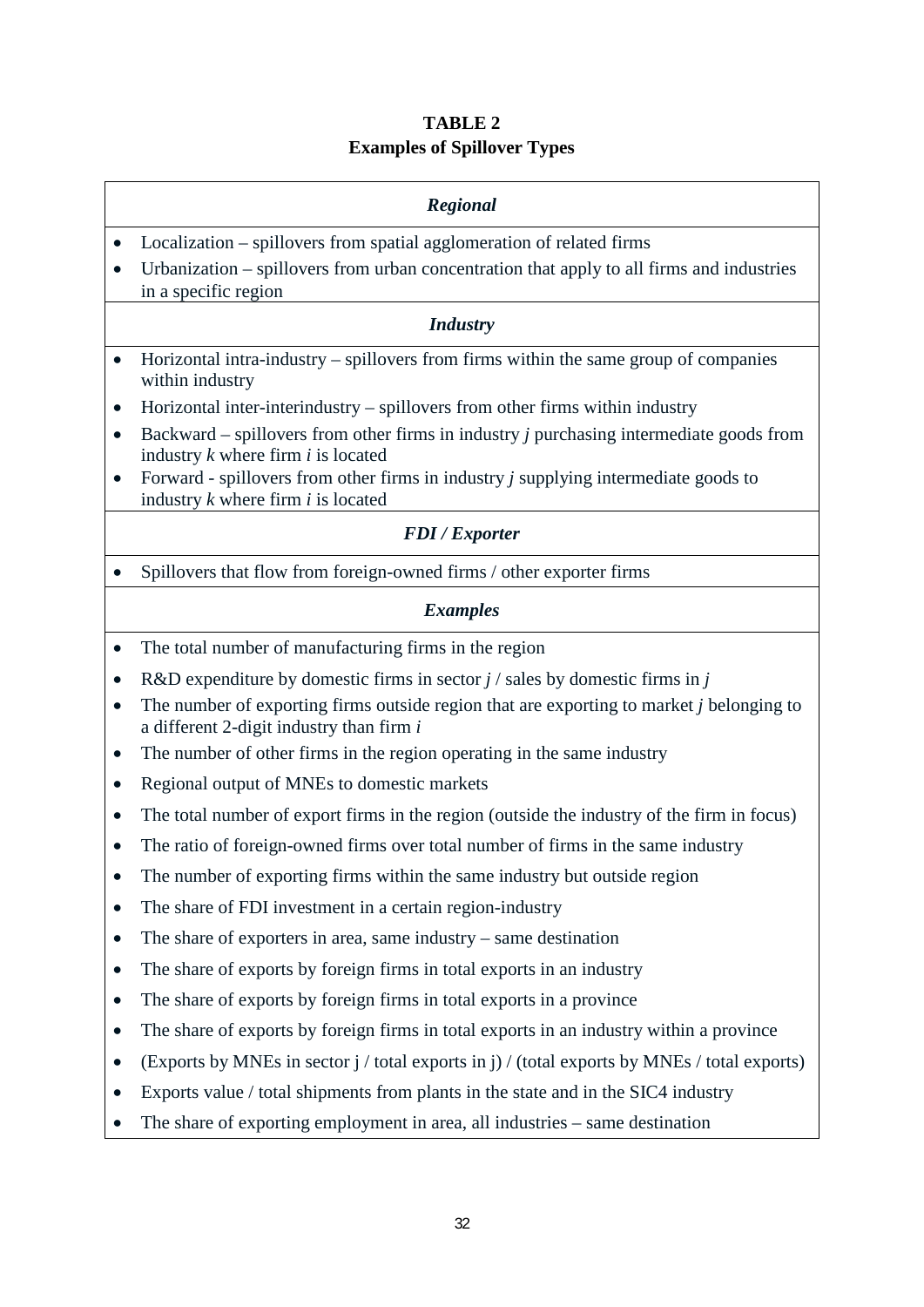#### **TABLE 3 Selected Spillover Measures**

|           | <b>Value</b>                                                                                                                 |
|-----------|------------------------------------------------------------------------------------------------------------------------------|
| $\bullet$ | Exports value / total shipments from plants in the state and outside the SIC4<br>industry                                    |
| $\bullet$ | The province-industry-firm-type share of national industry exports / the province<br>share of national manufacturing exports |
| $\bullet$ | Foreign exports from province $i$ of product $k$ to country $j$                                                              |
| $\bullet$ | The ratio of the export volume to total production value                                                                     |
|           | <b>Number</b>                                                                                                                |
| $\bullet$ | The number of other firms in the region operating in the same industry                                                       |
|           |                                                                                                                              |
| $\bullet$ | The number of exporting plants / total plants for plants in the state and in the SIC4<br>industry                            |
| $\bullet$ | The province-firm-type share of national establishments / the province share of<br>national establishments                   |

- A region's number of firms within the same industry as percentage of a country's total number of firms within the same industry
- A region's number of direct and indirect exporters as percentage of a region's total number of firms

## *Employment*

- Exporting employment in area, all industries same destination
- The share of exporting employment in area, all industries same destination
- The number of total employment in the same region and industry (all plants / exporting plants / foreign-owned but non-exporting plants)
- The number of skilled workers in the same region and industry (all plants / exporting plants / foreign-owned but non-exporting plants)

#### *Output*

- Horizontal\_FDI<sub>jt</sub> =  $\frac{Y_f^f}{Y_H}$  $\frac{J_t}{Y_{jt}}$ ,  $Y_j$  is the output of foreign firms in industry *j*,  $Y_{jt}$  is the total output of industry *j*.
- *Backward\_FDI*<sub>jt</sub> =  $\sum_{\forall k \neq j} \alpha_{k j t}$ *Horizontal\_FDI*<sub>kt</sub>,  $\alpha_{k j} = \frac{Y_{k j}}{Y_k}$  where  $Y_{k j}$  is the output provided from industry *j* to industry *k*.
- Forward\_FDI<sub>jt</sub> =  $\sum_{\forall h \neq j} \beta_{hjt}$ Horizontal\_FDI<sub>ht</sub>,  $\beta_{hj} = \frac{Y_{hj}}{Y_j}$  where  $Y_{hj}$  is the output provided from industry *h* to industry *j*.
- The sum of squares of an industry's output share by region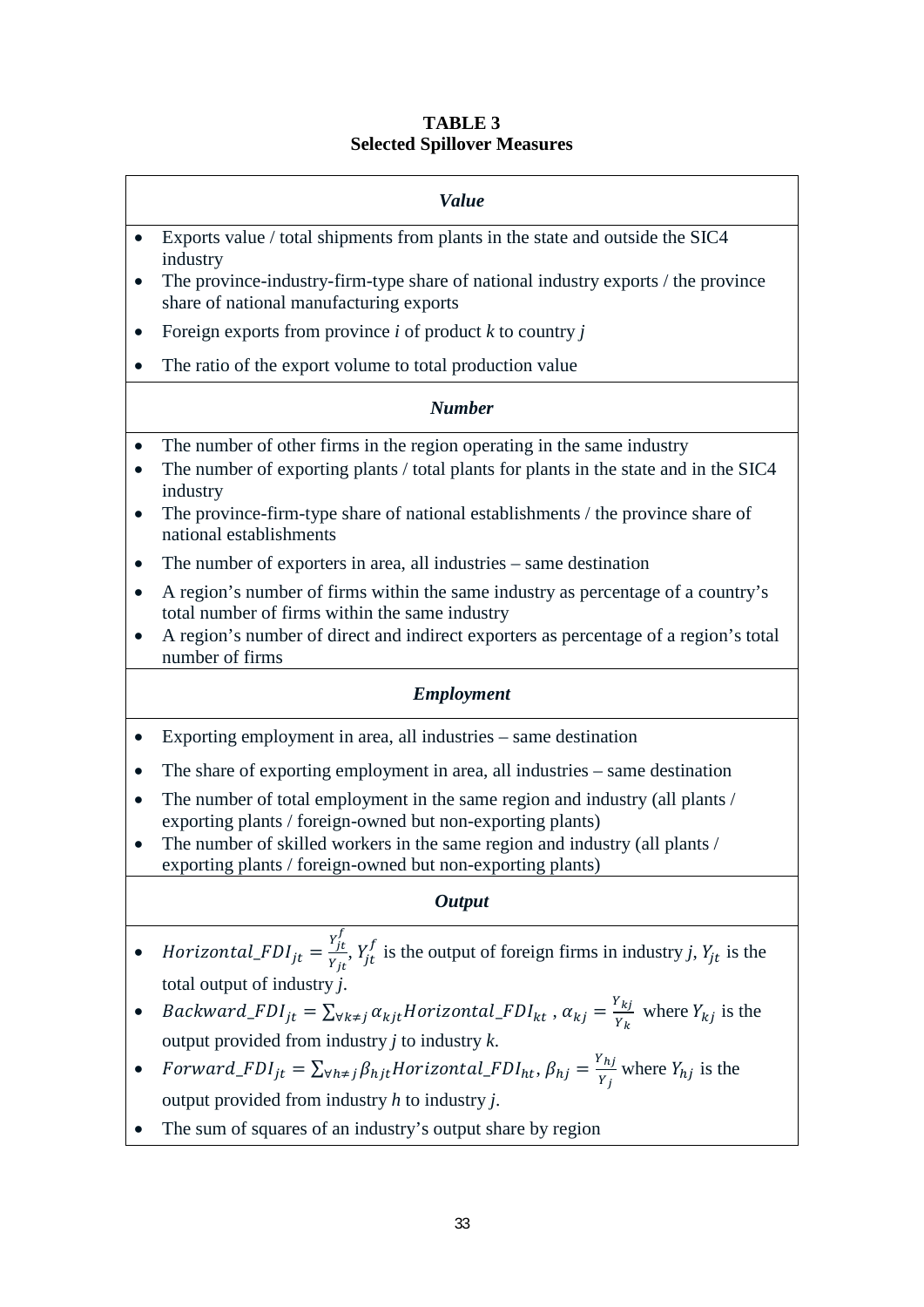*R&D*

- R&D expenditure by domestic firms in sector j / sales by domestic firms in j
- R&D expenditure by MNEs in sector j / sales by MNEs in j
- Patent applications per capita in a particular region
- The number of patent applications in the region

## *Other*

- If at least one other large exporting firm is present in the region
- The presence of foreign-owned firms' capital stock in the total capital stock of an industry, a province and an industry within a province
- The share of intangible assets held by foreign firms in fixed assets in an industry, in a province and in an industry within a province
- Horizontal spillovers  $_{it} = (\sum_{i \in i} Foreign \text{ series}) \cdot \frac{P}{i}$   $* Y_{it}$  )/ $(\sum_{i \in i} Y_{it})$ , Foreign share $_{it}$  is the share of foreign fixed capital stock in a foreign-invested enterprise (FIE) *i* at time *t*,  $Y_{it}$  is the total output of the same FIE at time *t*.
- Backward spillovers  $_{it} = \sum_{k \neq j} \alpha_{jk}$  Horizontal<sub>kt</sub>,  $\alpha_{jk}$  is the proportion of industry *j*'s output supplied to industry *k*.
- Forward spillovers  $_{it} = \sum_{m \neq j} \varphi_{jm} [[\sum_{i \in m} Foreign\, s) ]$  for  $_{it} * (Y_{it} E X_{it}) ]$  /  $[\sum_{i \in m}(Y_{it} - EX_{it})]$ ,  $\varphi_{jm}$  is the share of inputs purchased by industry *j* from industry *m* in total inputs sourced by industry *j*,  $EX_{it}$  is the export value of FIE *i* at time *t*.
- Aggregate shipping weight of exports from each region to each country
- Related variety =  $\sum_{g=1}^{G} P_g(\frac{1}{H_g})$ ,  $H_g$  is the Herfindahl concentration index

calculated at the five-digit level within each two-digit level,  $P_q$  is the employment share of sector *g*. Sector *g* is located in the same region and related to sector *s* where firm *i* is located.

- Urbanization  $= \frac{L U_p}{Area_p}$ ,  $L U_p$  is the population in province p and  $Area_p$  is the number of local units of the province area.
- The average number of addresses per square kilometer within a circle of a onekilometre ray to measure agglomeration
- Share of MNEs' expenditures on wages and salaries on total expenditures on wages and salaries of the sector.
- The ratio of foreign equity invested to total equity invested in the industry.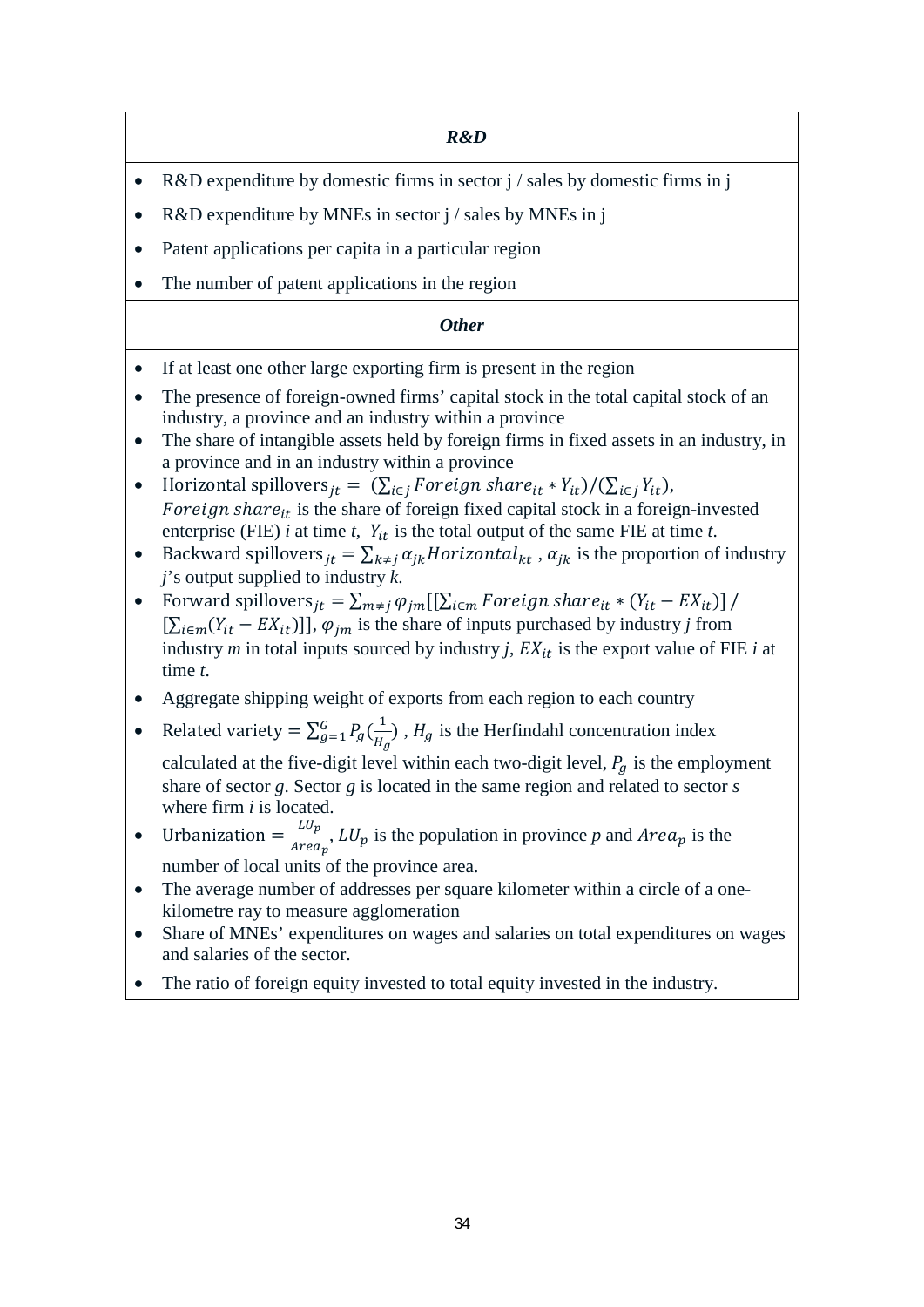|                | t-Statistics |                  | df          |                  | <b>PCC Values</b> |                  |
|----------------|--------------|------------------|-------------|------------------|-------------------|------------------|
|                | <b>Full</b>  | <b>Truncated</b> | <b>Full</b> | <b>Truncated</b> | <b>Full</b>       | <b>Truncated</b> |
| <b>Mean</b>    | 2.86         | 3.00             | 241,063     | 245,911          | 0.016             | 0.016            |
| <b>Median</b>  | 1.41         | 1.41             | 18,930      | 18,933           | 0.008             | 0.008            |
| <b>Minimum</b> | $-669.8$     | $-51.0$          | 50          | 57               | $-0.984$          | $-0.140$         |
| <b>Maximum</b> | 279.1        | 147.4            | 5,776,129   | 5,776,129        | 0.994             | 0.199            |
| Std. Dev.      | 16.5         | 9.0              | 657065      | 662,943          | 0.063             | 0.040            |
| $1\%$          | $-14.24$     | $-12.61$         | 115         | 119              | $-0.148$          | $-0.083$         |
| 5%             | $-3.01$      | $-2.81$          | 527         | 610              | $-0.040$          | $-0.030$         |
| 10%            | $-1.78$      | $-1.71$          | 1011        | 1137             | $-0.018$          | $-0.016$         |
| 90%            | 10.00        | 9.51             | 583,432     | 631,056          | 0.073             | 0.067            |
| 95%            | 18.04        | 17.00            | 1,683,178   | 1,685,285        | 0.109             | 0.101            |
| 99%            | 40.42        | 36.44            | 3,323,304   | 3,323,304        | 0.203             | 0.158            |
| <b>Obs</b>     | 3,359        | 3,291            | 3,359       | 3,291            | 3,359             | 3,291            |

**TABLE 4 Descriptive Statistics for Effect Size Variables**

NOTE: The truncated sample is obtained from the Full Sample by deleting observations having the top and bottom 1% of *PCC*  values.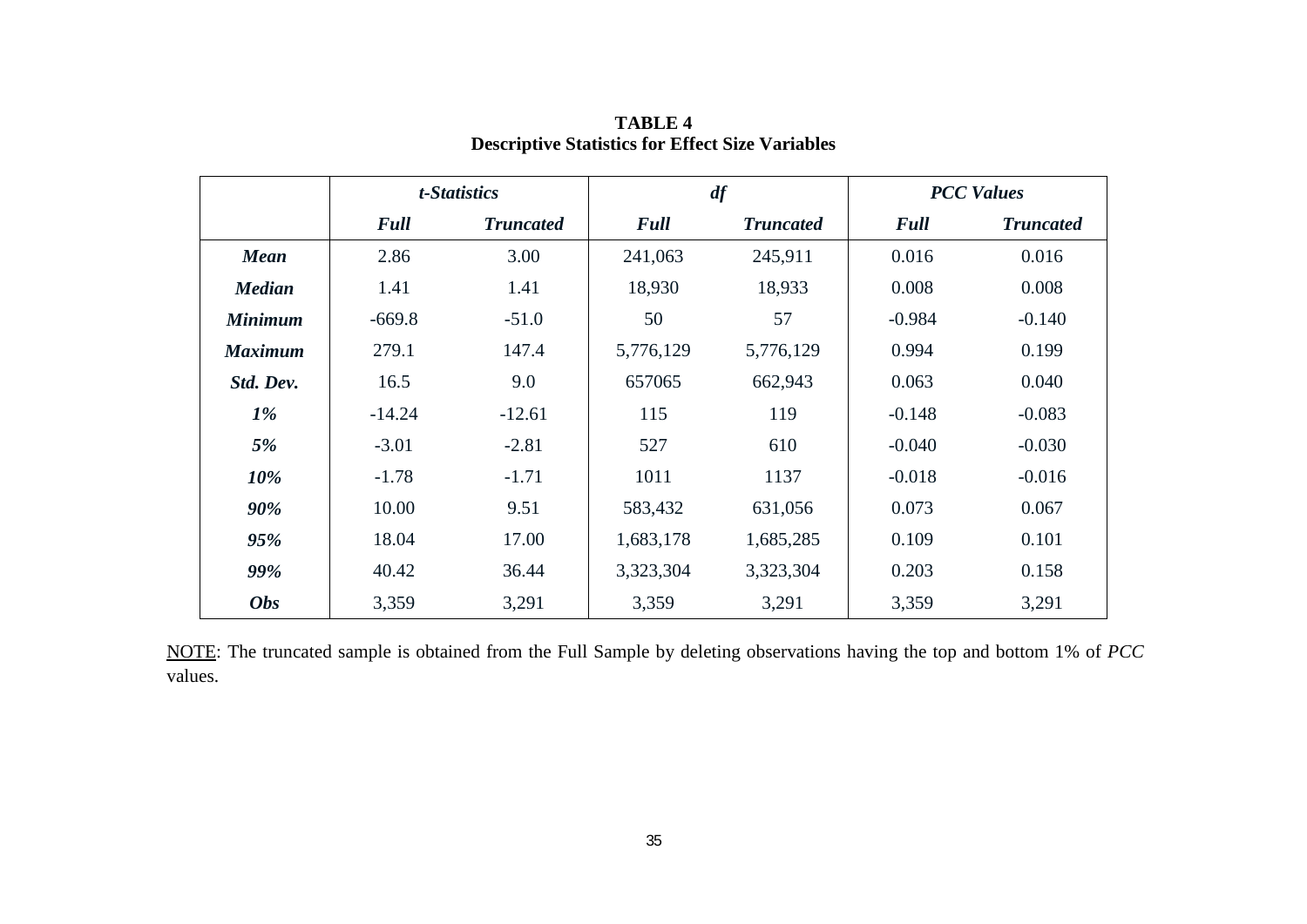|                | <b>Fixed Effects</b> | <b>Random Effects</b> |
|----------------|----------------------|-----------------------|
| Mean           | 1.01%                | 1.01%                 |
| <b>Median</b>  | 0.03%                | 1.14%                 |
| 5%             | $0.00\%$             | 0.39%                 |
| 10%            | $0.00\%$             | 0.42%                 |
| 90%            | 1.78%                | 1.28%                 |
| 95%            | 5.39%                | 1.30%                 |
| <b>Maximum</b> | 42.6%                | 1.31%                 |
| Top 3          | 62.9%                | 3.9%                  |
| Top 10         | 90.0%                | 13.0%                 |
| <b>Studies</b> | 99                   | 99                    |

**TABLE 5 Study Weights**

NOTE: The methodology for calculating "study weights" is described in Footnote #8 in the text.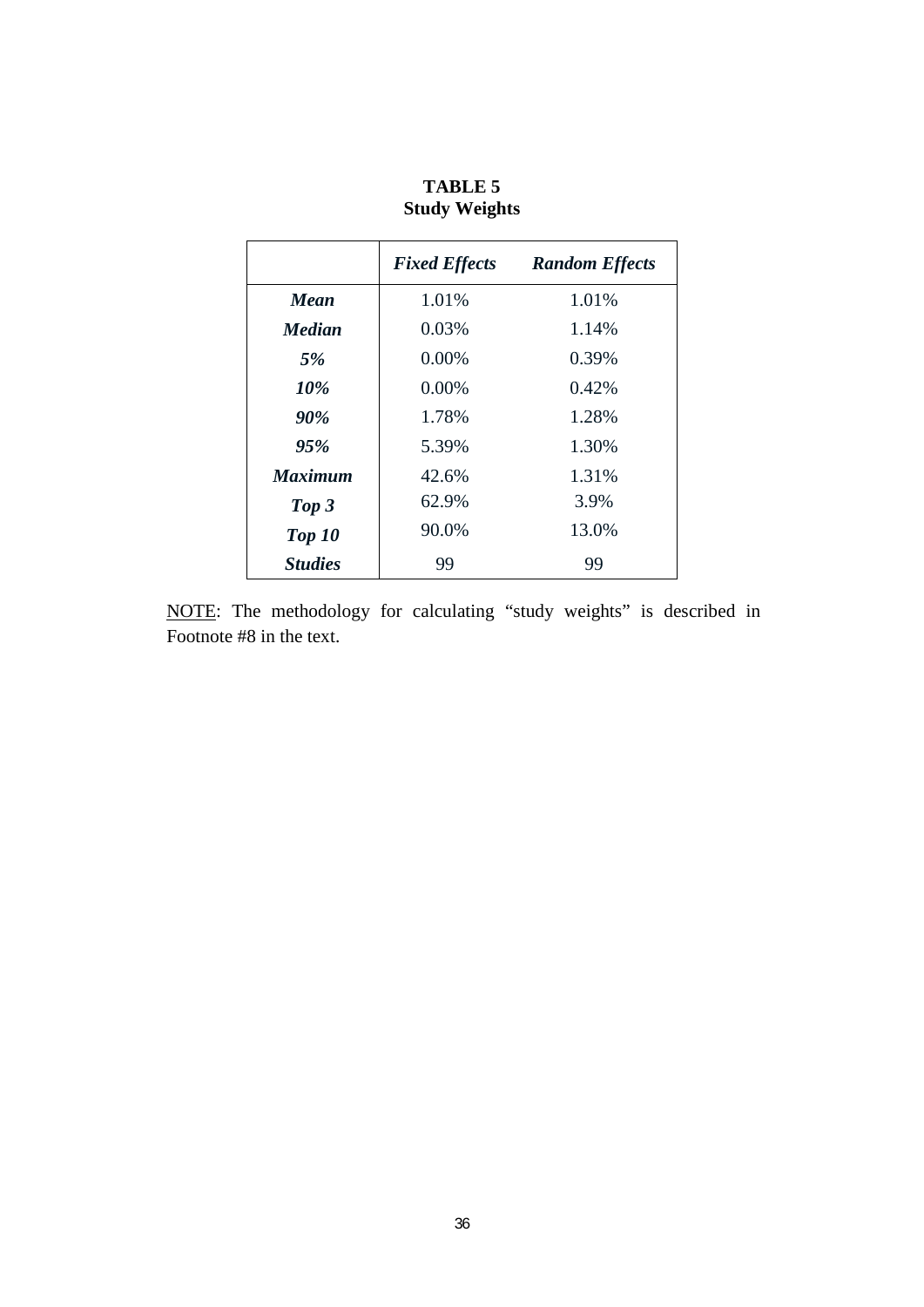| <b>Including Publication Bias Term</b> |                                            |                             |                              |                                              | <b>Excluding Publication Bias Term</b> |                       |  |
|----------------------------------------|--------------------------------------------|-----------------------------|------------------------------|----------------------------------------------|----------------------------------------|-----------------------|--|
| <b>Variable</b>                        | <b>FixedEffects1</b><br>$\boldsymbol{(1)}$ | <b>FixedEffects2</b><br>(2) | <b>RandomEffects1</b><br>(3) | <b>RandomEffects2</b><br>$\boldsymbol{r}(4)$ | <b>RandomEffects1</b><br>(5)           | RandomEffects2<br>(6) |  |
| SE                                     | $1.724***$<br>(2.73)                       | $2.462***$<br>(4.40)        | $0.348**$<br>(2.01)          | $0.397**$<br>(2.00)                          | ----                                   | ----                  |  |
| <b>Constant</b>                        | $0.004*$<br>(1.78)                         | $0.004**$<br>(2.20)         | $0.012***$<br>(3.59)         | $0.021***$<br>(4.86)                         | $0.015***$<br>(5.68)                   | $0.026***$<br>(7.42)  |  |
| <i><b>Observations</b></i>             | 3,291                                      | 3,291                       | 3,291                        | 3,291                                        | 3,291                                  | 3,291                 |  |

**TABLE 6 Test of Publication Bias and Estimate of Mean Overall Effect**

NOTE: Estimates in Columns (1) through (4) come estimating Equation (6) in the text using Weighted Least Squares (WLS). The four WLS estimators (*FixedEffects1, FixedEffects2, RandomEffects1,* and *RandomEffects2*) are described in Section II. The estimates in Columns (5) and (6) come from estimating Equation (5). All of the estimation procedures calculate cluster robust standard errors. \*, \*\*, and \*\*\* indicate statistical significance at the 10-, 5-, and 1-percent level, respectively.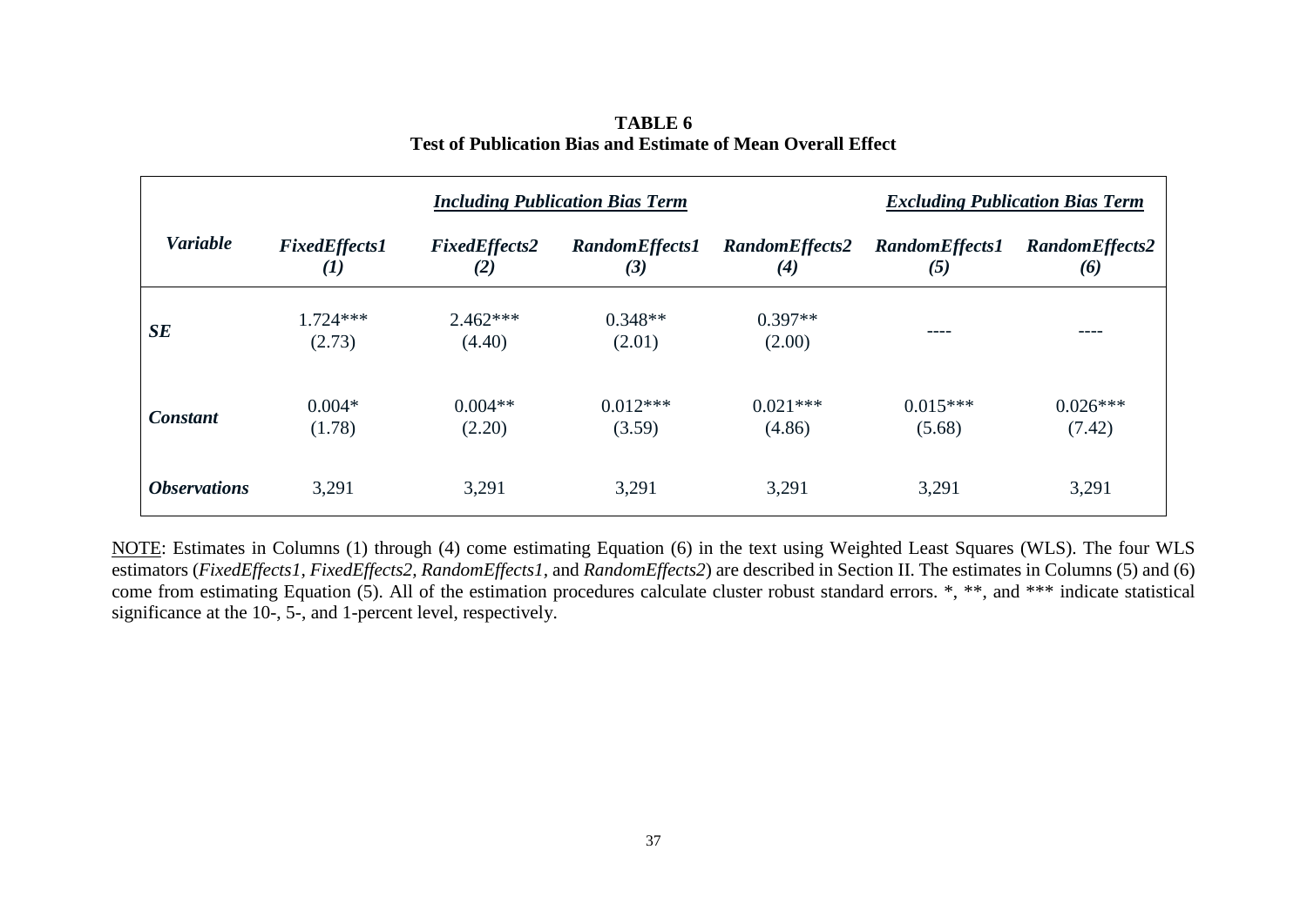| Meta-analysis                    | #Studies /<br>#Estimates | <b>Measure of</b><br><b>Effect Size</b> | <b>Evidence of Economic Insignificance</b>                                                                                |
|----------------------------------|--------------------------|-----------------------------------------|---------------------------------------------------------------------------------------------------------------------------|
| Gorg and Strobl (2001)           | 21/25                    | t-stat                                  | Mean $t$ -stat is 1.63 and 2.00 (cf. Table 2)                                                                             |
| Meyer and Sinani (2009)          | 66/121                   | t-stat                                  | Predicted t-stats range from -1.5 to 1.5 (cf. Figure 4)                                                                   |
| Havranek and Irsova (2010)       | 67/97                    | $t$ -stat and $PCC$                     | Median <i>t</i> -stat is $0.4$ (cf. Table 1)                                                                              |
| Irsova and Havranek (2013)       | 52/1,205                 | Semi-elasticity                         | Mean elasticity is -0.002 (cf. Table 1)                                                                                   |
| Mebratie and van Bergeijk (2013) | 30/130                   | Absolute <i>t</i> -stat                 | Large percentage of insignificant estimates, ranging from 24% to<br>71%, depending on the type of spillover (cf. Table 2) |
| Iwasaki and Tokunaga (2016)      | 30/625                   | <i>t</i> -stat and <i>PCC</i>           | Mean $PCC = -0.0007$ , Mean t-stat = $-0.0047$ (cf. Figure 2)                                                             |
| Demena and van Bergeijk (2017)   | 69/1,450                 | $t$ -stat and original<br>estimates     | 53% of the t-values are insignificant (cf. Figure 2). Mean t-stats<br>are -0006 and 0.0004 (cf. Table 2).                 |
| Bruno and Cipollina (2018)       | 52/1,133                 | <b>PCC</b>                              | Mean <i>PCC</i> effect ranges from 0.001 to 0.024 (cf. Table 6)                                                           |

**TABLE 7 Summary of Meta-Analyses on FDI and Productivity Spillovers**

NOTE: Authors' summary. Table and figure numbers refer to the tables and figures in the respective meta-analyses.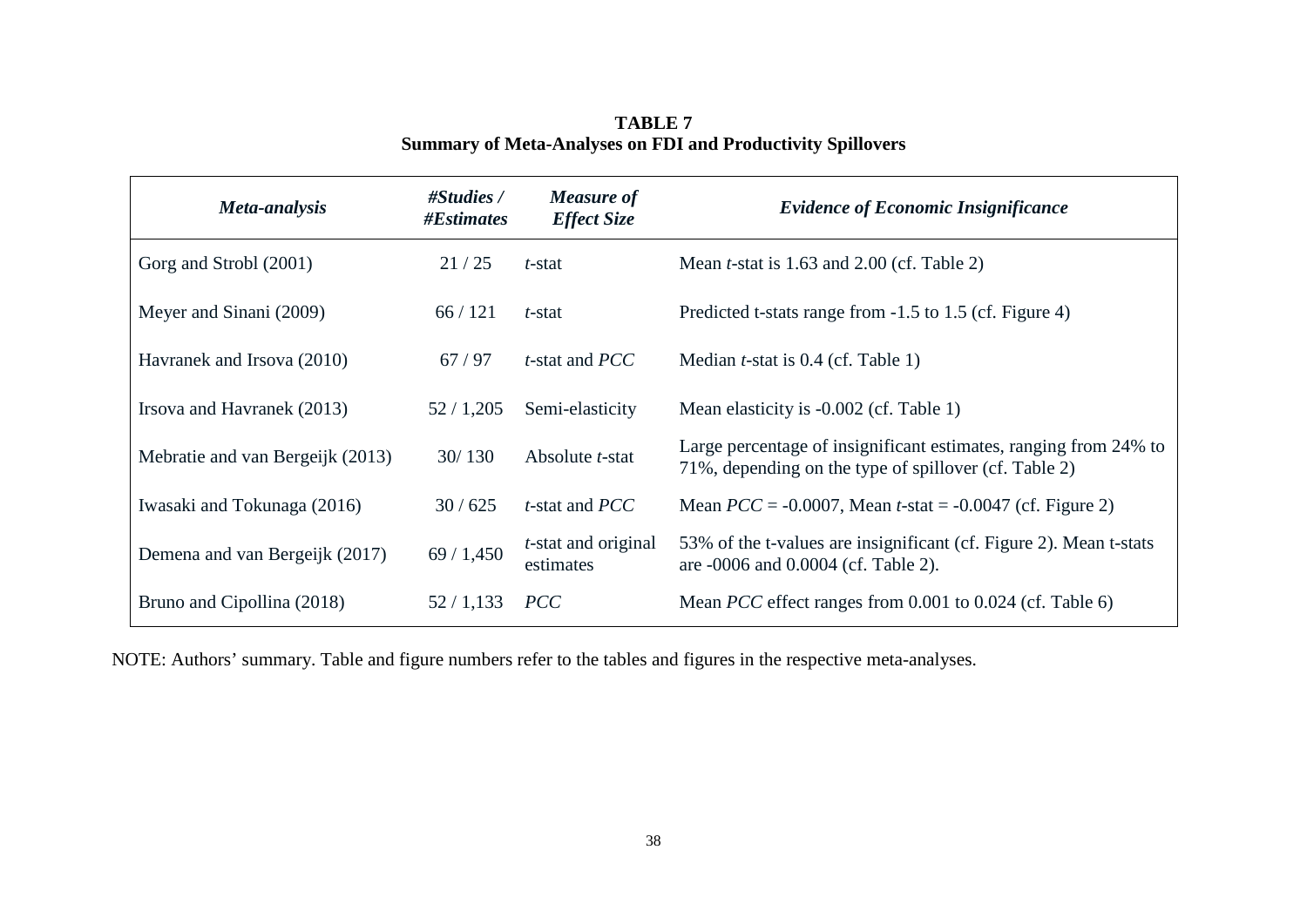## **TABLE 8 Description of Variables**

 $\mathbf{r}$ 

| <b>Variable</b>   | <b>Description</b>                                                | <b>Mean</b> | Min            | <b>Max</b> |  |  |  |  |  |
|-------------------|-------------------------------------------------------------------|-------------|----------------|------------|--|--|--|--|--|
|                   | <b>DATA CHARACTERISTICS</b>                                       |             |                |            |  |  |  |  |  |
| Firm-level        | $=1$ , if data are firm-level                                     | 0.923       | $\mathbf{0}$   |            |  |  |  |  |  |
| Domestic          | $=1$ , if spillover effects focus on domestic firms               | 0.468       | $\Omega$       |            |  |  |  |  |  |
| <b>SampleYear</b> | Mid-point of sample period                                        | 2001.4      | 1988           | 2011       |  |  |  |  |  |
|                   | <b>COUNTRIES</b>                                                  |             |                |            |  |  |  |  |  |
| <b>OECD</b>       | $=1$ , if sample consists of data from OECD                       | 0.467       | $\overline{0}$ |            |  |  |  |  |  |
| $EU^*$            | $=1$ , if sample consists of data from EU                         | 0.380       | $\Omega$       |            |  |  |  |  |  |
| $Developing*$     | $=$ 1, if sample consists of data from developing countries       | 0.526       | $\overline{0}$ |            |  |  |  |  |  |
| China             | $=1$ , if sample consists of data from China                      | 0.230       | $\overline{0}$ |            |  |  |  |  |  |
|                   | <b>DEPENDENT VARIABLE</b>                                         |             |                |            |  |  |  |  |  |
| Categorical       | $=$ 1, if dependent variable used a discrete number of categories | 0.680       | $\overline{0}$ | 1          |  |  |  |  |  |
|                   | <b>SPILLOVER TYPE</b>                                             |             |                |            |  |  |  |  |  |
| Exporters         | $=1$ , if spillovers are from exporters                           | 0.544       | $\mathbf{0}$   |            |  |  |  |  |  |
| Region            | $=1$ , if spillovers are from same region                         | 0.524       | $\Omega$       |            |  |  |  |  |  |
| Industry          | $=1$ , if spillovers are from same industry                       | 0.521       | $\overline{0}$ |            |  |  |  |  |  |
| <b>FDI</b>        | $=1$ , if spillovers are from FDI                                 | 0.394       | $\overline{0}$ |            |  |  |  |  |  |
|                   | <b>SPILLOVER MEASURES</b>                                         |             |                |            |  |  |  |  |  |
| Number            | $=$ 1, if spillovers are measured by number of firms              | 0.349       | $\overline{0}$ |            |  |  |  |  |  |
| Value             | $=$ 1, if spillovers are measured by export value                 | 0.250       | $\theta$       |            |  |  |  |  |  |
| Employment        | $=1$ , if spillovers are measured by employment                   | 0.092       | $\overline{0}$ |            |  |  |  |  |  |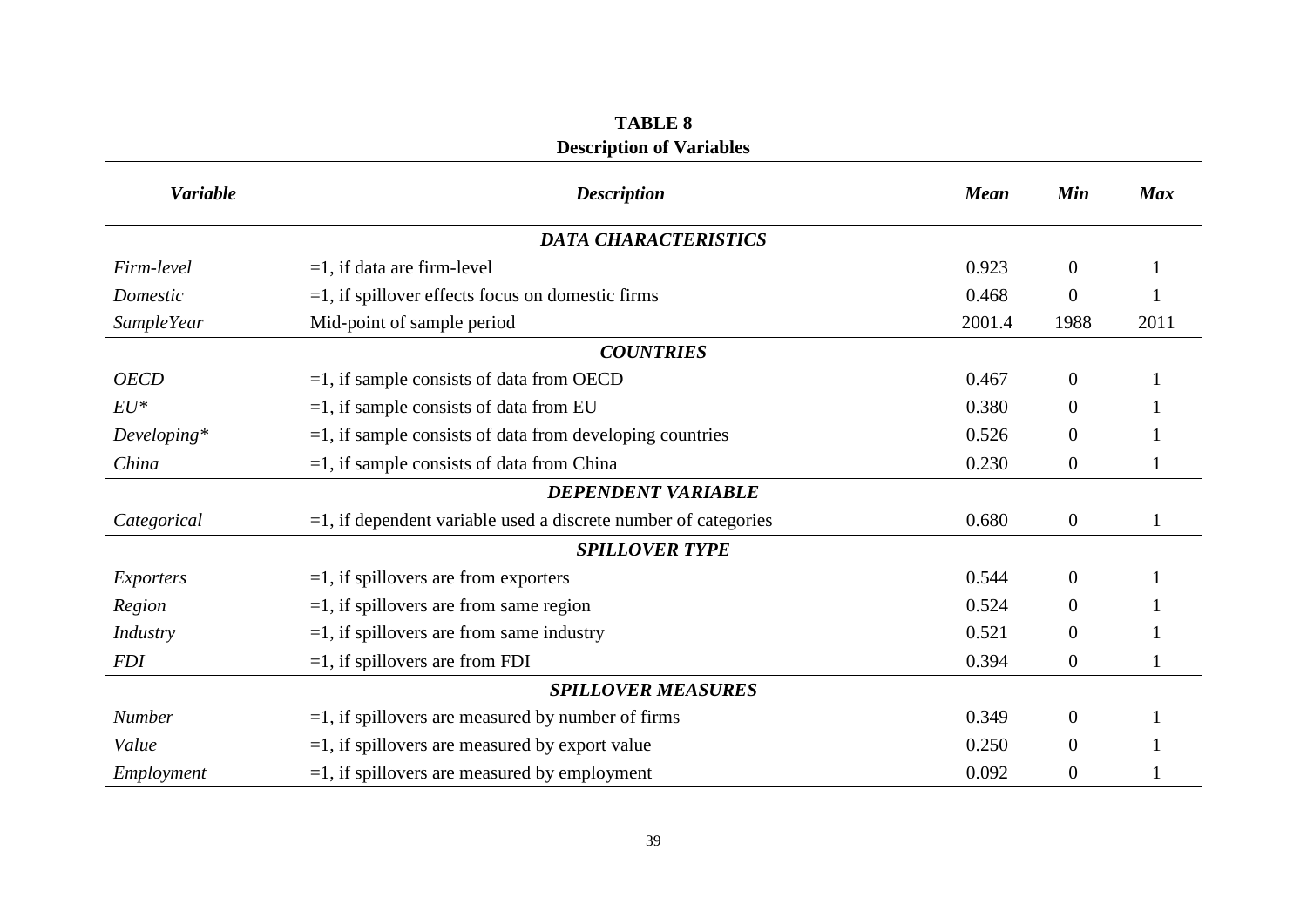| <b>Variable</b>        | <b>Description</b>                                        | <b>Mean</b> | Min              | <b>Max</b> |
|------------------------|-----------------------------------------------------------|-------------|------------------|------------|
| $Output*$              | $=$ 1, if spillovers are measured by output               | 0.050       | $\overline{0}$   | 1          |
| $R&D*$                 | $=1$ , if spillovers are measured by R&D expenditures     | 0.018       | $\theta$         |            |
| OtherMeasures*         | $=1$ , if spillovers are measured by other variables      | 0.245       | $\boldsymbol{0}$ |            |
|                        | <b>INDUSTRY</b>                                           |             |                  |            |
| Manufacturing          | $=1$ , if data are from manufacturing industry            | 0.762       | $\overline{0}$   |            |
| Service*               | $=1$ , if data are from service industry                  | 0.028       | $\overline{0}$   |            |
| $IT^*$                 | $=1$ , if data are from IT industry                       | 0.026       | $\overline{0}$   |            |
| Food*                  | $=1$ , if data are from food industry                     | 0.022       | $\boldsymbol{0}$ |            |
| $Other Industry*$      | $=1$ , if data are from other industries                  | 0.162       | $\boldsymbol{0}$ |            |
|                        | <b>ESTIMATION METHOD</b>                                  |             |                  |            |
| Probit/Logit/Tobit     | $=1$ , if estimation method is probit, logit, or tobit    | 0.724       | $\mathbf{0}$     |            |
| OLS/GLS*               | $=1$ , if estimation method is OLS or GLS                 | 0.261       | $\overline{0}$   |            |
| OtherEstimation*       | $=1$ , if estimation method is none of the above          | 0.015       | $\mathbf{0}$     |            |
| IV                     | $=1$ , if estimation method uses instrumental variables   | 0.122       | $\overline{0}$   |            |
| <b>SampleSelection</b> | $=1$ , if estimation method corrects for sample selection | 0.067       | $\overline{0}$   |            |
| <b>Fixed Effects</b>   | $=1$ , if estimation method uses fixed effects            | 0.356       | $\boldsymbol{0}$ |            |
|                        | <b>CONTROL VARIABLES</b>                                  |             |                  |            |
| Size                   | $=1$ , if specification controls for firm size            | 0.822       | $\overline{0}$   |            |
| Productivity           | $=1$ , if specification controls for firm productivity    | 0.648       | $\overline{0}$   |            |
| LaborQuality           | $=$ 1, if specification controls for firm labor quality   | 0.428       | $\overline{0}$   |            |
| Capital                | $=1$ , if specification controls firm capital/assets      | 0.303       | $\theta$         |            |
| R&D                    | $=1$ , if specification controls for R&D expenditures     | 0.221       | 0                |            |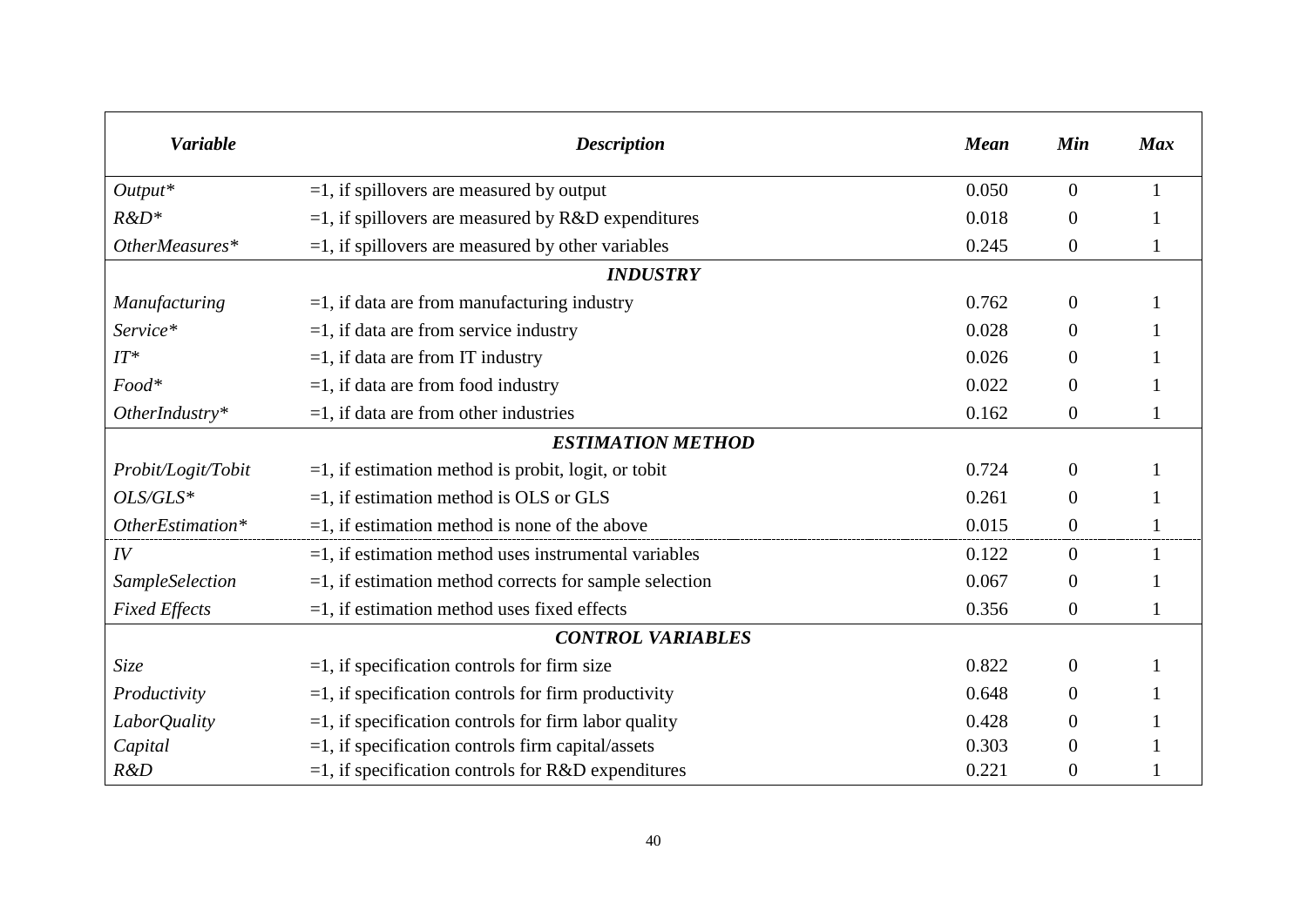| <b>Variable</b>  | <b>Description</b>                                   | <b>Mean</b> | Min | <b>Max</b> |
|------------------|------------------------------------------------------|-------------|-----|------------|
|                  | <b>STUDY QUALITY</b>                                 |             |     |            |
| Journal          | $=$ 1, if study published in a peer-reviewed journal | 0.839       |     |            |
| <i>Impact</i>    | RePEc impact factor of journal (April 2018)          | 0.150       |     | 4.93       |
| <i>Citations</i> | Number of Google Scholar citations (April 2018)      | 67.8        |     | 2861       |

NOTE*:* When the grouped variables include all possible categories, the categories omitted in the subsequent analysis (the benchmark categories) are indicated by an asterisk.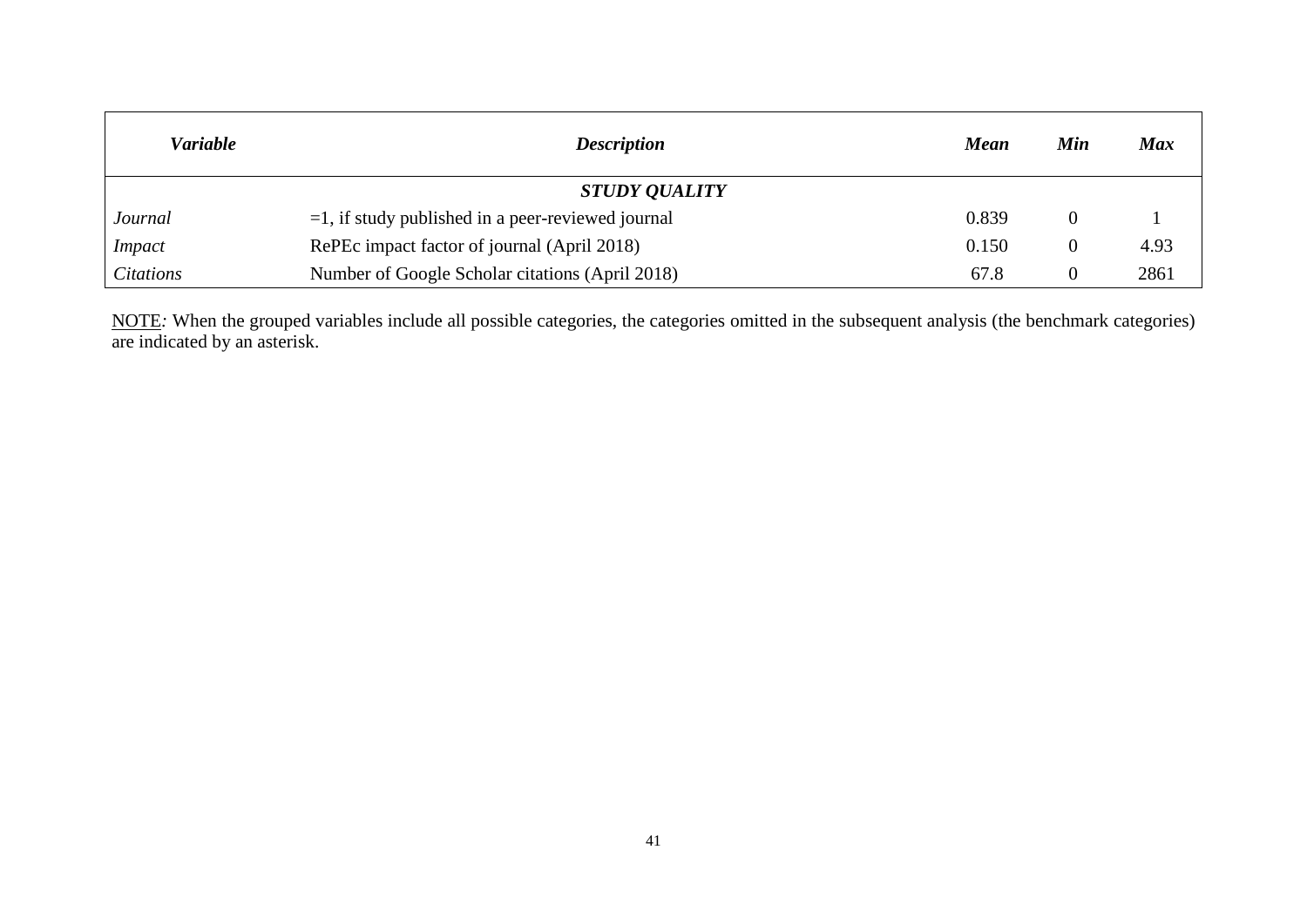## **TABLE 9 BMA Analysis**

|                   | <b>FixedEffects1</b> |                  |                |                      | <b>RandomEffects1</b> |                  |                |                      |
|-------------------|----------------------|------------------|----------------|----------------------|-----------------------|------------------|----------------|----------------------|
| <b>Variable</b>   | <b>PIP</b>           | <b>Cond Mean</b> | <b>Cond SD</b> | <b>Cond Pos Sign</b> | <b>PIP</b>            | <b>Cond Mean</b> | <b>Cond SD</b> | <b>Cond Pos Sign</b> |
| <b>FirmLevel</b>  | 0.700                | $-0.003$         | 0.003          | 0.001                | 0.848                 | $-0.004$         | 0.004          | 0.000                |
| <b>Domestic</b>   | 0.860                | 0.002            | 0.001          | 1.000                | 0.997                 | $-0.005$         | 0.002          | 0.000                |
| <b>SampleYear</b> | 1.000                | $-0.001$         | 0.000          | 0.000                | 1.000                 | $-0.001$         | 0.000          | 0.000                |
| <b>OECD</b>       | 0.478                | 0.000            | 0.002          | 0.938                | 0.900                 | 0.003            | 0.002          | 1.000                |
| China             | 1.000                | 0.010            | 0.002          | 1.000                | 1.000                 | 0.013            | 0.002          | 1.000                |
| Categorical       | 1.000                | 0.009            | 0.001          | 1.000                | 0.691                 | 0.000            | 0.002          | 0.957                |
| <b>Exporters</b>  | 1.000                | 0.009            | 0.002          | 1.000                | 0.987                 | 0.004            | 0.002          | 1.000                |
| <b>Region</b>     | 0.877                | 0.002            | 0.001          | 1.000                | 0.998                 | 0.005            | 0.002          | 1.000                |
| <b>Industry</b>   | 0.998                | 0.003            | 0.001          | 1.000                | 0.986                 | 0.004            | 0.001          | 1.000                |
| <b>FDI</b>        | 1.000                | $-0.013$         | 0.001          | 0.000                | 0.700                 | 0.000            | 0.001          | 0.001                |
| <b>Number</b>     | 0.994                | 0.005            | 0.002          | 1.000                | 0.924                 | $-0.004$         | 0.002          | 0.000                |
| <b>Value</b>      | 0.985                | $-0.004$         | 0.001          | 0.000                | 1.000                 | $-0.012$         | 0.002          | 0.000                |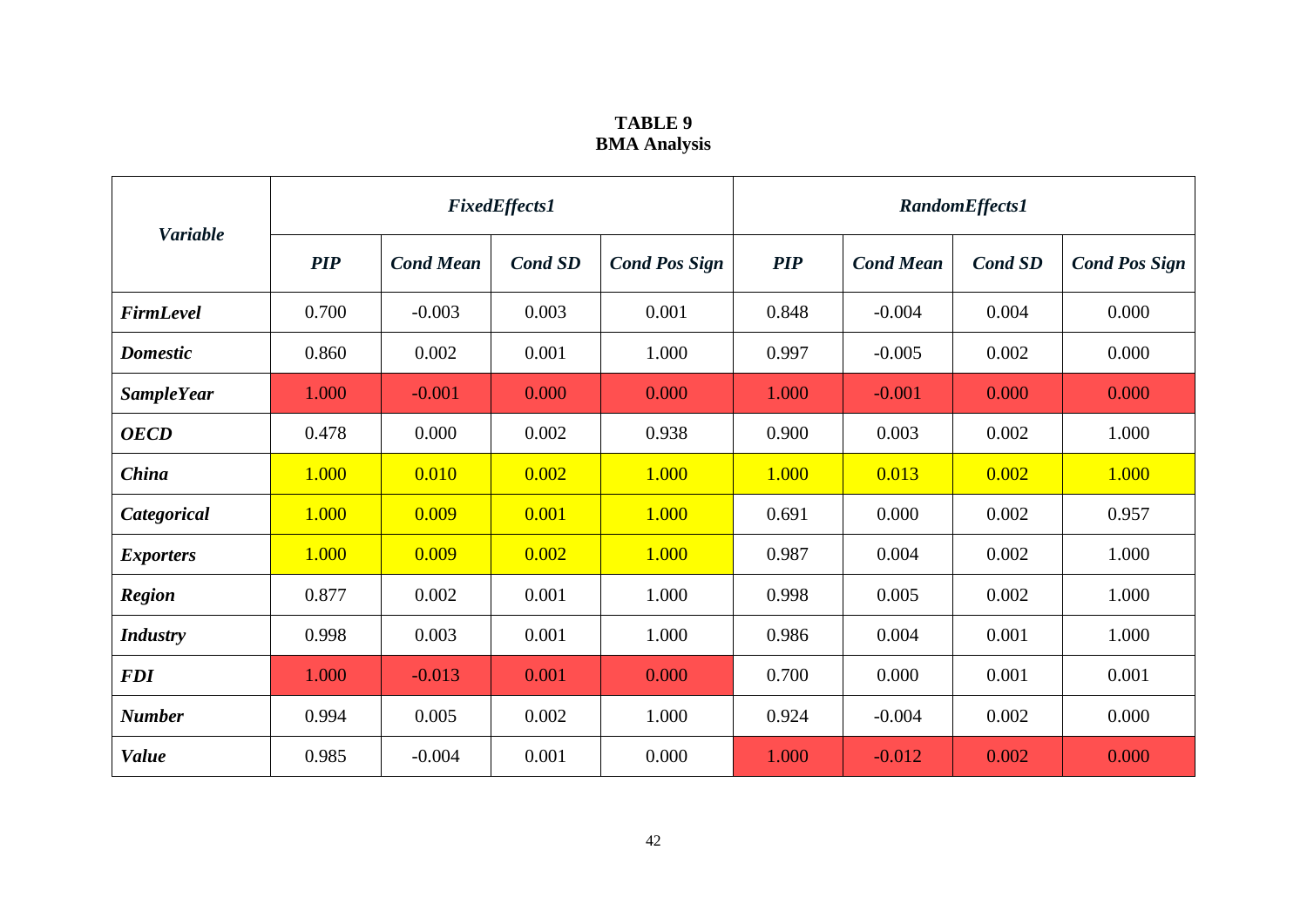|                         | <b>FixedEffects1</b> |                  |                |                      | <b>RandomEffects1</b> |                  |                |                      |
|-------------------------|----------------------|------------------|----------------|----------------------|-----------------------|------------------|----------------|----------------------|
| <b>Variable</b>         | <b>PIP</b>           | <b>Cond Mean</b> | <b>Cond SD</b> | <b>Cond Pos Sign</b> | <b>PIP</b>            | <b>Cond Mean</b> | <b>Cond SD</b> | <b>Cond Pos Sign</b> |
| <b>Employment</b>       | 1.000                | 0.020            | 0.001          | 1.000                | 1.000                 | $-0.014$         | 0.003          | 0.000                |
| <b>Manufacturing</b>    | 0.623                | $-0.001$         | 0.001          | 0.000                | 0.939                 | $-0.004$         | 0.002          | 0.000                |
| <b>ProbitLogitTobit</b> | 0.981                | $-0.003$         | 0.001          | 0.000                | 1.000                 | $-0.007$         | 0.002          | 0.000                |
| IV                      | 1.000                | $-0.007$         | 0.002          | 0.000                | 0.851                 | $-0.003$         | 0.002          | 0.000                |
| <b>SampleSelection</b>  | 0.583                | $-0.002$         | 0.003          | 0.000                | 1.000                 | $-0.015$         | 0.003          | 0.000                |
| <b>FixedEffects</b>     | 1.000                | $-0.006$         | 0.001          | 0.000                | 1.000                 | $-0.011$         | 0.002          | 0.000                |
| <b>Size</b>             | 0.715                | $-0.001$         | 0.001          | 0.000                | 0.942                 | 0.004            | 0.002          | 1.000                |
| Productivity            | 0.516                | 0.000            | 0.001          | 0.006                | 0.715                 | 0.001            | 0.002          | 0.989                |
| LaborQuality            | 0.568                | 0.001            | 0.001          | 0.999                | 1.000                 | $-0.015$         | 0.001          | 0.000                |
| Capital                 | 0.994                | 0.007            | 0.002          | 1.000                | 0.997                 | 0.006            | 0.002          | 1.000                |
| R&D                     | 1.000                | 0.022            | 0.003          | 1.000                | 1.000                 | 0.012            | 0.002          | 1.000                |
| <b>Journal</b>          | 1.000                | 0.015            | 0.002          | 1.000                | 0.999                 | 0.007            | 0.002          | 1.000                |
| <b>Impact</b>           | 0.595                | 0.002            | 0.003          | 0.950                | 0.999                 | $-0.013$         | 0.004          | 0.000                |
| <b>Citations</b>        | 0.928                | 0.000            | 0.000          | 0.000                | 0.735                 | 0.000            | 0.000          | 0.991                |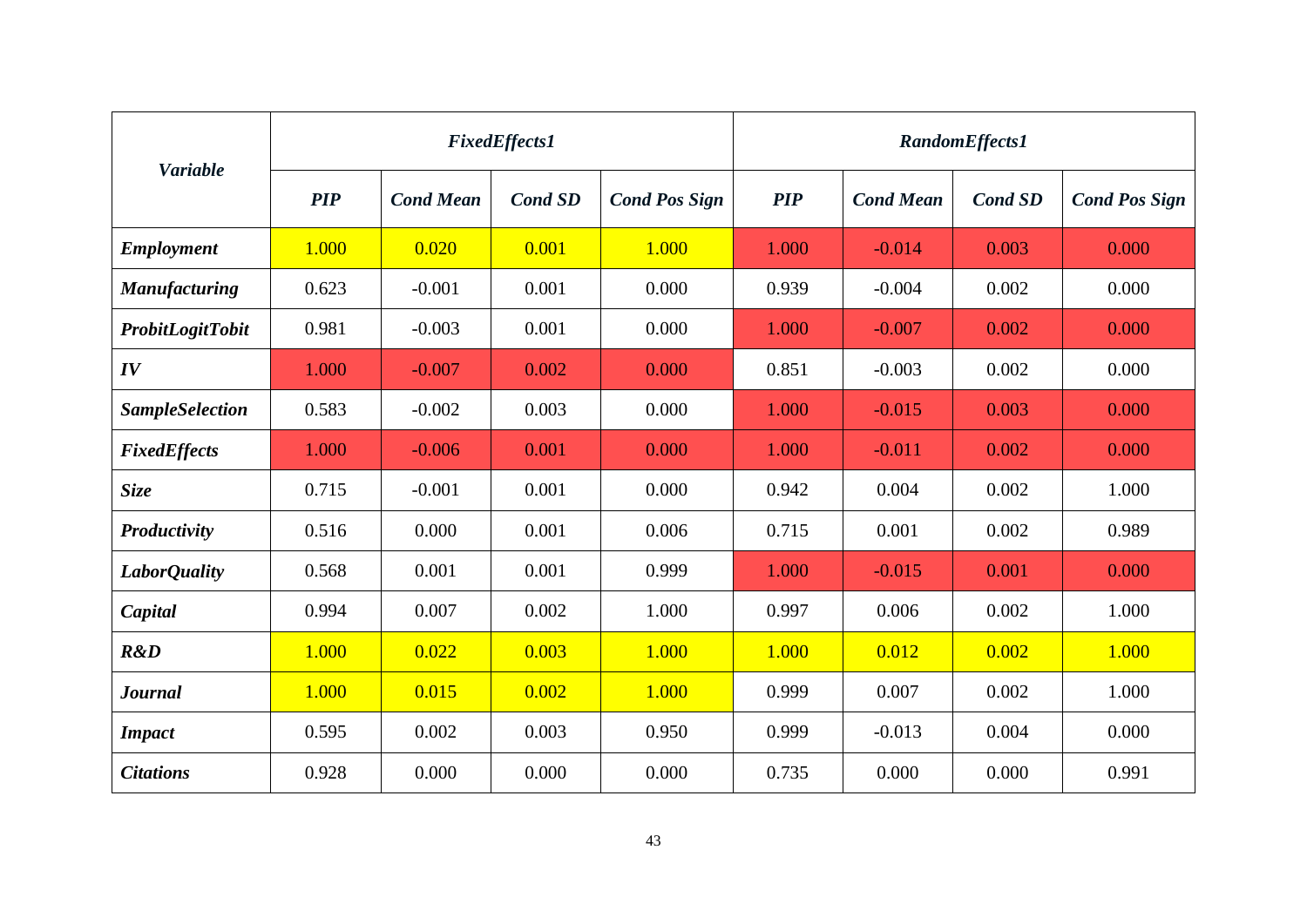NOTE: The column headings *PIP, Post Mean, Post SD* and *Cond Pos Sign* stand for Posterior Inclusion Probability, Posterior Mean, Posterior Standard Deviation and the likelihood-weighted probability that the respective coefficient takes a positive sign. These are described in the "Bayesian model averaging of control variables" subsection of Section V in the text. The Bayesian Model Averaging (BMA) analysis was done using the R package BMS, described in Zeugner (2011). The WLS estimators *FixedEffects1* and *RandomEffects1* are described in Section II. The table yellow-highlights variables that (i) have a *PIP* equal to 100%; and (ii) have a *Conditional Positive Sign* of 1.000 (i.e., are consistently positive). Variables that (i) have a *PIP* equal to 100% and (ii) have a *Conditional Positive Sign* of 0.000 (i.e., are consistently negative) are highlighted in rose.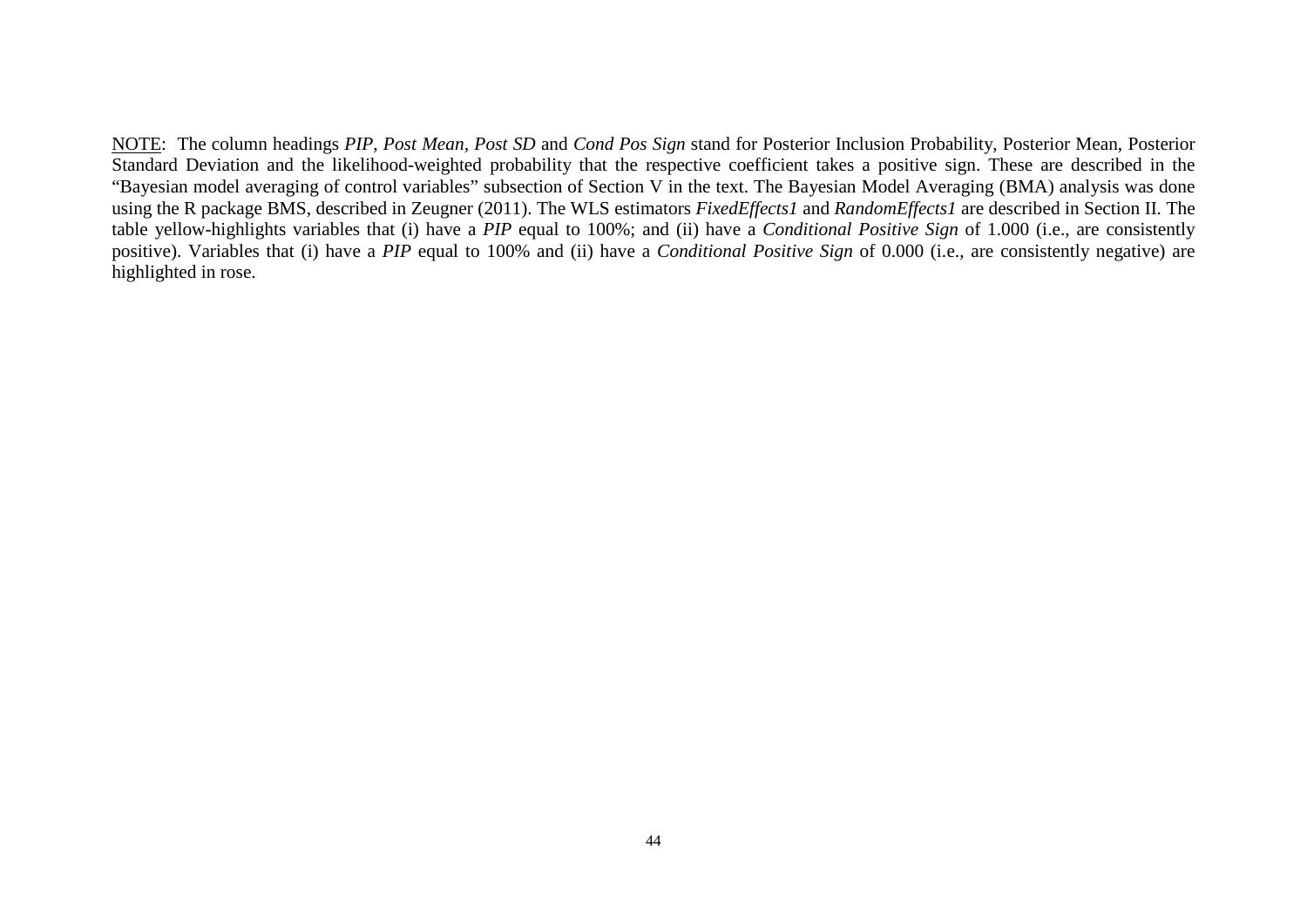#### **TABLE 10 Meta-Regression Analysis (***Omitting Spillover Measures***)**

| <b>Variable</b>                       | (I)        | (2)        | FixedEffects1 FixedEffects2 RandomEffects1 RandomEffects2<br>(3)    | (4)       |  |  |  |  |  |  |
|---------------------------------------|------------|------------|---------------------------------------------------------------------|-----------|--|--|--|--|--|--|
| <b>All Control Variables Included</b> |            |            |                                                                     |           |  |  |  |  |  |  |
| SE                                    | $1.611***$ | 1.918***   | 0.176                                                               | 0.294     |  |  |  |  |  |  |
|                                       | (3.89)     | (4.47)     | (0.90)                                                              | (1.57)    |  |  |  |  |  |  |
|                                       | $0.009**$  | $0.012***$ | 0.005                                                               | 0.005     |  |  |  |  |  |  |
| <b>Exporters</b>                      | (2.36)     | (2.65)     | (1.08)                                                              | (0.75)    |  |  |  |  |  |  |
|                                       | 0.003      | $0.010***$ | 0.006                                                               | $0.015**$ |  |  |  |  |  |  |
| <b>Region</b>                         | (1.07)     | (2.69)     | (1.37)                                                              | (2.16)    |  |  |  |  |  |  |
|                                       | 0.003      | 0.001      | 0.004                                                               | 0.004     |  |  |  |  |  |  |
| <b>Industry</b>                       | (0.72)     | (0.18)     | (1.20)                                                              | (0.72)    |  |  |  |  |  |  |
|                                       | $-0.014$   | $-0.009$   | $-0.001$                                                            | $-0.003$  |  |  |  |  |  |  |
| <b>FDI</b>                            | $(-1.29)$  | $(-0.85)$  | $(-0.12)$                                                           | $(-0.50)$ |  |  |  |  |  |  |
|                                       |            |            | <b>Control Variables Selected Via Backwards Stepwise Regression</b> |           |  |  |  |  |  |  |
|                                       | $1.606***$ | $1.761***$ | 0.197                                                               | 0.302     |  |  |  |  |  |  |
| SE                                    | (4.31)     | (4.21)     | (1.02)                                                              | (1.59)    |  |  |  |  |  |  |
|                                       | $0.009**$  | $0.012**$  | 0.004                                                               | 0.005     |  |  |  |  |  |  |
| <b>Exporters</b>                      | (2.49)     | (2.58)     | (1.05)                                                              | (0.70)    |  |  |  |  |  |  |
|                                       | 0.002      | $0.010**$  | 0.005                                                               | $0.014**$ |  |  |  |  |  |  |
| <b>Region</b>                         | (0.81)     | (2.55)     | (1.18)                                                              | (2.18)    |  |  |  |  |  |  |
|                                       | 0.003      | 0.001      | 0.003                                                               | 0.005     |  |  |  |  |  |  |
| <b>Industry</b>                       | (0.67)     | (0.30)     | (1.00)                                                              | (0.79)    |  |  |  |  |  |  |
|                                       | $-0.013$   | $-0.010$   | $-0.000$                                                            | $-0.002$  |  |  |  |  |  |  |
| <b>FDI</b>                            | $(-1.37)$  | $(-1.09)$  | $(-0.03)$                                                           | $(-0.30)$ |  |  |  |  |  |  |

NOTE: The top panel reports the results of estimating Equation (7) with the full set of data, estimation, and study characteristic variables (the 26 variables of TABLE 7 plus the publication bias variable *SE*). The bottom panel locks in the spillover type variables *Exporters, Region, Industry* and *FDI*, along with *SE*, and then uses a backwards stepwise regression algorithm to select the control variables that minimize the BIC/SIC information criterion. The top value in each cell is the coefficient estimate, and the bottom value in parentheses is the associated *t*-statistic. The four WLS estimators (*FixedEffects1, FixedEffects2, RandomEffects1,* and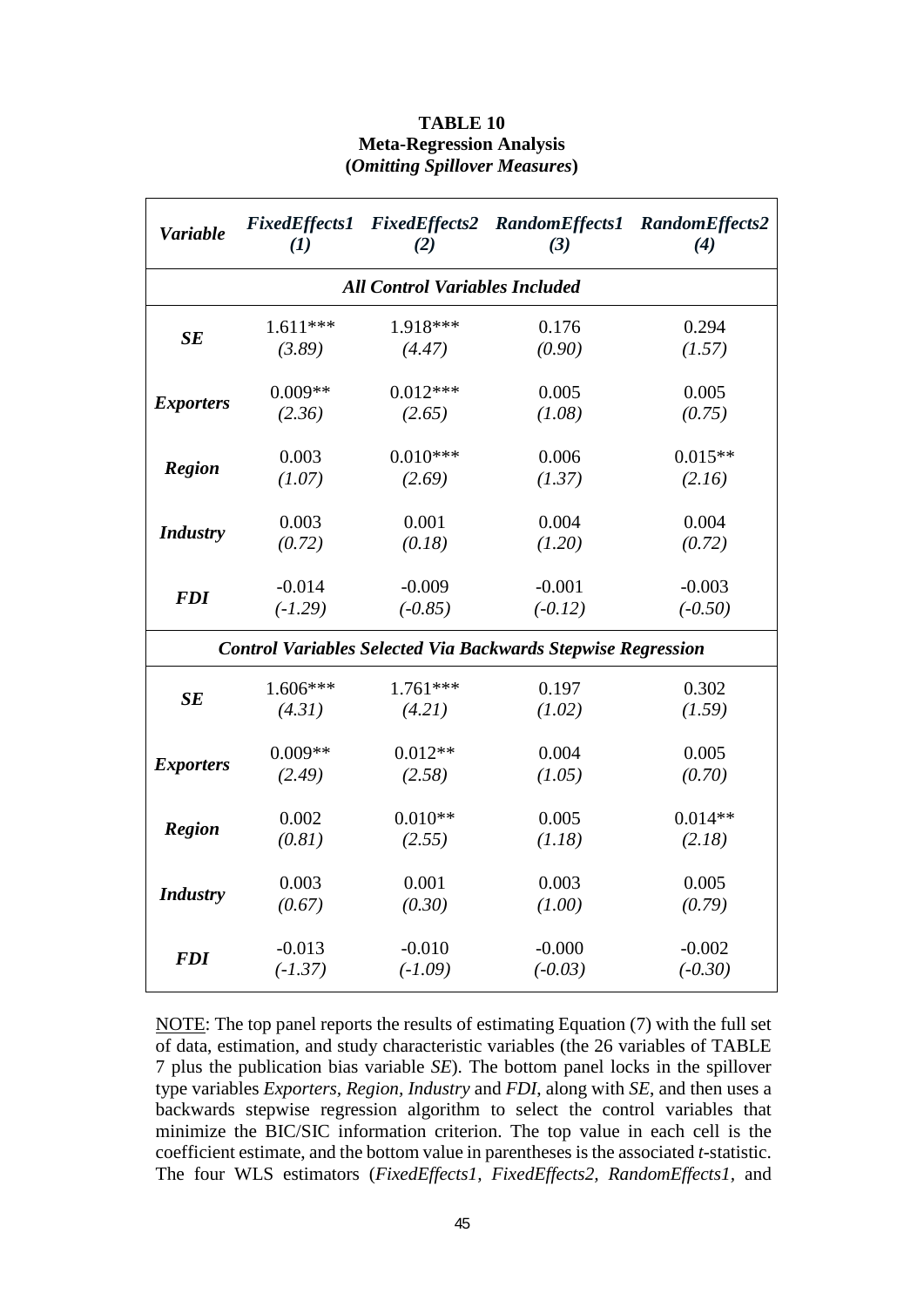*RandomEffects2*) are described in Section II in the text. All four estimation procedures calculate cluster robust standard errors. \*, \*\*, and \*\*\* indicate statistical significance at the 10-, 5-, and 1-percent level, respectively.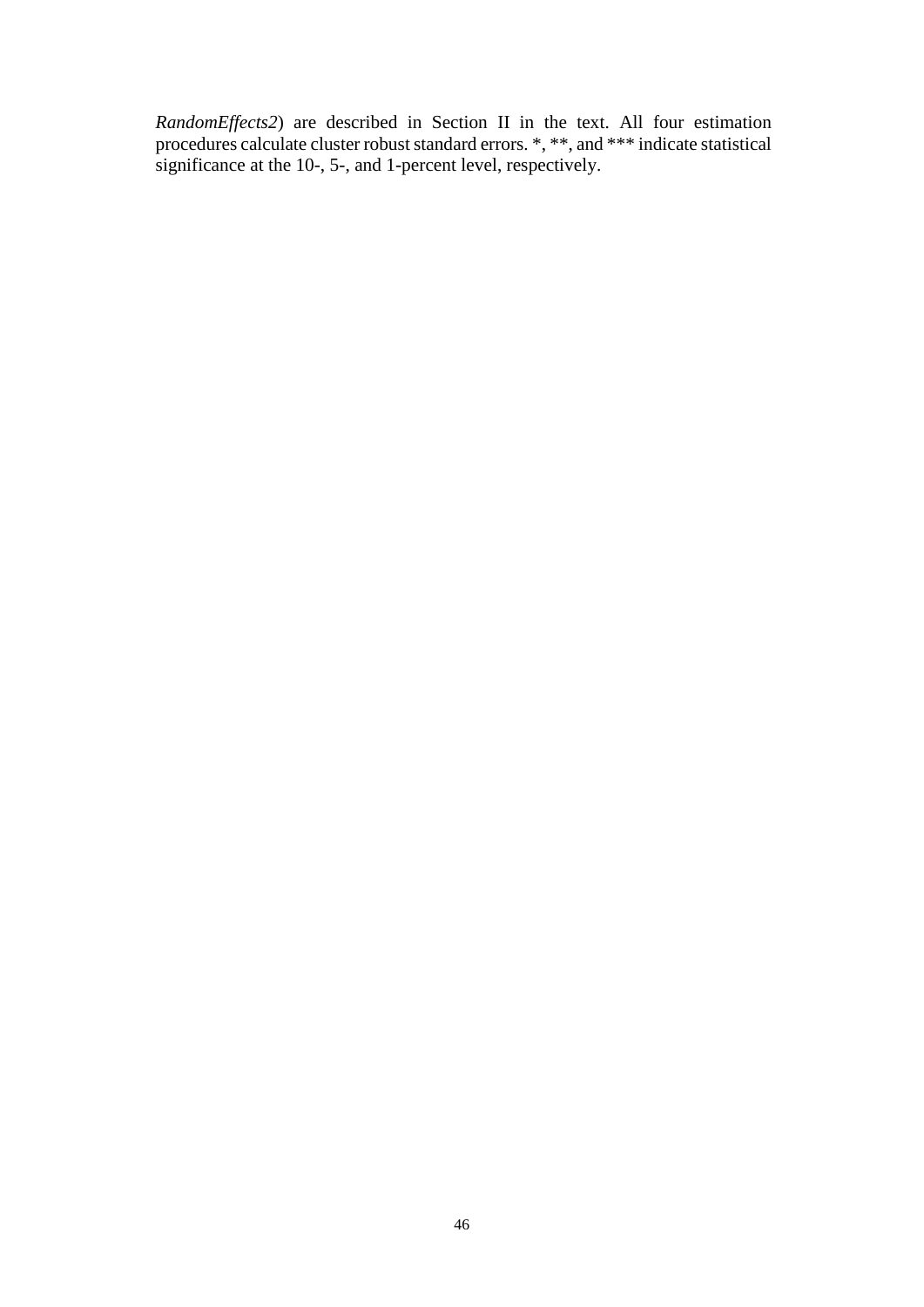#### **TABLE 11 Meta-Regression Analysis (***Omitting Spillover Types)*

| <b>Variable</b>                                | $\mathbf{U}$ | (2)                                   | FixedEffects1 FixedEffects2 RandomEffects1 RandomEffects2<br>(3)    | (4)         |  |  |  |  |  |
|------------------------------------------------|--------------|---------------------------------------|---------------------------------------------------------------------|-------------|--|--|--|--|--|
|                                                |              | <b>All Control Variables Included</b> |                                                                     |             |  |  |  |  |  |
| 1.918***<br>$1.611***$<br>0.176<br>0.294<br>SE |              |                                       |                                                                     |             |  |  |  |  |  |
|                                                | (3.89)       | (4.47)                                | (0.90)                                                              | (1.57)      |  |  |  |  |  |
| <b>Number</b>                                  | 0.005        | 0.003                                 | $-0.004$                                                            | $-0.008$    |  |  |  |  |  |
|                                                | (1.62)       | (0.55)                                | $(-0.80)$                                                           | $(-0.91)$   |  |  |  |  |  |
|                                                | $-0.004$     | $-0.010$                              | $-0.013**$                                                          | $-0.014$    |  |  |  |  |  |
| <b>Value</b>                                   | $(-1.24)$    | $(-1.59)$                             | $(-2.23)$                                                           | $(-1.53)$   |  |  |  |  |  |
|                                                | $0.021***$   | 0.014                                 | $-0.014**$                                                          | $-0.021***$ |  |  |  |  |  |
| <b>Employment</b>                              | (4.02)       | (1.57)                                | $(-2.33)$                                                           | $(-3.02)$   |  |  |  |  |  |
|                                                |              |                                       | <b>Control Variables Selected Via Backwards Stepwise Regression</b> |             |  |  |  |  |  |
|                                                | $1.621***$   | $1.800***$                            | 0.230                                                               | 0.302       |  |  |  |  |  |
| SE                                             | (4.35)       | (4.25)                                | (1.21)                                                              | (1.58)      |  |  |  |  |  |
|                                                | $0.006*$     | 0.002                                 | $-0.006$                                                            | $-0.007$    |  |  |  |  |  |
| <b>Number</b>                                  | (1.77)       | (0.42)                                | $(-1.01)$                                                           | $(-0.88)$   |  |  |  |  |  |
|                                                | $-0.003$     | $-0.010*$                             | $-0.013**$                                                          | $-0.014$    |  |  |  |  |  |
| <b>Value</b>                                   | $(-1.12)$    | $(-1.68)$                             | $(-2.23)$                                                           | $(-1.44)$   |  |  |  |  |  |
|                                                | $0.020***$   | $0.015*$                              | $-0.016**$                                                          | $-0.021***$ |  |  |  |  |  |
| <b>Employment</b>                              | (4.17)       | (1.68)                                | $(-2.52)$                                                           | $(-2.97)$   |  |  |  |  |  |

NOTE: The top panel reports the results of estimating Equation (7) with the full set of data, estimation, and study characteristic variables (the 26 variables of TABLE 7 plus the publication bias variable *SE*). The bottom panel locks in the spillover measure variables *Number, Value* and *Employment*, along with *SE*, and then uses a backwards stepwise regression algorithm to select the control variables that minimize the BIC/SIC information criterion. The top value in each cell is the coefficient estimate, and the bottom value in parentheses is the associated *t*-statistic. The four WLS estimators (*FixedEffects1, FixedEffects2, RandomEffects1,* and *RandomEffects2*) are described in Section II in the text. All four estimation procedures calculate cluster robust standard errors. \*, \*\*, and \*\*\* indicate statistical significance at the 10-, 5-, and 1-percent level, respectively.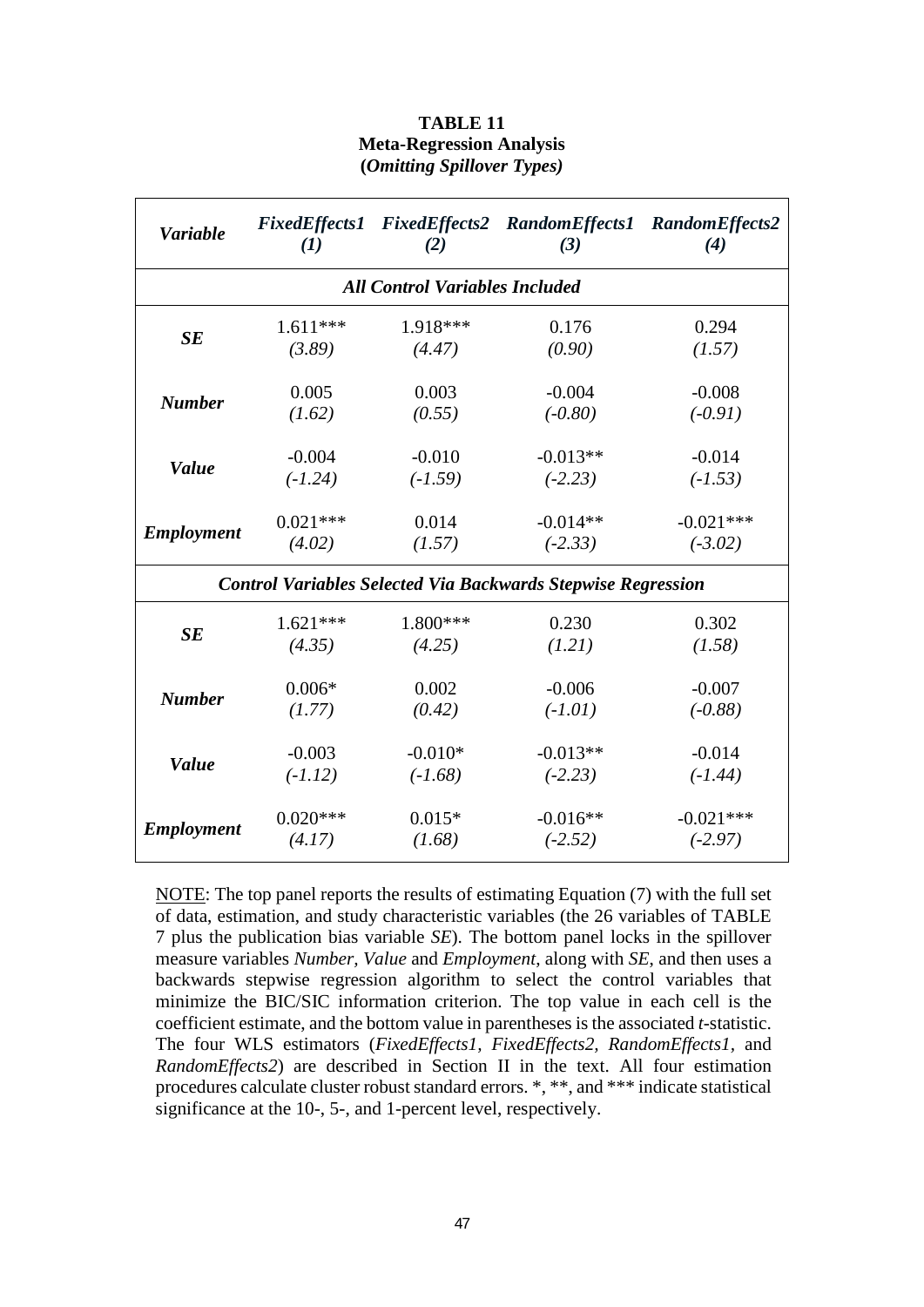#### **TABLE 12 Meta-Regression Analysis (***Spillover Types and Measures Included)*

| <b>Variable</b>                                                     | (I)        | (2)        | FixedEffects1 FixedEffects2 RandomEffects1 RandomEffects2<br>(3) | (4)         |  |  |
|---------------------------------------------------------------------|------------|------------|------------------------------------------------------------------|-------------|--|--|
| <b>Control Variables Selected Via Backwards Stepwise Regression</b> |            |            |                                                                  |             |  |  |
| SE                                                                  | $1.606***$ | $1.794***$ | 0.231                                                            | 0.303       |  |  |
|                                                                     | (4.31)     | (4.23)     | (1.20)                                                           | (1.59)      |  |  |
| <b>Exporters</b>                                                    | $0.009**$  | $0.012***$ | 0.006                                                            | 0.005       |  |  |
|                                                                     | (2.49)     | (2.83)     | (1.33)                                                           | (0.70)      |  |  |
| <b>Region</b>                                                       | 0.002      | $0.010**$  | 0.006                                                            | $0.014**$   |  |  |
|                                                                     | (0.81)     | (2.57)     | (1.60)                                                           | (2.18)      |  |  |
| <b>Industry</b>                                                     | 0.003      | 0.001      | 0.004                                                            | 0.005       |  |  |
|                                                                     | (0.67)     | (0.25)     | (1.22)                                                           | (0.79)      |  |  |
| <b>FDI</b>                                                          | $-0.013$   | $-0.010$   | 0.000                                                            | $-0.002$    |  |  |
|                                                                     | $(-1.37)$  | $(-1.09)$  | (0.07)                                                           | $(-0.30)$   |  |  |
| <b>Number</b>                                                       | 0.005      | 0.002      | $-0.006$                                                         | $-0.008$    |  |  |
|                                                                     | (1.58)     | (0.39)     | $(-0.97)$                                                        | $(-0.89)$   |  |  |
| <b>Value</b>                                                        | $-0.004$   | $-0.010$   | $-0.013**$                                                       | $-0.013$    |  |  |
|                                                                     | $(-1.16)$  | $(-1.65)$  | $(-2.25)$                                                        | $(-1.42)$   |  |  |
| <b>Employment</b>                                                   | $0.020***$ | 0.014      | $-0.016**$                                                       | $-0.021***$ |  |  |
|                                                                     | (4.10)     | (1.66)     | $(-2.50)$                                                        | $(-3.01)$   |  |  |

NOTE: The table reports the results of estimating Equation (7) by locking in both spillover type and spillover measure variables *Exporters, Region, Industry, FDI, Number, Value* and *Employment*, along with *SE*, and then using a backwards stepwise regression algorithm to select the control variables that minimize the BIC/SIC information criterion. The top value in each cell is the coefficient estimate, and the bottom value in parentheses is the associated *t*statistic. The four WLS estimators (*FixedEffects1, FixedEffects2, RandomEffects1,* and *RandomEffects2*) are described in Section II in the text. All four estimation procedures calculate cluster robust standard errors.  $*,$  \*\*, and \*\*\* indicate statistical significance at the 10-, 5-, and 1-percent level, respectively.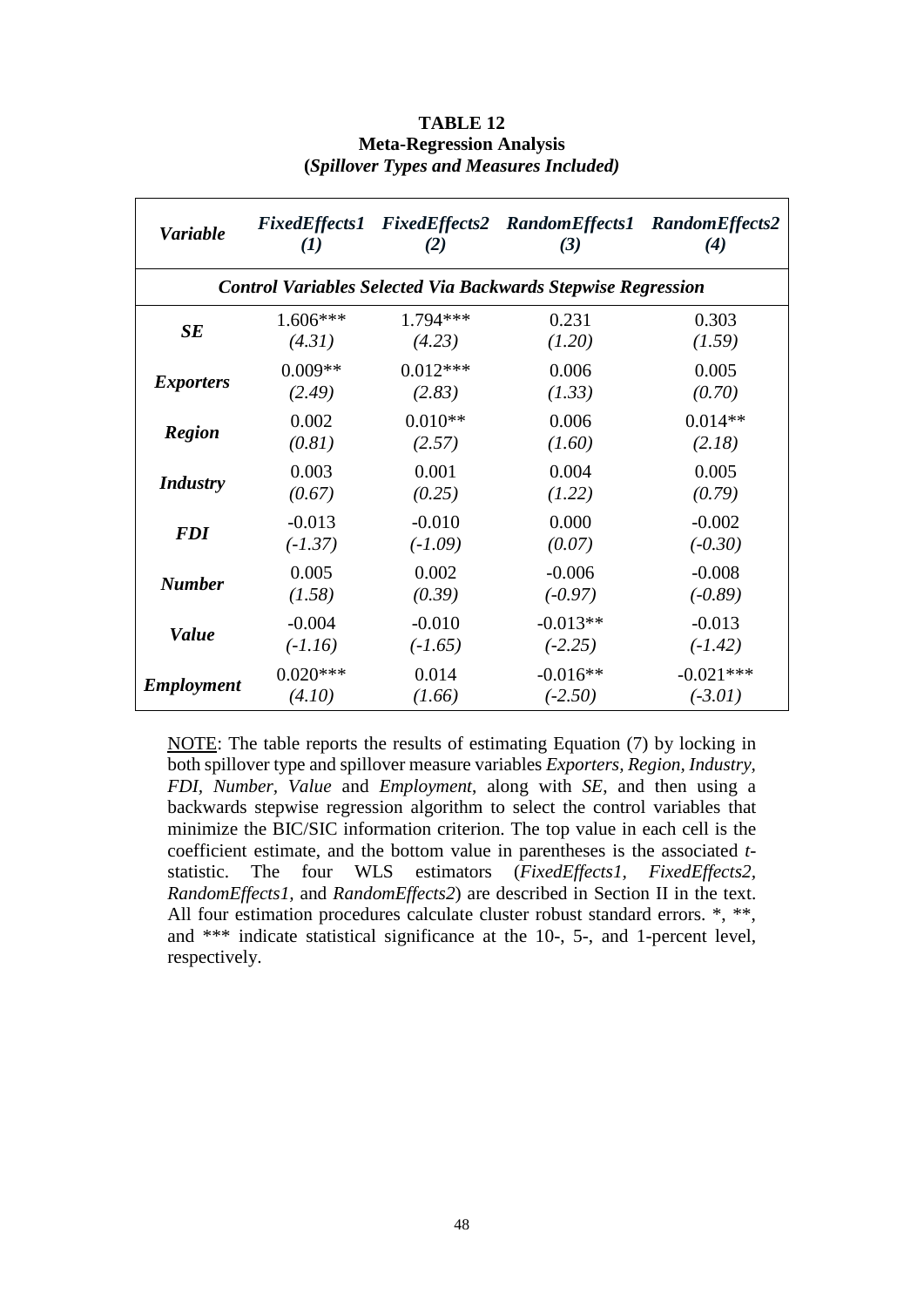## **FIGURE 1 Distribution of t-and PCC Values**

## **A.** *t***-Statistics**



| <b>Distribution of t-statistics</b> | <b>Percent</b> |
|-------------------------------------|----------------|
| $t < -2.00$                         | 7.7            |
| $-2.00 \le t \le 2.00$              | 53.0           |
| t > 2.00                            | 39.3           |

## **B. PCC Values**

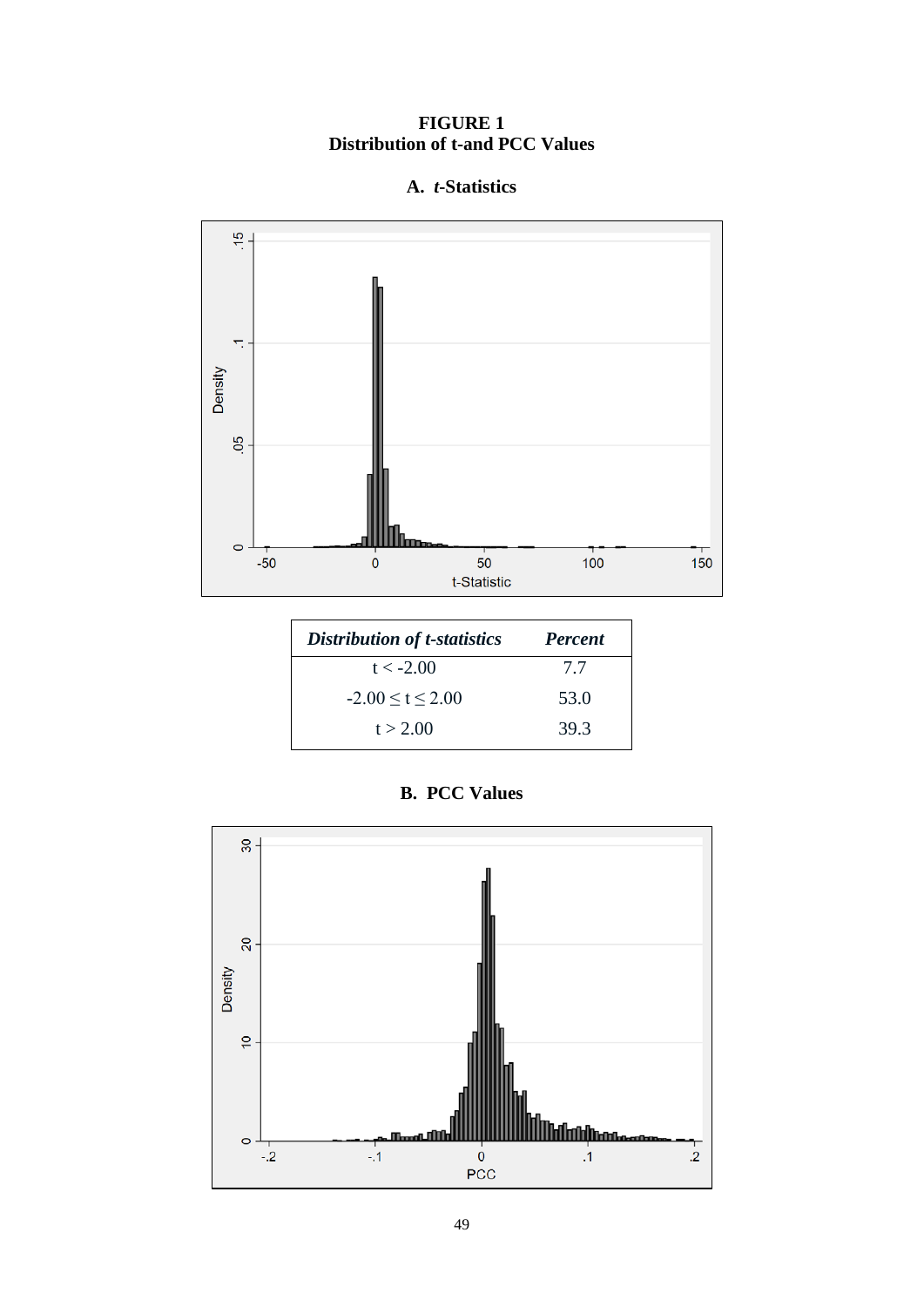#### **FIGURE 2 Funnel Plots**

## **A. Individual Estimates**



## **B. Mean Study Estimates**

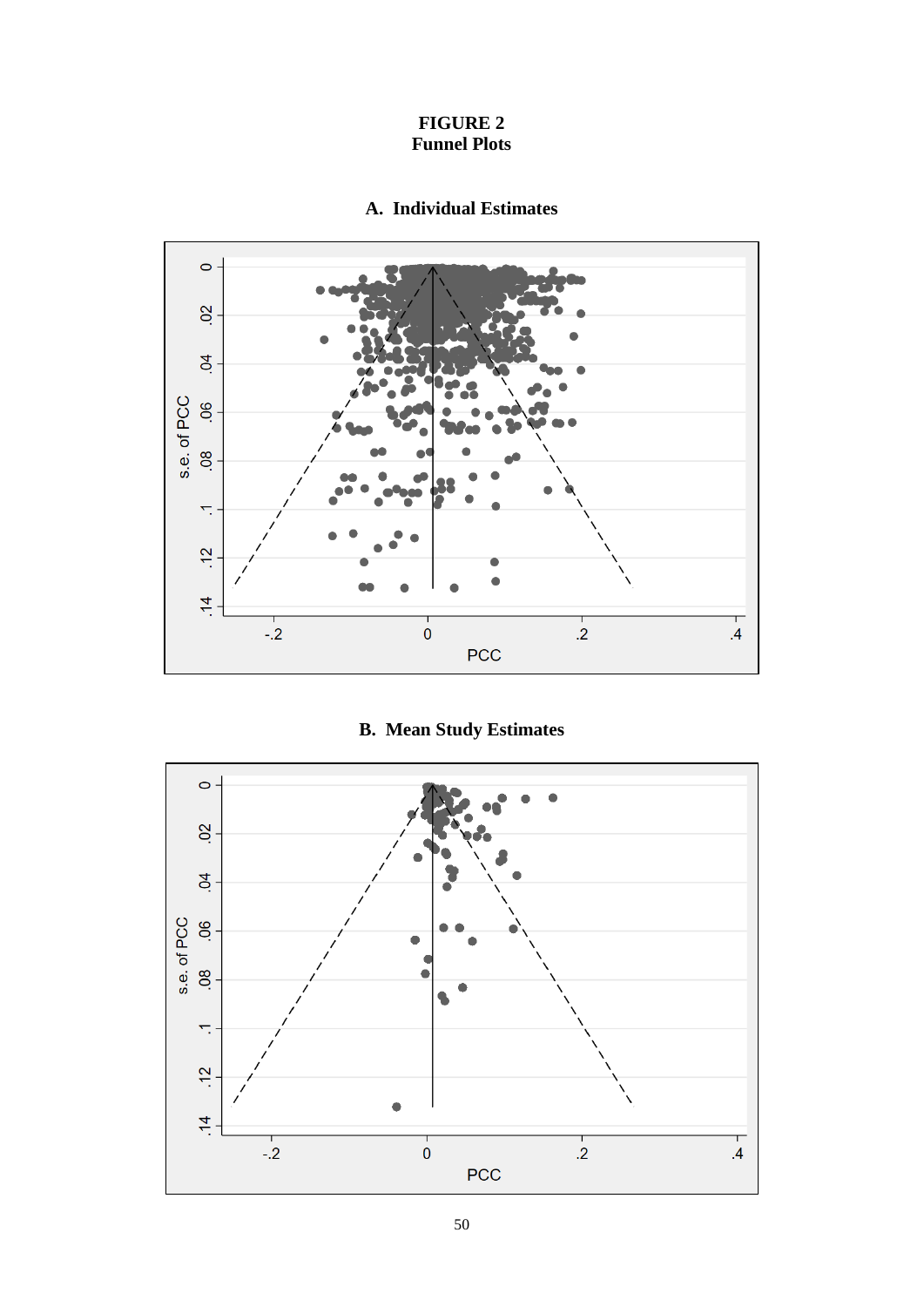**APPENDIX 1: Visual Representation of BMA Analysis (***FixedEffects1***)**

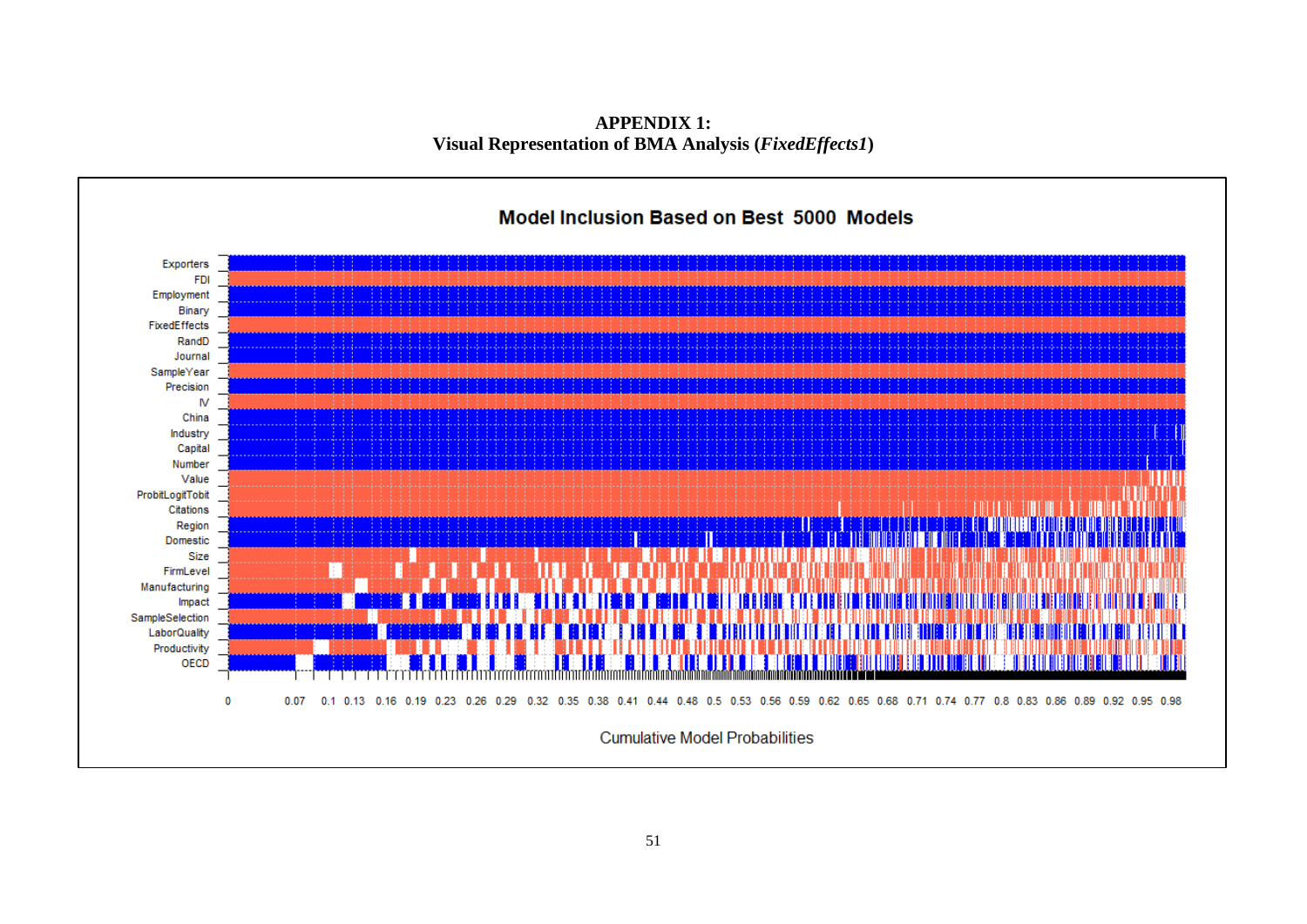NOTE: Each column represents a single model. Variables are listed in descending order of posterior inclusion probability (PIP) and have all been weighted according to the *Fixed Effects1* case. Blue indicates that the variable is included in that model and estimated to be positive. Red indicates the variable is included and estimated to be negative. No color indicates the variable is not included in that model. Further details about this plot is given in Zeugner (2011).

| Draws                 | Mean no. regressors |
|-----------------------|---------------------|
| $"1e+07"$             | "23.3595"           |
| Ti me                 | Burni <sub>ns</sub> |
| "28.06786 mins"       | $"1e+07"$           |
| Model space $2^k$ K   | No. models visited  |
| " $1.3e+08$ "         | "4610663"           |
| % Topmodels           | % visited           |
| "99"                  | "3.4"               |
| No. 0bs.              | Corr PMP            |
| "3291"                | "0.9999"            |
| g-Prior               | Model Prior         |
| "hyper (a=2.0006077)" | "random $/$ 13.5"   |

## **SUMMARY STATISTICS:**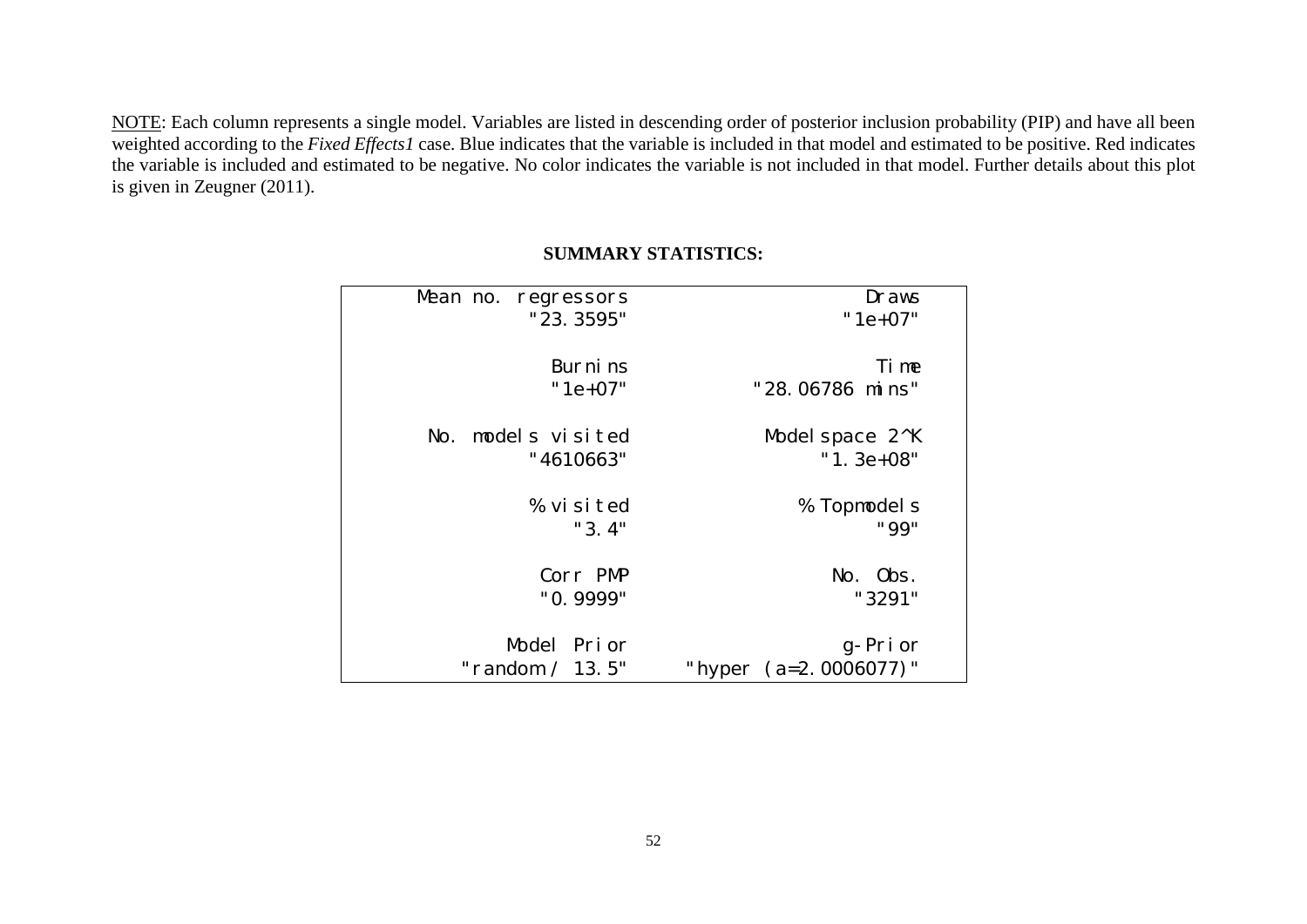**APPENDIX 2: Visual Representation of BMA Analysis (***RandomEffects1***)**